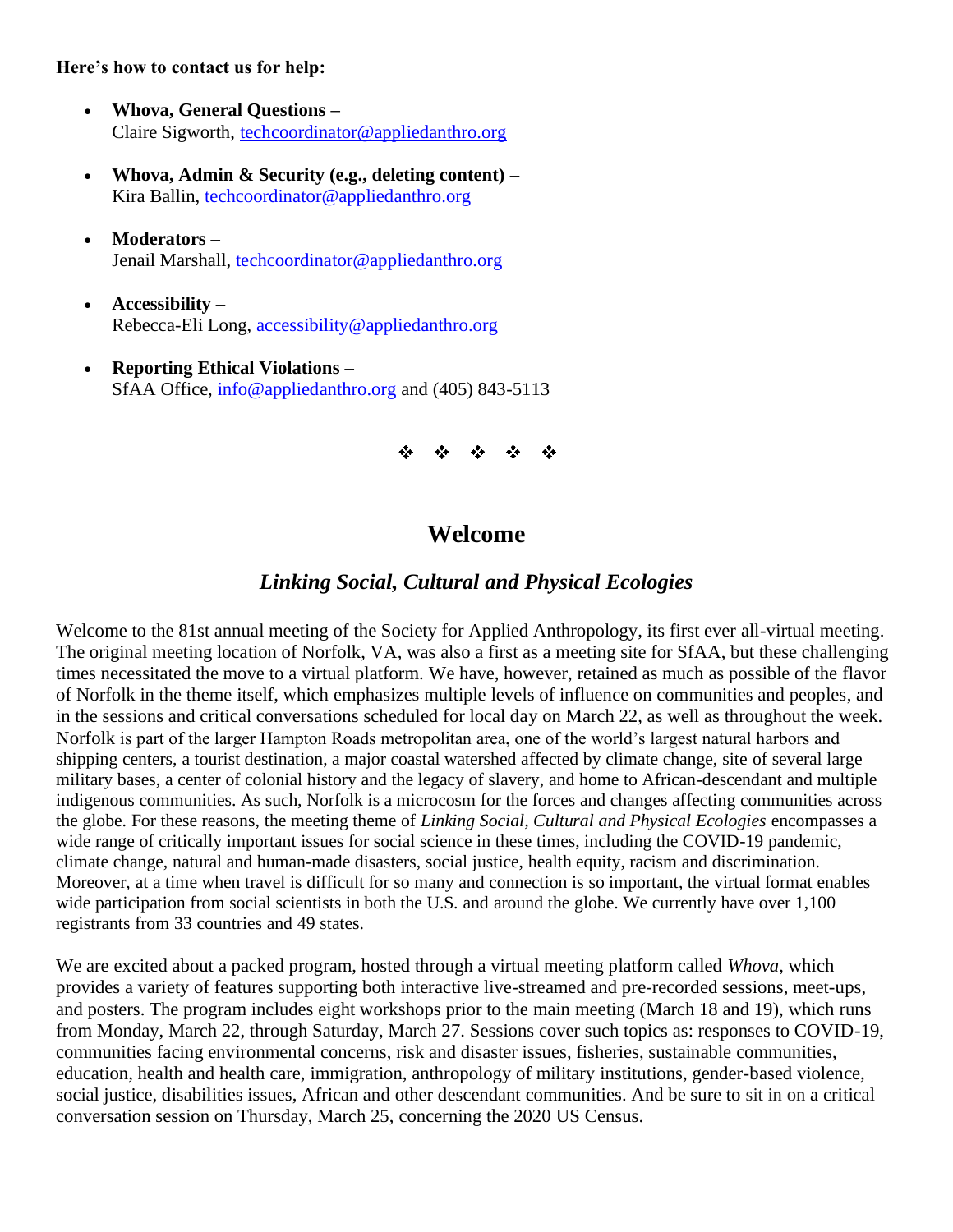The program contains 592 papers, to be presented in 146 organized sessions and 60 volunteered paper sessions, along with 37 posters, and 2 videos. The sessions add up to a full schedule from Monday through Saturday. The meeting also features a full complement of business meetings and award sessions, including the J. Anthony Paredes Memorial Plenary (Wednesday); the Robert A. and Beverly H. Hackenberg Prize and Lecture (Wednesday); the Peter K. New Award (Tuesday); the Michael Kearney Memorial Lecture (Wednesday); and the Pertti J. Pelto International Travel Award Lecture (Wednesday). There will be two Annual Awards Ceremonies – the 2020 awards will be presented on Tuesday and the 2021 awards on Wednesday--at which the winners of the Margaret Mead, Sol Tax, and Bronislaw Malinowski Awards for their respective years will be announced.

The virtual format offers a number of scheduling benefits. Volunteered papers have been organized into sessions that, while scheduled, are asynchronous and can be viewed at any time. Posters are also asynchronous, but with the opportunity for interaction with poster presenters. All session blocks are 1 hour and 45 minutes, with an additional 45 minutes of meet-up time per block for the live sessions.

Even though it is a virtual meeting, there will be a slate of local-day sessions on Monday, March 22, kicked off by a critical conversation on local coastal communities and their adaptation to flooding, followed by a critical conversation sponsored by faculty from the nearby College of William and Mary on controversies surrounding repatriation of African and Native American remains, and a session sponsored by the local U.S. National Park Service. The day is capped off by a virtual Welcome Reception, with remarks from the SfAA President and Program Chair, and a land acknowledgment from Tidewater-area Tribal Nations. There are also virtual tours available of Norfolk, Williamsburg, and local historical sites including Fort Monroe, where the first enslaved Africans landed in 1619.

Developing the program and migrating to a virtual platform has been a herculean task, spanning the past year and a half. As Program Chair, I conceptualized the theme, with backing from an outstanding Program Committee and support from the topical interest groups (TIGs) and co-sponsors, who assembled a rich and diverse program. This year's program owes a special debt of gratitude to the newly formed SfAA Meetings Working Group, headed by incoming President *Michael Paolisso*, which played a central role in managing the shift to a virtual format, and to the input and wise counsel provided by current President *Sherylyn Briller*. SfAA Annual Meeting and Awards Coordinator *Don Stull* provided essential guidance and assistance. And, of course, the SfAA Office is the backbone, managing myriad tasks so vital to the organization and the annual meeting-- SfAA Executive Director *Neil Hann*, Office Manager *Trish Colvin*, and Annual Meeting Program Administrator *Melissa Cope* (who also designed the program logo). They do so much for the Society for Applied Anthropology and its members, and with such grace and good cheer.

And finally, thank you for helping make SfAA 2021 a first-of-its-kind meeting, one that will be outstanding in its own right and provide a blueprint from which future meetings can draw, even when we return to our beloved in-person format.

Mark Edberg, PhD, MA Program Chair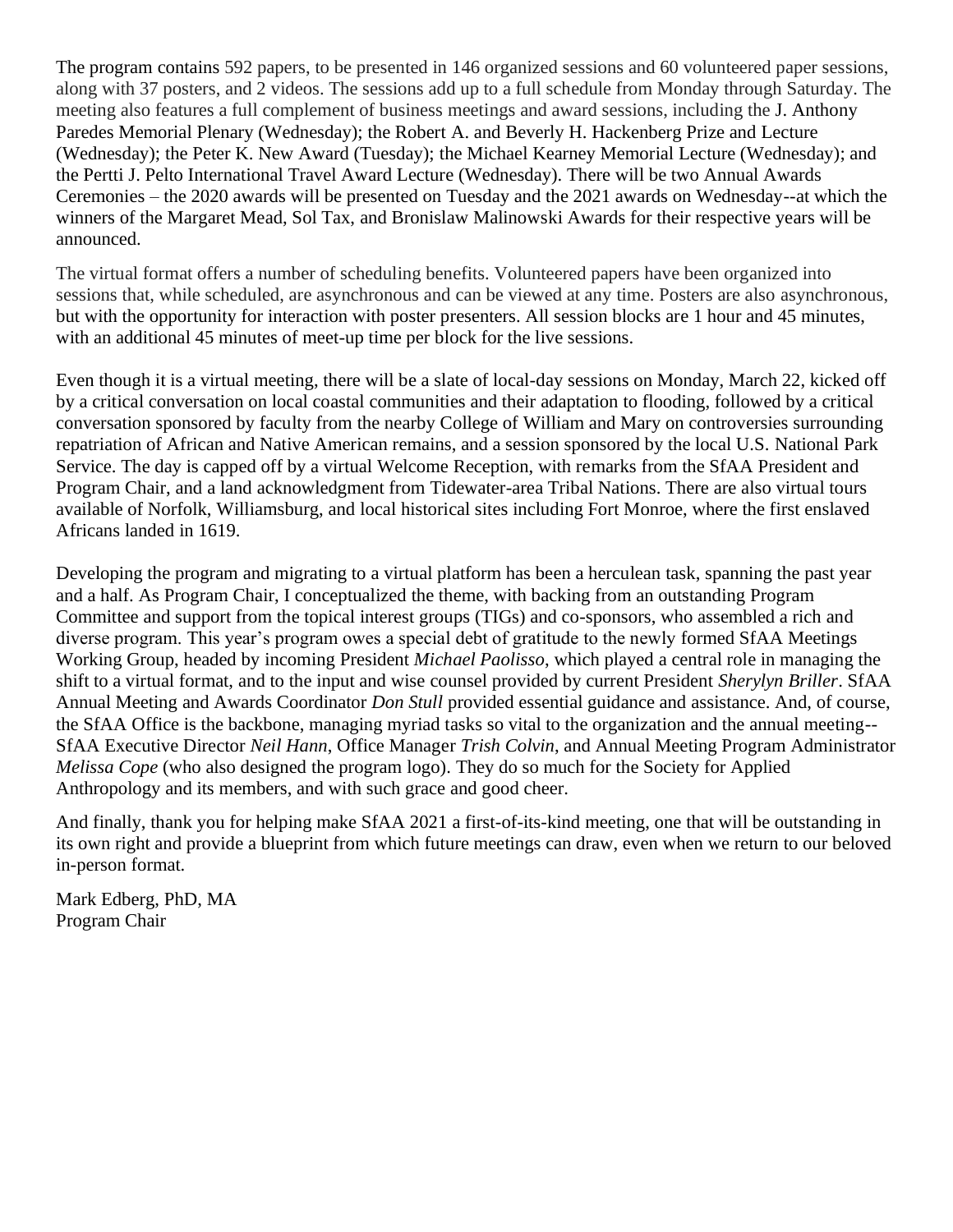# SPECIAL THANK YOU TO ALL THE FOLLOWING:

# **2021 PROGRAM COMMITTEE**

*Program Chair* Mark Edberg (George Washington University)

*Annual Meeting and Awards Coordinator*  Don Stull (University of Kansas)

#### *Members*

Kimberly Albero (University of Virginia School of Medicine) Eric Bailey (East Carolina University) Patricia M. Clay (NOAA Fisheries) Kerry Fosher (Marine Corps University) Judith Freidenberg (University of Maryland) Cynthia Grace-McCaskey (East Carolina University) Rylan Higgins (St. Mary's University, Nova Scotia) Sylvia Jalil-Gutierrez (Central Connecticut State University) Karen Breda (University of Hartford) Adam Koons (Federal Emergency Management Agency/FEMA) Laurie Krieger (Manoff Group) Elisabeth N. Moolenaar (Regis University) Chad Morris (Roanoke College) Michael Paolisso (University of Maryland) Carrie Pomeroy (University of California, Santa Cruz) Jana Rehak (University of Maryland) Bill Roberts (Saint Mary's College of Maryland) Jean Schensul (Institute for Community Research) Kristin Sullivan (Salisbury University) Jennifer Talken-Spaulding (U. S. National Park Service) Jennifer Trivedi (University of Delaware) Anna Willow (Ohio State University) Alisha R. Winn (Palm Beach Atlantic University & Consider the Culture) Elizabeth Wirtz (U.S. Department of Veterans Affairs)

## **SFAA MEETINGS WORKING GROUP**

*Chair* Michael Paolisso (University of Maryland)

Sherylyn Briller (Purdue University) Kira Ballin (Purdue University) Trish Colvin (Society for Applied Anthropology) Melissa Cope (Society for Applied Anthropology) Mark Edberg (George Washington University) Judith Freidenberg (University of Maryland) Neil Hann (Society for Applied Anthropology) Sunil Khanna (Oregon State University) Rebecca Eli Long (Purdue University)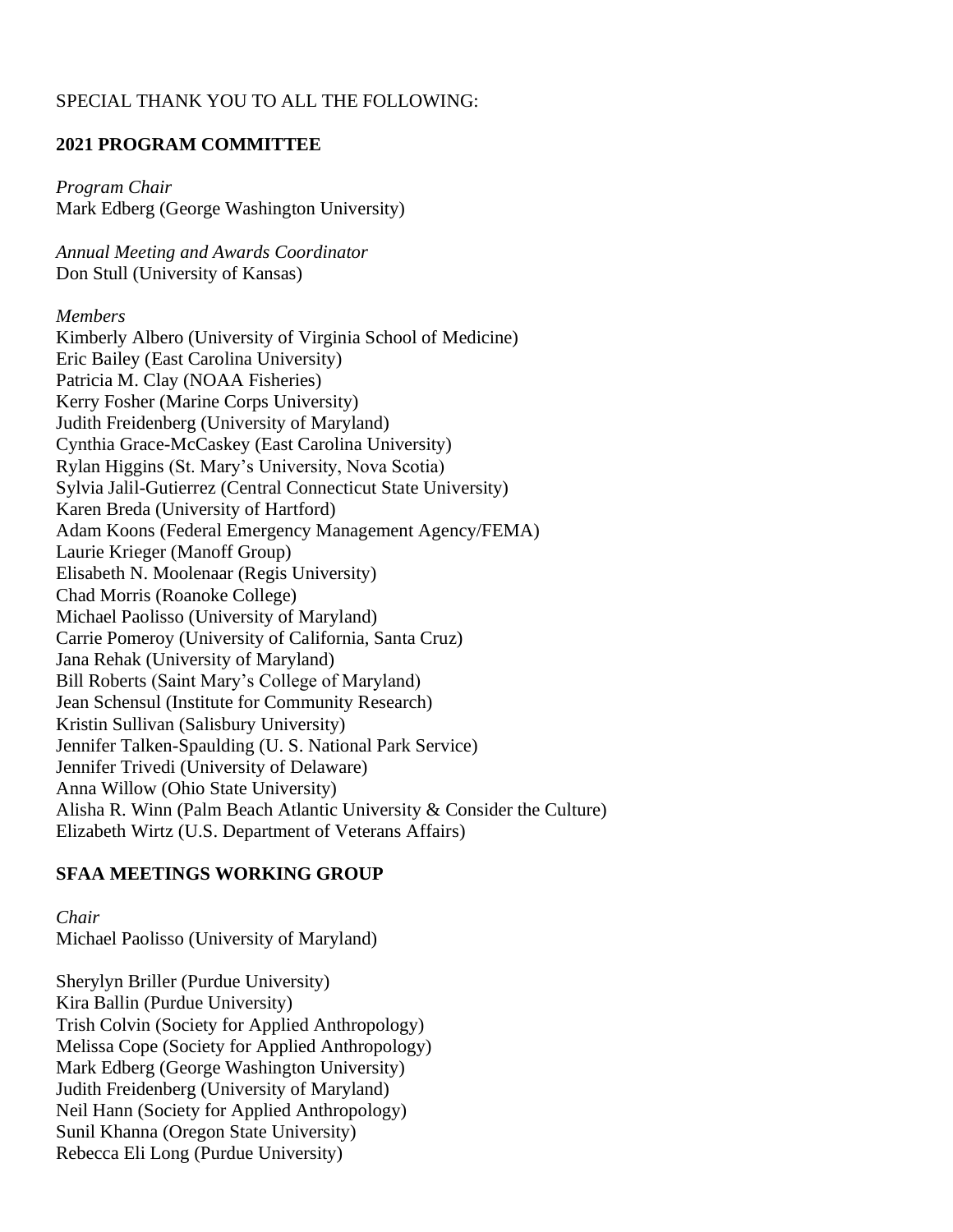Jenail Marshall (Purdue University) Don Stull (University of Kansas) Jeremy Trombley (University of Oregon) A. Rey Villanueva (University of Texas, San Antonio) Jennifer Wies (Eastern Kentucky University)

We would like to thank the following SfAA TIGs, Committees, and Groups for organizing several relevant sessions. For more information, please visit the group on our online community at https://community.appliedanthro.org/groups.

# **TOPICAL INTEREST GROUPS**

Anthropology of Higher Education TIG Business Anthropology TIG Engaged Museums Group ExtrAction and Environment TIG Fisheries and Coastal Communities TIG Gender-Based Violence TIG Heritage and Tourism TIG Human Rights and Social Justice Committee Migration and International Dialogue TIG Risk and Disaster TIG

Several professional associations have joined with us in varying degrees as co-sponsoring organizations. The leadership of these groups contributed significantly to the substantive content of the Program.

# **2021 MEETING CO-SPONSORS**

Council on Nursing and Anthropology/CONAA Culture & Agriculture/C&A EPIC National Association for the Practice of Anthropology/NAPA Political Ecology Society/PESO Society for Anthropological Sciences/SAS Society for Disability Studies/SDS Washington Association of Professional Anthropologists/WAPA

# **Officers of the Society for Applied Anthropology, Board of Directors, and Editors**

*Officers*  Sherylyn Briller (Purdue University), President, 2019-2021 Michael Paolisso (University of Maryland), President Elect, 2020-2021 Jane Gibson (University of Kansas), Secretary, 2019-2022 Jennifer Wies (Eastern Kentucky University), Treasurer, 2018-2021

*Board of Directors*  Keri Brondo (University of Memphis), 2019-2023 Robyn Eversole (Swinburne University, Australia) 2018-2021 A.J. Faas (San Jose State University), 2018-2021 Judith Freidenberg (University of Maryland), 2019-2022 Melinda González (Louisiana State University), 2019-2022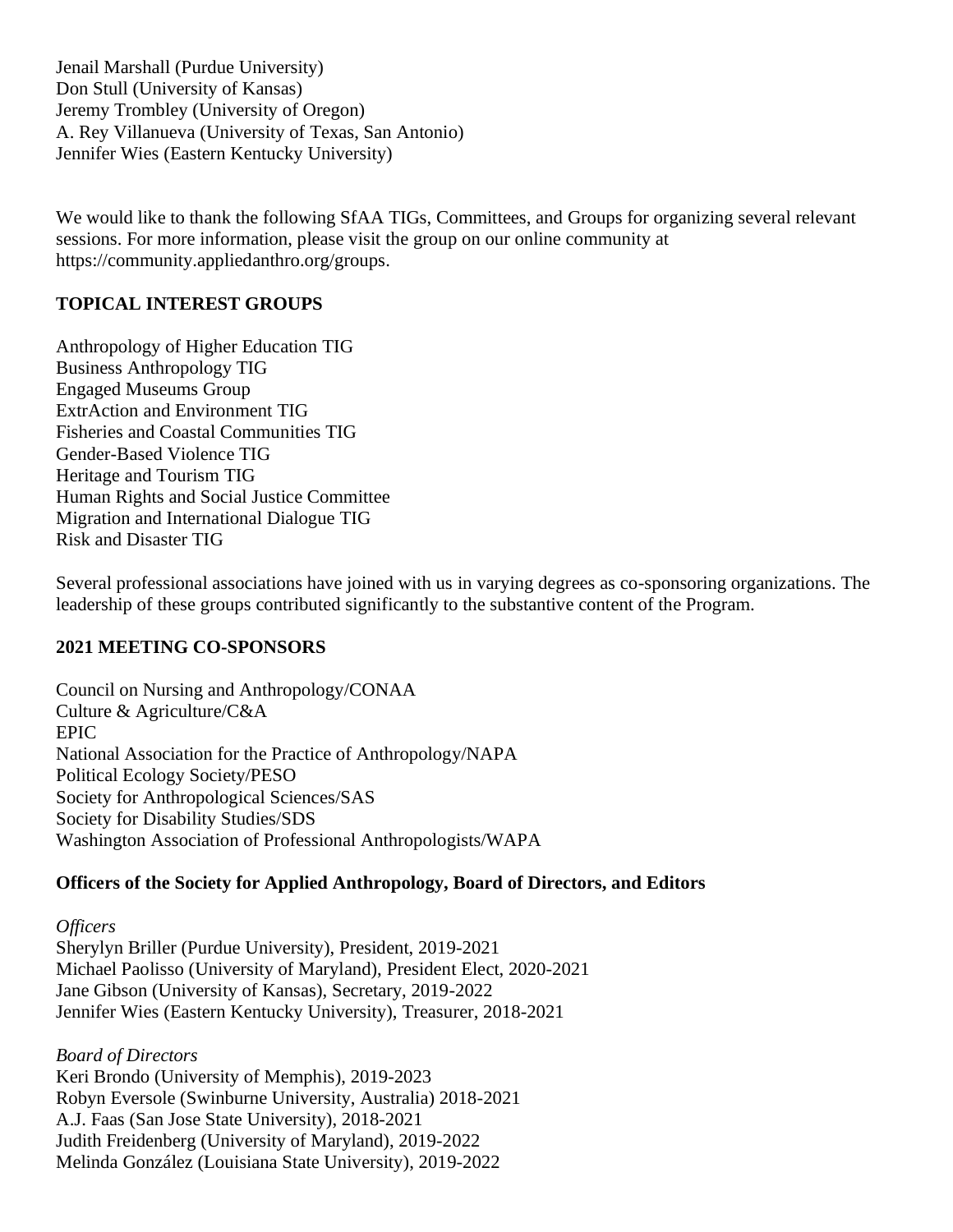Lenore Manderson (University of the Witwatersrand), 2019-2023 Carlos Vélez-Ibáñez (Arizona State University), 2019-2022

*Editors* 

David Himmelgreen (University of South Florida), Co-Editor, *Human Organization* Nancy Romero-Daza (University of South Florida), Co-Editor, *Human Organization*

Lisa Jane Hardy (Northern Arizona University), Editor, *Practicing Anthropology*

Jeanne Simonelli (Wottsamatta U Consulting), Co-Editor, *SfAA News*  Orit Tamir (New Mexico Highlands University), Co-Editor, *SfAA News* 

\* \* \* \* \*

## **THURSDAY, MARCH 18**

# **(18-1) THURSDAY 10:00-1:00 Channel 1 (live/simulcast): Becoming a Practicing Anthropologist: A Workshop for Anthropologists Seeking Non-Academic Careers (Workshop, Fee \$25)**

ORGANIZER: **NOLAN, Riall** (Purdue U/Cambridge U)

#### **(18-3) THURSDAY 1:00-5:00 Channel 1 (live/simulcast): Introduction to Oral History Methodology (Workshop, Fee \$40)**

ORGANIZER: **GRAHAM, Molly** (NOAA Voices Oral History Archives)

**(18-7) THURSDAY 5:00-6:00 Channel 1 (live/simulcast): Academic Backgrounds Serving Work Outside Academia: Proven Strategies for Forging Your Career (Workshop, Fee \$20)**

ORGANIZER: **GOLDMACHER, Amy** (Amy Goldmacher LLC)

**FRIDAY, MARCH 19**

**(19-1) FRIDAY 10:00-11:30 Channel 1 (live/simulcast): Audio Description: If Your Eyes Could Speak (Workshop, Fee \$15)**

ORGANIZER: **SNYDER, Joel** (Audio Description Assoc & Audio Description Proj of the American Council of the Blind)

**(19-2) FRIDAY 10:00-1:00 Channel 2 (live/simulcast): Moving Out of the Faculty: A Workshop for Faculty Members Contemplating a Career in Practice (Workshop, Fee \$30)**

ORGANIZER: **NOLAN, Riall** (Purdue U/Cambridge U)

# **(19-3) FRIDAY 12:00-5:00 Channel 1 (live/simulcast): Cultural Consensus Analysis (SAS Workshop, Fee \$50)**

ORGANIZERS: **GATEWOOD, John B.** (Lehigh U) and **LOWE, John W.** (Cultural Analysis)

**(19-4) FRIDAY 1:00-5:00**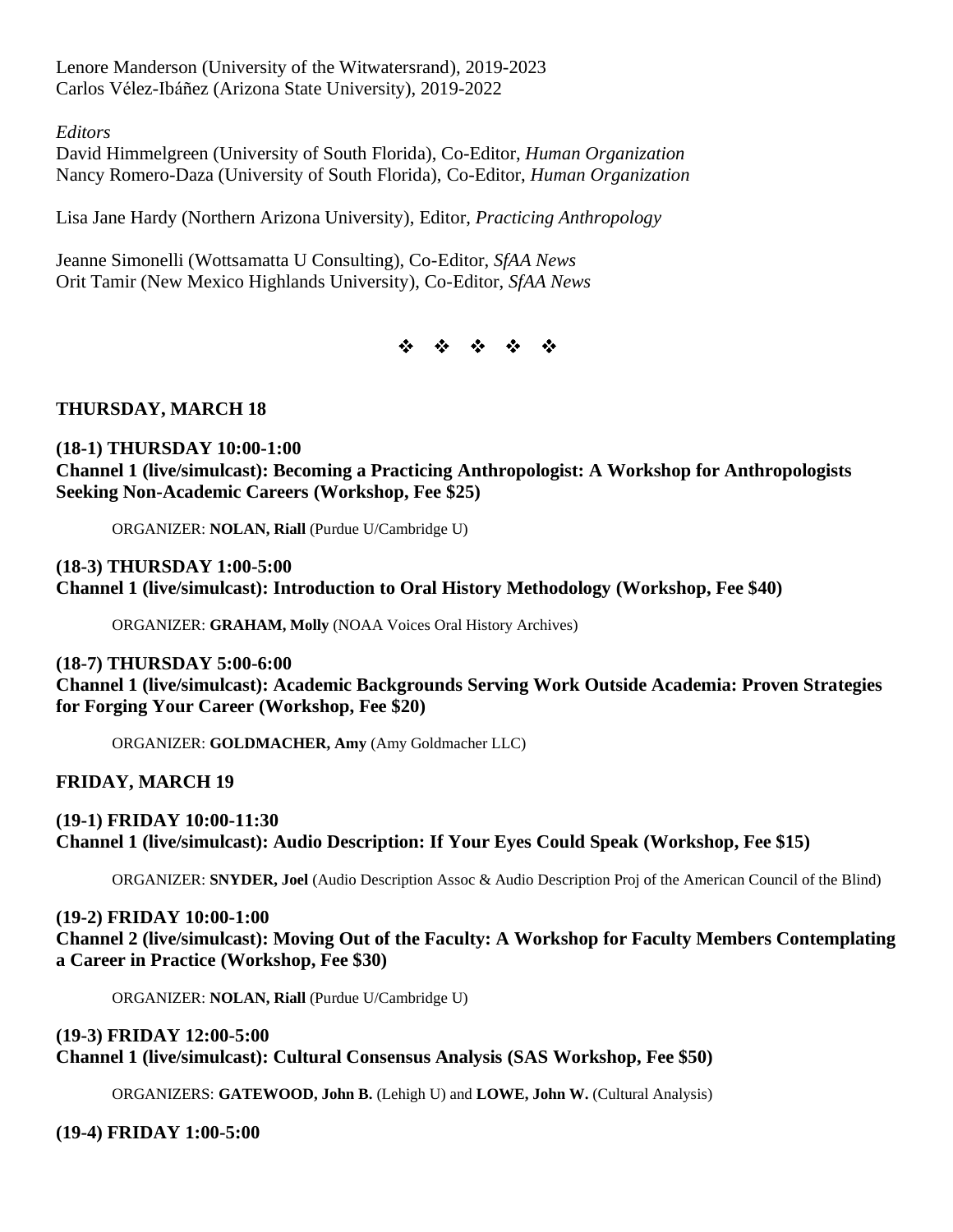## **Channel 2 (live/simulcast): Collaboration Workshop: Interdisciplinary Networking for Research in Undergraduate Biology/STEM Educational Equity (Workshop, Fee \$40)**

ORGANIZERS: **CAMPBELL-MONTALVO, Rebecca** (UConn), **MARCETTE, Jana** (MSU-Billings), **IDLEBIRD, Candice** (HSSU & iEMBER), **MCDOWELL, Gary** (Lightoller LLC), **MOORE, Michael** (UC Davis), and **PUCCIA, Ellen** (Beta Rsch Assoc Inc)

# **MONDAY, MARCH 22 NORFOLK / TIDEWATER REGION DAY**

Welcome to the Society for Applied Anthropology's "Norfolk / Tidewater Region Day." The presentations and events scheduled for this day should be of particular interest to residents of the Norfolk area. Anthropologists, and other applied social scientists have joined with interested residents to examine the region's remarkably diverse heritage, its complex and challenging present, and its future as a world destination. We are opening this day to the public free of charge as an expression of our commitment to engage with the public in an exploration of our shared social and cultural worlds.

# **MONDAY 10:00-11:45 Posters Available on demand throughout the meeting**

TOURISM POSTERS:

**BOUWENS, Rita** (MS State U) *A Zoological Spectacular: Conservation in an American Zoo* **CARRILLO, Mari** (Lewis-Clark State Coll) *Shifts in Traditional Knowledge and Practices among Sobadores* **LÓPEZ, Kayla** (Purdue U) *Items of Cultural Significance for Puerto Ricans Living in the Mainland United States* **MOSURSKA, Anuszka**, **FORD, James**, and **SALLU, Susannah** (U Leeds) *Representations of Indigenous Peoples in Disasters in the Global Elite News Media*

**ORZOLEK, Julia** (Bloomsburg U-Penn) *The Impact of the "Jaws Effect," Education, and Experience on Shark Conservation*

**TOLBERT, Mason**, **ZAAHIR, Ember**, **MITCHEL, Andrew**, and **COHEN, Jeffrey H.** (Ohio State U) *Chapulineras in the Oaxaca's Marketplace: Photographs and the Representation of Indigeneity through Time*

**ZAAHIR, Ember**, **TOLBERT, Mason**, **MITCHEL, Andrew**, and **COHEN, Jeffrey H.** (Ohio State U) *Misrepresenting Indigenous Women: Symbols and Meaning in Oaxacan Restaurants and Their Menus*

#### STUDENT POSTERS:

**AULDS, Meredith** and **VEILE, Amanda** (Purdue U) *COVID-19 and the Changing Perceptions of Home Birth in the Midwest*

**DAVIS, Katy** (Priestley Int'l Ctr for Climate, Sustainability Rsch Inst, U Leeds) *Forensic Disaster Analysis and the Slow Disaster of Climate Change in the North American Arctic*

**FERNANDES, Analie**, **COURI, Juliana**, **COX, Kaitlyn**, **DINH, Rachel**, **TIBBOT, Teagen**, and **SMITH-OKA, Vania** (U Notre Dame) *Mentorship and Medicine: Ethnography among Medical Interns in Mexico*

**HERRERA, Victor**, **FRANCK, Brittany**, **PILLI, Leslie**, **CARDENAS, Gabriel**, and **DOSS, Jennie** (U Arizona) *Adaptation in the Time of COVID: A Look at Behavioral Responses of University Students to COVID-19* **HUDGINS, Erin** (Baylor U) *A Comparative Study of Farming Communities' Responses to Climate Change Based on Differing Worldviews of Amish, Mennonite, and Maya Farmers*

**HUFF, Ashley** and **WARNER, Faith** (Bloomsburg U Penn) *Why Anthropology?: An Ethnography of Anthropology Majors* **KAPPELMAN, Katherine** and **HAY, Bryant** (Boise State U) *Inductive Qualitative Social Science Research as a Necessary Element of Data Science*

**LILLYWHITE, Aspen** and **WOLBRING, Gregor** (U Calgary) *Knowledge Production of Undergraduate Disabled Students: Perspectives of Undergraduate and Graduate Disabled Students*

**MALLICK, Kamini** (Boston U) *Bonded in Crisis: Understanding Youth Activism in Climate Change* **MOELLER, Madeline**, **PILLI, Leslie**, and **DRIESEN, Ramon** (U Arizona) *A Collaboration with the Sonora Environmental Research Institute (SERI) to Measure Perceived Household Comfort and Determine Feasibility of Implementing a Solar Mini Split Installation Loan Program*

**MORENO, Ashley** (Bloomsburg U) *Rwandan and Tanzanian Nurses and Midwives in Situations of Scarcity and Shortage* **RADCLIFFE, Olivia** (U Alabama) *The Ones Left Behind: The Social Determinants of Health of an Aging Population in the Northern Peruvian Highlands*

**RHUE, Steven** (Ohio State U) *Water (In)security: The Absence of Children's Voices*

**VARIN, Eric** (UNCG) *Video Gaming and Mental Wellbeing*

**WITMER, Katherine** (Christopher Newport U) *Homelessness and the Hostile Environment*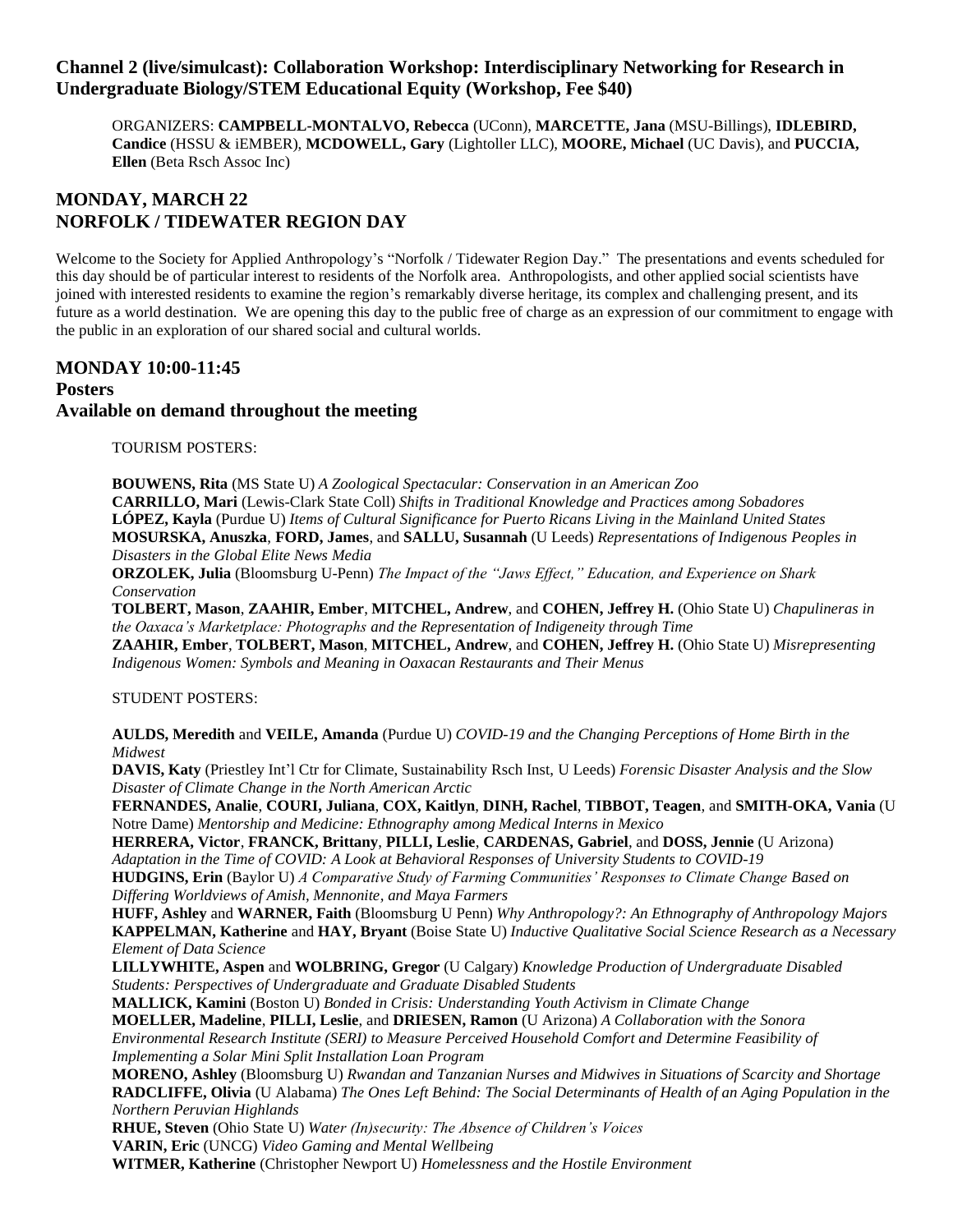**YOURISH, Emily** and **MORRISON, Penelope** (PSU) *Barriers to Follow Up Care for Women Experiencing Intimate Partner Violence and Opioid Misuse* (GBV TIG)

NON-STUDENT POSTERS:

**AMMONS, Samantha K.**, **BARONE, T. Lynne**, **RITTER, Beth R.**, **OSBORN, Alan**, **POWERS, John**, **ANDERSON, Alecia D.**, **HEGDAHL, Tiffany**, **KOZIMOR, David**, **MCNAMARA, Victoria**, and **THOMPSON, Lauren** (UN-Omaha) *"Lost & Found, the COVID Edition": Using the University's Lost & Found to Document Changes in Campus Daily Life* **DREW, Elaine** (UAF), **HANSON, Bridget** (UAA), and **HUO, Kevin** (UAF) *Seasonal Affective Disorder and Engagement in Physical Activities among Adults in Alaska*

**ELLIOTT, Kathryn** (MSU-Mankato) *Core Diversity Principles Effective in Providing Services across Cultural/Ethnic Differences*

**GONZALEZ, Richard** (EVMS) *Contributing to the Next Generation: The Rise of Anthropology in Medical Education* **LOPEZ, Diana**, **TALHAM, Charlotte**, **VILLALOBOS, Kevin**, **MONTIEL ISHINO, Francisco A.**, and **WILLIAMS, Faustine** (NIH/NIMHD) *A Dynamic Disaster Mental Health Framework to Understand Collective Action During the COVID-19 Pandemic*

**MCMAHAN, Ben**, **AUSTIN, Diane**, and **HOFSTADTER, Sarah** (U Arizona, BARA) *Extending Conversations about Research Strategies and Results: An Interactive Poster About More Than Two Decades of BARA Research in the U.S. Gulf Coast*

**PREDDY, Miranda** (UNCG Recipe for Success) and **MURPHY, Arthur** (Program Director) *Remodeling Pathways of Community Nutrition and Wellbeing: A Supplemental Nutrition Assistance Education Program (SNAP-Ed) Partnership with Collaborative Cottage Grove*

**SCHALGE, Susan**, **ANTON, Alexander**, and **WHITNEY, Dawn** (NMSU Mankato) *"Are you first-gen? So am I!"* **SCHILLER, Anne** (GMU) *Voluntary Associations and Network Building among American, British, and Scandinavian Migrants in Puglia, Italy*

**SHINMOTO, Mariko** (Hiroshima U) *Education of Menstrual Hygiene Management and Practice among Schoolgirls in Papua New Guinea*

**MONDAY 10:00-11:45 Videos**

**(Pre-recorded, on demand)**

**LEMIEUX, Evangeline** and **MORRISON, Lynn** (UH-Hilo) *Tracing the Journeys of Skeletal Material: The Story of an Unprovenanced Skull*

**STOHS, Alexandra** (CSULB) *From the Old to the New*

#### **(22-1) MONDAY 10:00-11:45**

**Channel 1 (live/simulcast): Coastal Virginia and African American Sociocultural Ecologies, Past and Present (EPIC)**

CHAIR: **GEMEDA, Mekbib** (EVMS)

ROUNDTABLE PARTICIPANTS: **SANTO, Avi** (Old Dominion U), **PLUNK, Andrew** (EVMS), **BRAXTON, Joanne** (Coll of William & Mary), **ALLSTON, Lynette** (Chief, Nottoway Indian Tribe VA), **HOLMES, Linda** (Independent), **HAMM LEE, Barbara** (Another View Radio Show)

Meet up 11:45-12:30

#### **(22-2) MONDAY 10:00-11:45**

**Channel 2 (live/simulcast): Getting the Word Out: Contemplating the Future of SfAA Publication and Communication**

CHAIR: **MORRIS, Chad** (Roanoke Coll) ROUNDTABLE PARTICIPANTS: **TAMIR, Orit** (NMHU), **REISINGER, Heather Schacht** (Iowa City VAHCS), **ROMERO-DAZA, Nancy** (UFL), **HARDY, Lisa Jane** (NAU), **KHANNA, Sunil** (OR State U)

Meet up 11:45-12:30

#### **(22-3) MONDAY 10:00-11:45 Channel 3 (live/simulcast): Reconnecting People, Tigers, Wolves, and Marching Bears with Homelands, Part I**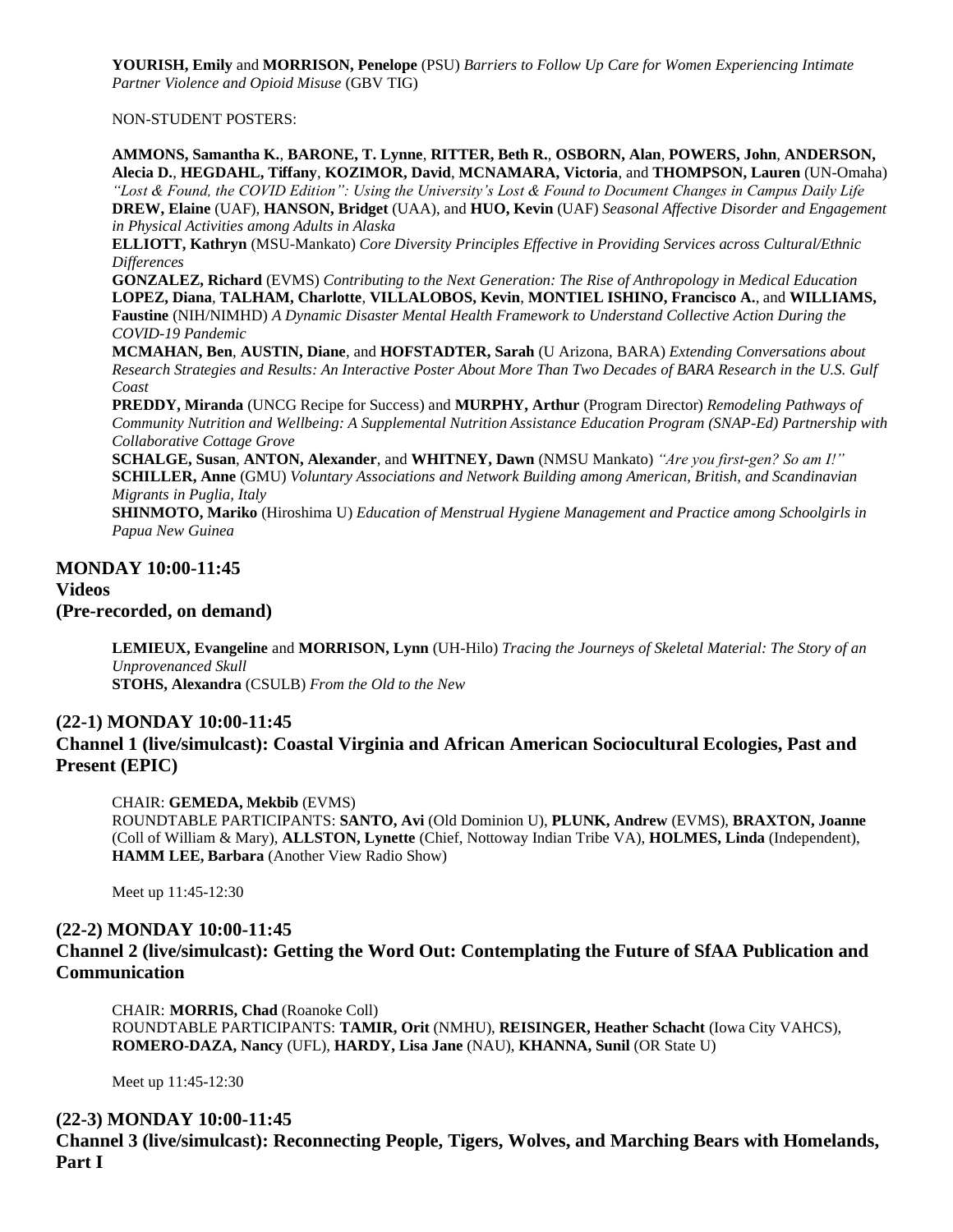#### CHAIR: **STOFFLE, Richard** (U Arizona)

**CARROLL, Clint** (CU Boulder) *Return to Gather: Cherokee and the National Park Service Make a Gathering Agreement at Buffalo National River*

**VAN VLACK, Kathleen** (Living Heritage Rsch Council) *Back to Marching Bears: Reconnecting the Iowa People with Effigy Mounds National Monument*

**SJOLANDER LINDQVIST, Annelie**, **LARSSON, Simon**, and **BENNETT, Julie** (Gothenburg U) *Living Next to Large Predators: The Concept of Risk-minimizing as a Coping Strategy among Swedish Rural Populations*

**JINKA RAMAMURTHY, Malavika** (U Arizona) *"Development" Definitions of Internally Displaced People and the Government: A Case Study of the Chenchu Tribe in the Nallamala Forest of Southern India*

**SEOWTEWA, Octavius** (Zuni Cultural Resource Team) *Talking with Springs: Zuni People Re/connect with a Sacred Spring in Canyonlands National Park*

#### **(22-4) MONDAY 10:00-11:45 Channel 4 (live/simulcast): COVID, Food Security, and Food Justice**

CHAIRS: **GREEN, Amanda** (EKU) and **THOMPSON, Jennifer Jo** (UGA) **GREEN, Amanda**, **BOWLING, Breanna**, and **RHYMER, Alisha** (EKU) *Student Food Insecurity at Eastern Kentucky University: Before and After COVID-19* **KOEMPEL, Annie** (UKY) "*Whoever needs food we'll feed them one way or the other": Covid-19 and Food Aid in* 

*Appalachian Kentucky*

**LYNCH, Kari**, **MEAVE, Anya**, **ALLEN, Jamie**, and **HENRY, Lisa** (UNT) *Experiences of Food Insecurity and Hunger in College during COVID-19*

**ROQUE, Anais**, **BREWIS, Alexandra**, and **WUTICH, Amber** (ASU) *Household Food Insecurity and COVID 19: Experiences from the San Juan, Puerto Rico Metropolitan Area*

**MORROW, Sarah Elizabeth** (U Alabama) *Food Security and Managed Care Practice During the Age of COVID-19* **THOMPSON, Jennifer Jo** and **BARR, Whitney** (UGA) *Matchmaking in the Time of COVID: Anthropological Reflections on Efforts to Leverage University Resources to Meet Community Food Security Needs*

Meet up 11:45-12:30

#### **(22-5) MONDAY 10:00-11:45**

## **Channel 5 (live/simulcast): The Meaningful and Productive Inclusion of Difference**

CHAIR: **ARCINIEGA, Luzilda** (Wayne State U) **ARCINIEGA, Luzilda** (Wayne State U) *Bridging Racial Polarization at Work: Diversity, Empathy, and a Racial Emotional Capitalism* **MACEYKO, Melissa** (UCLB) *Scaffolding Metalinguistic Awareness in Diversity Training* **GRUSZKO, Mariel** (UCSD) *Who Are We Missing?: Co-Presence as Inclusion in Barcelona's Participatory Urban Planning* DISCUSSANT: **COX, Kathryn** (UCI)

Meet up 11:45-12:30

#### **(PR 22-1) MONDAY 10:00-11:45**

#### **Channel 6 (live/simulcast) Intersectional Approaches to Disability: Convergences and Breaches, Part I (SDS)**

CHAIRS: **SAKELLARIOU, Dikaios** (Cardiff U) and **WARREN, Narelle** (Monash U)

**WARREN, Narelle** (Monash U) *Affordances of Aging and Neurological Disability in Malaysia*

**FERNANDES, Kim** (UPenn) *Making the Margins through Enumeration: What Does It Take To Be Counted as Disabled in India?*

**MICHINOBU, Ryoko**, **IGARASHI, Keita**, and **IESATO, Kotoe** (Sapporo Med U), **TAKEBAYASHI, Akira** (Nat'l Ctr for Child Hlth & Dev-Japan), **MIKAMI, Takahiro** (Sapporo Med U Hosp), **SAKAI, Yoshiyuki** (Hakodate Municipal Hosp), **HORI, Tsukasa**, **TSUTSUMI, Hiroyuki**, and **YAMAMOTO, Masaki** (Sapporo Med U) *Examining the Long-Lasting Relationships among Parents and Their Sense of Solidarity in Shared Decision-Making Concerning Pediatric Cancer Treatment for Their Children*

**SAKELLARIOU, Dikaios** (Cardiff U) *Dis/Ablism in Healthcare: The Construction and Effects of Disability-Based Discrimination*

DISCUSSANT: **LINCOLN, Martha** (SFSU)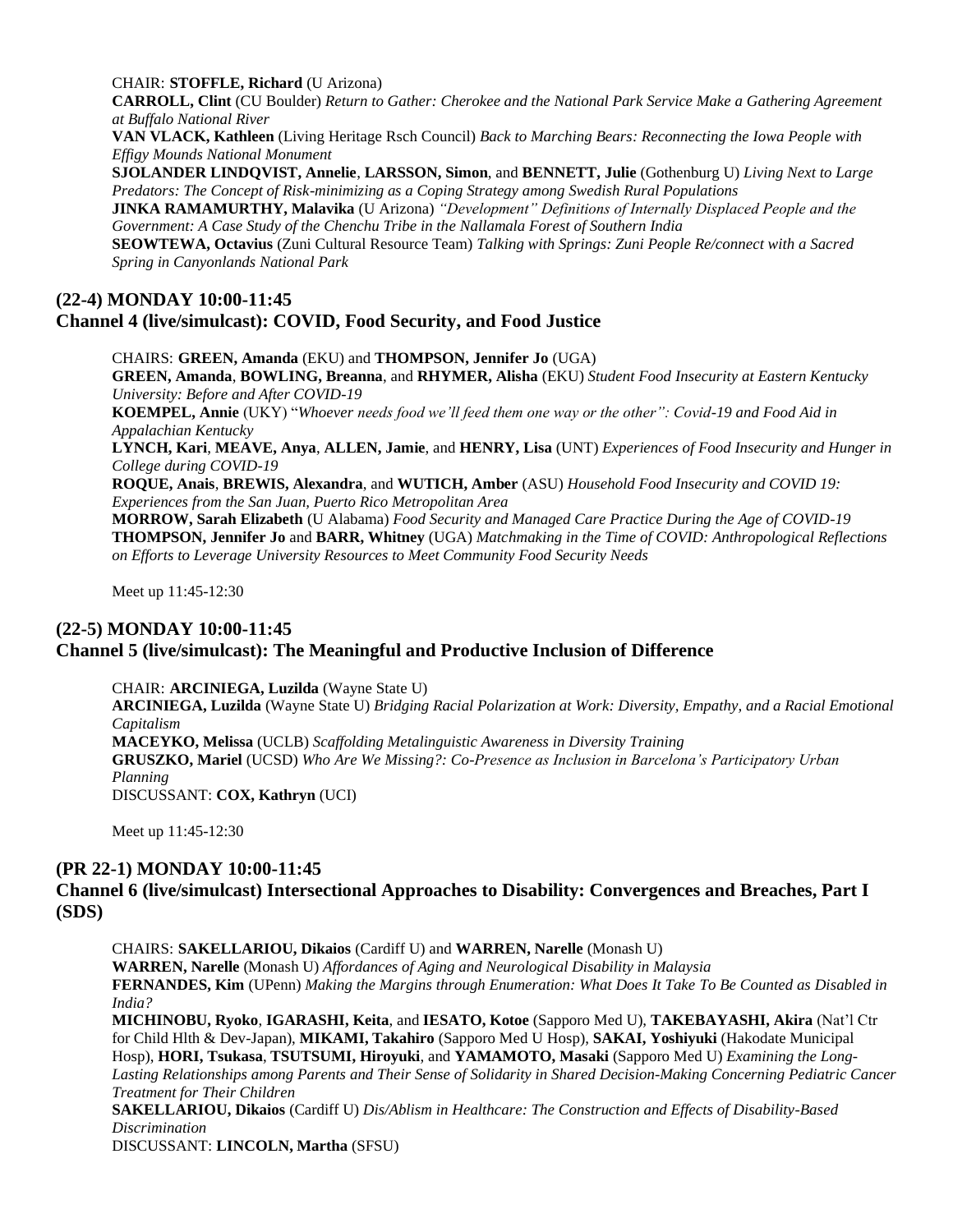# **(PR 22-2) MONDAY 10:00-11:45**

#### **(Pre-recorded, on demand)**

# **When Different Worlds Meet: Interactions and Outcomes in Disaster Contexts (Risk & Disaster TIG)**

CHAIR: **MATTES, Seven** (MI State U) **GONZALEZ BAUTISTA, Noémie** (U Laval) *When Fieldwork Deconstructs the Ideal of Collaboration: A Case Study of Forest Fires in the Atikamekw Territory* **GRIFFIN, Kara** (SMU) *Multispecies Teams: Security and Citizenship in Disaster Response* **DELANY-BARMANN, Gloria** and **MCILVAINE-NEWSAD, Heather** (WIU) *Hurricane María and Therapeutic Yoga in Puerto Rico*

**STANLEY, Erik** (ENMU) *Unintended Consequences: The Religious and Economic Causes of Agricultural Disease in the Belizean Cacao Industry*

**SEIGERMAN, Cydney K.**, **BIESEL, Shelly A.**, and **NELSON, Donald R.** (UGA), **MCKAY, Kyle** and **PIERCY, Candice** (USACE) *The Use of Nature-Based Solutions to Address Inequities within Water Resources Projects*

#### **(PR 22-3) MONDAY 10:00-11:45 (Pre-recorded, on demand) Reaching Target Populations in Health Education**

CHAIR: **KLEIN, Charles** (Portland State U)

**KLEIN, Charles**, **MAYER, Liat**, and **CHEKE, Nicholas** (Portland State U), **ANDERSON, Kirsten** (OHSU-PSU SPH), **EDWARDS, Lane**, **LARIS, Ba**, and **KUHN, Tamara** (dfusion), **SUN, Christina** (OHSU-PSU SPH) *Staying Connected: An m-Health Prevention Module for Transgender Women*

**SUGITA, Elli** (Osaka U) *Factors for Enhancing Handwashing Behavior at Japanese Elementary Schools* **WILLIS, Mary S.** (UNL), **KAY, Brianna** (UNMC Coll of Dentistry), **HERNANDEZ, Gisselle** (UNL), and **CAFER, Annie** (U Mississippi) *The Tooth Tales of Ethiopian and Zambian Children: Reflections on Nutrition, Health, and Happiness* **HOOYER, Katinka** and **BAURICHTER, Brianna** (MCW), **STEVENSEN, Michael** (City of Milwaukee Hlth Dept), **COX, Katie** and **HOGANS, Marques** (County of Milwaukee Office on American Affairs), **FRANCO, Zeno** (MCW) *The Amplifiers: Engaging Artists in Public Health Messaging During a Pandemic*

#### **(22-6) MONDAY 12:00-1:45**

**Channel 1 (live/simulcast): Critical Conversations: Coastal Community Resilience and Adaptation to Flooding**

CHAIRS: **GRACE-MCCASKEY, Cynthia A.** (ECU) and **PAOLISSO, Michael** (UMD) ROUNDTABLE PARTICIPANTS: **YUSUF, Wie** (ODU), **PALINKAS, Cindy** (UMD Ctr for Env Sci), **VAN DOLAH, Elizabeth** and **MIRALLES-BARBOZA, Andrea** (UMD)

# **(22-7) MONDAY 12:00-1:45 Channel 2 (live/simulcast): Tech, Social Justice, and the Role of Anthropologists (EPIC)**

CHAIR: **ARTZ, Matt** (Azimuth Labs)

ROUNDTABLE PARTICIPANTS: **TAYLOR, Gigi** (Indeed), **COUNTEE, Astrid (**Cemvita Factory, Missing Link Studio), **GRINBERG, Yuliya** (Drew U), **PODJED, Dan** (Inst of Slovenian Ethnology)

Meet up 1:45-2:30

#### **(22-8) MONDAY 12:00-1:45**

**Channel 3 (live/simulcast): Reconnecting People, Tigers, Wolves, and Marching Bears with Homelands, Part II**

CHAIR: **STOFFLE, Richard** (U Arizona) **PERMANTO, Stefan** (Gothenburg U) *Re-root and Re-rout: Q'eqchi' Maya Cosmopolitics of Land and the "Good Life"* **KELLEY, Shawn** (Parametric LLC) *Sand Dunes and Bison: Traditional Use and Bison Management at Great Sand Dunes National Park and Preserve* **STOFFLE, Richard** (U Arizona) *Sustainable Tourism at Native American Heritage Sites* **LIM, Heather Hyealim** (U Arizona) *Looking into Arches: Native American Interpretations of Arches in Arches National Park and Call for Sustainable Tourism Development*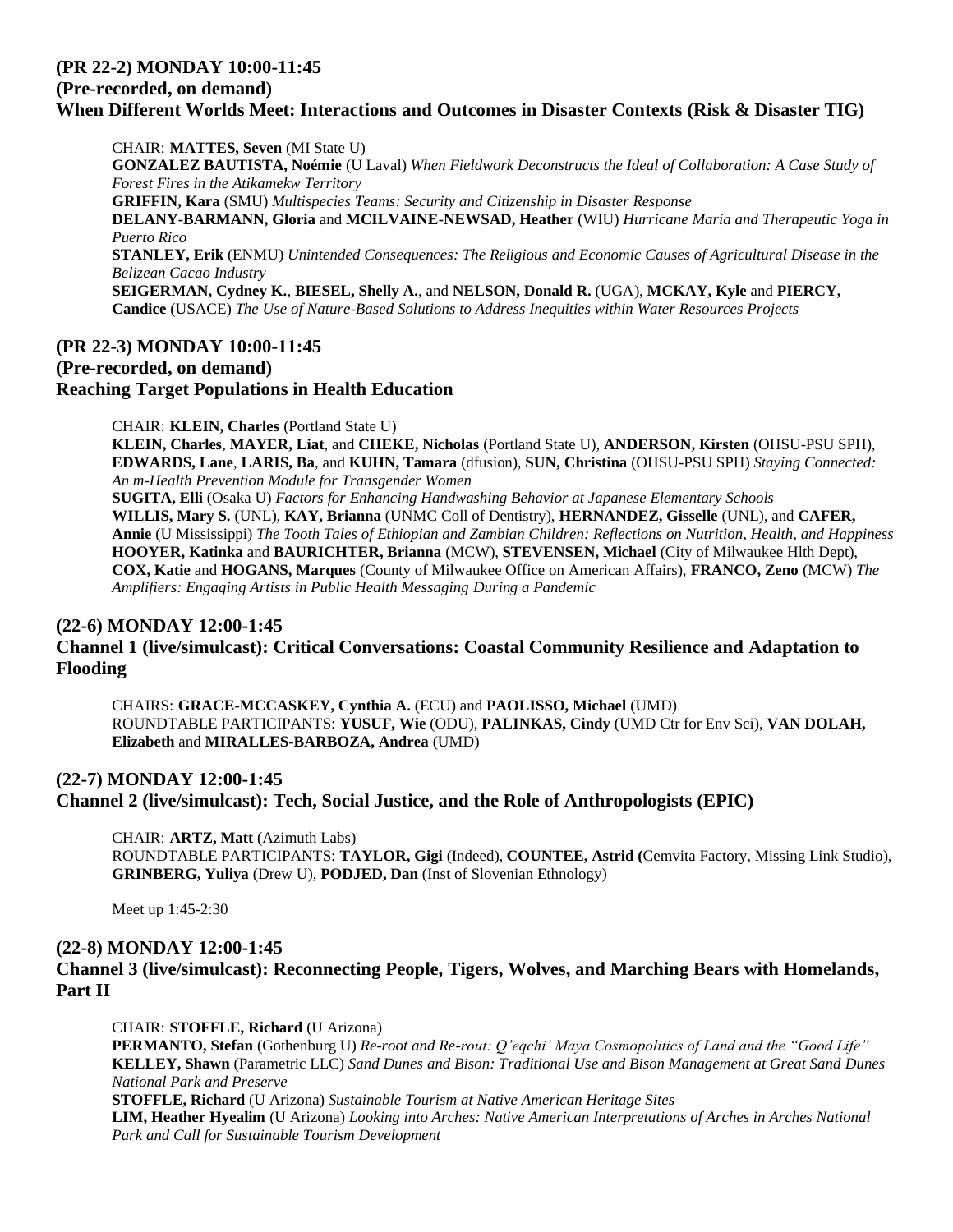# **(22-9) MONDAY 12:00-1:45 Channel 4 (live/simulcast): Covid-19 across the Food Chain**

CHAIRS: **STULL, Donald** (U Kansas) and **GRIFFITH, David** (ECU) **GRIFFITH, David** (ECU) *Livelihoods in Crisis: Food Workers, Multiple Livelihoods, and Pandemic* E*conomics* **STULL, Donald** (U Kansas) *Making Meat in the Age of Covid-19* **STUESSE, Angela** (UNCCH) *Essentially Expendable: Continuity and Rupture in the Labor Practices of the U.S. Poultry Industry* **ORTIZ VALDEZ, Fabiola** (Food Chain Workers Alliance) and **PURSER, Gretchen W.** (Syracuse U) *Essential But Excluded: Immigrant Dairy Farmworkers Organizing for Covid Protections in NY* **STRIFFLER, Steve** (UMass-Boston) *Shopping Our Way to Safety or an Opening for Structural Change?*

Meet up 1:45-2:30

#### **(22-10) MONDAY 12:00-1:45**

**Channel 5 (live/simulcast): Pandemic, Hurricanes, and Heritage: Southeast Resilience Roundtable (Risk & Disaster TIG)**

#### CHAIR: **GRIFFIS, Amanda** (NPS)

ROUNDTABLE PARTICIPANTS: **PRICE, Rhonda** (MS Gulf Coast Nat'l Heritage Area), **LEMOINE, Justin** (Atchafalaya Nat'l Heritage Area), **OWENS, Maida** (LA Folklife Prog), **BROOKS, Emily** (U.S. Geological Survey)

Meet up 1:45-2:30

#### **(PR 22-4) MONDAY 12:00-1:45 Channel 6 (live/simulcast): Intersectional Approaches to Disability: Convergences and Breaches, Part II (SDS)**

CHAIRS: **WARREN, Narelle** (Monash U) and **SAKELLARIOU, Dikaios** (Cardiff U) **BLOCK, Pamela** (Western U) *Aging Out of Children's Hospitals: 20th and 21st Century Experiences* **OLIVEIRA, Bernardo Carlos Spaulonci Chiachia Matos de** (Columbia U) *Allow Me to Speak Louder Than My Scars* **CHAWRUN, Isabella** (York U) *"The Moral Body": A Discussion of Ableism, Heterosexism and Nationalism* **LINCOLN, Martha** (SFSU) *Sentiment, Spectacle, and the Lay Medical Gaze in Crowdfunding for Cancer* DISCUSSANT: **CLIFFORD-HALL, Rachel** (Emory U)

#### **(PR 22-5) MONDAY 12:00-1:45**

**(Pre-recorded, on demand) Violence and Obstetric Care in Cross-Cultural Perspectives (GBV TIG)**

#### CHAIR: **FUENTES, Catherine** (UNCC)

**HORAN, Holly** (U Alabama) and **CHEYNEY, Melissa** (OR State U) *Pregnancy and Birth in a Complex Society: Scaling-Up Doula Services for Medicaid Populations in Oregon* **MONTEMAYOR, Isabel** (UTA) *Obstetric Violence in Michoacan: A Case Study of the Colonized Body* **PERRY**, **Madeline**, **IXEN COYOTE, Enma**, **AUSTAD, Kirsten**, and **ROHLOFF, Peter** (Wuqu' Kawoq, Maya Hlth Alliance) *Why Women Choose to Seek Facility-Level Obstetrical Care in Rural Guatemala: A Qualitative Study* **STAVIG, Lucía** (UNCCH) and **SUPA HUAMAN, Hilaria** (Quechua Indigenous Leader) *Collaborating for Health and Justice: Healing After Forced Sterilization in the Andes*

# **(PR 22-6) MONDAY 12:00-1:45 (Pre-recorded, on demand) Novel and Holistic Approaches to Health and Therapeutics**

#### CHAIR: **PERKINS, Jodine** (UBC)

**IZQUIERDO BAYÀ, Marta** (Pain Project) *From Patients to Patients: A Case of Study Based on a New Biopsychosocial Approach to Chronic Pain*

**LUQUE, John**, **OKERE, Arinze**, **REYES-ORTIZ, Carlos**, and **WILLIAMS, Paula** (FAMU) *Perceptions of Therapeutic Benefits among Medical Marijuana Patients in Florida*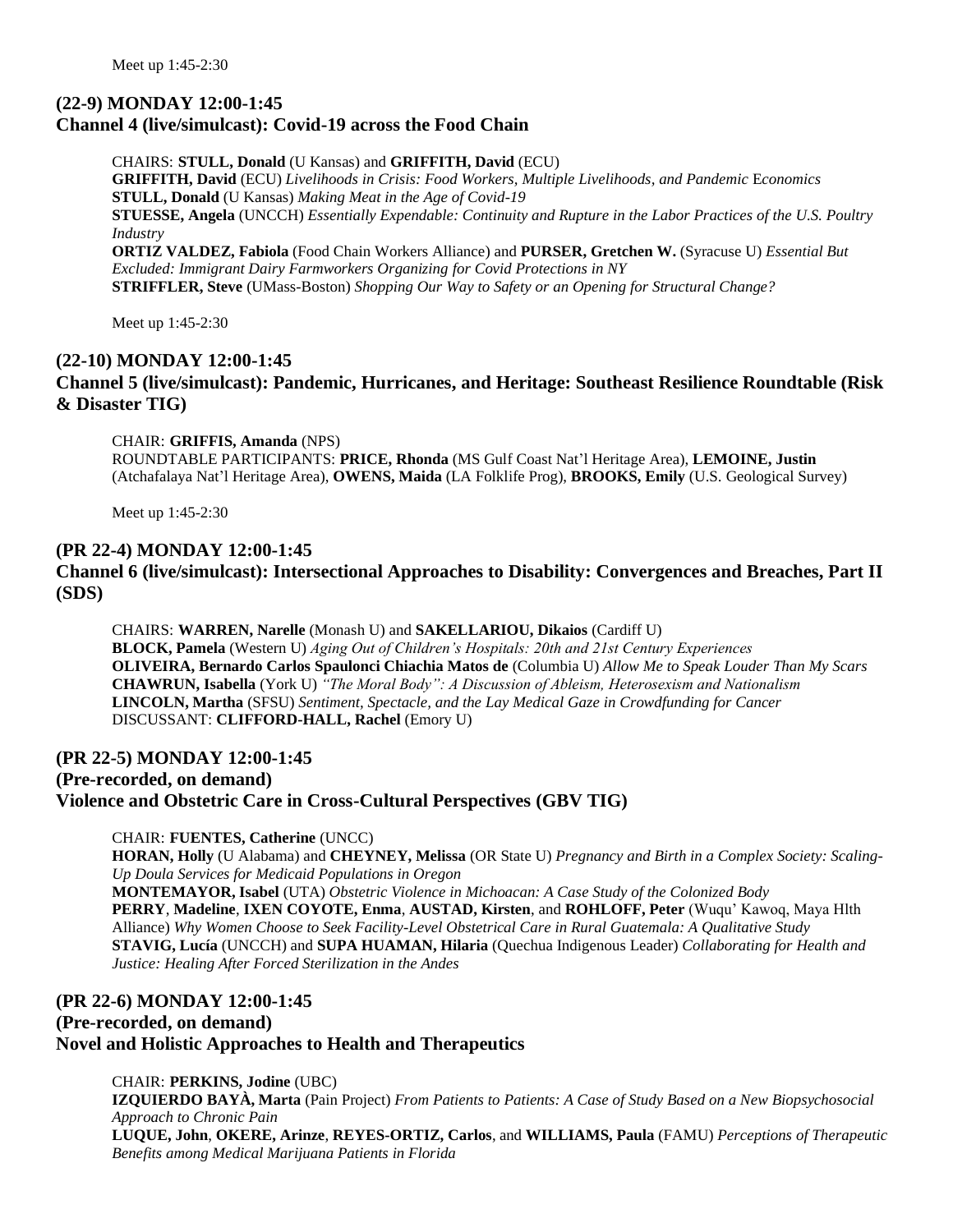**PERKINS, Jodine**, **SINGH, Gurkaran**, and **SIMPSON, Ethan** (UBC), **MACGILLIVRAY, Megan** (StFX), **SAWATZKY, Bonita** and **MORTENSON, W. Ben** (UBC) *Mobile Health Apps and Self-Management for Spinal Cord Injury Rehabilitation* **SCHMIDT, Michelle** (ENMU) *Diabetes Resilience through Neo-traditional Farming in Mopan Maya Communities of Postcolonial Belize*

# **(22-11) MONDAY 2:00-3:45 Channel 1 (live/simulcast): Reclaiming the Narrative: Exploring the History of First Africans in Virginia through Descendant Engagement An SfAA Critical Conversation**

CHAIR: **RHODES, Monica** (Nat'l Park Foundation) ROUNDTABLE PARTICIPANTS: **BLAKEY, Michael**, **JONES, Joseph**, **HORNING, Audrey**, and **SCHEID, Dwayne** (Colonial Nat'l Historical Park & Inst for Historical Biology-William & Mary), **RHODES, Monica** (Nat'l Park Foundation), **DANCE, Eola** (Howard U)

Meet up 3:45-4:30

# **(22-12) MONDAY 2:00-3:45 Channel 2 (live/simulcast): Blurred Lines in Life and Work (EPIC)**

CHAIR: **SUNDERLAND, Patricia (Patti)** (CRAstudio) ROUNDTABLE PARTICIPANTS: **AACH, Joel** (Aach Consulting), **SALAS, Marcel** (U Illinois), **AKANEGBU, Anuli** (NYU), **MOISE, Robert E.** (Rainforest Voices), **MONSON, Ingrid** (Harvard U), **SUNDERLAND, Patricia (Patti)** (CRAstudio)

Meet up 3:45-4:30

#### **(22-13) MONDAY 2:00-3:45**

# **Channel 3 (live/simulcast): Collaborations That Matter: Integrating Fishers' Knowledge with Fisheries Science and Management (Fisheries & Coastal Communities TIG)**

CHAIRS: **BLAKE, Suzana** (U Miami) and **MCPHERSON, Matthew** (NOAA Fisheries) **NEIS, Barbara** (Memorial U) and **CARRUTHERS, Erin** (Fish Food & Allied Workers Union) *Still Finding Our Sea Legs: Fishers' Ecological Knowledge, Fisheries Science, and Management* **GARCIA-QUIJANO, Carlos** (URI) *Convergence between Ecosystem-Based Fishery Science and Small-Scale Fishers' Ecological Knowledge: Recent Examples and Potential for De-Colonizing WSEK/LEK Collaboration* **BLAKE, Suzana** (U Miami) and **MCPHERSON, Matthew** (NOAA Fisheries) *Applications of Fishers' Knowledge for Fisheries Assessment and Management* **KLEIBER, Danika**, **KAMIKAWA, Keith**, **IWANE, Mia**, **LEONG, Kirsten**, and **HOSPITAL, Justin** (NOAA) *Impact, Adaptation, and Looking towards the Future: COVID-19 and Pacific Island Region Fisheries*

Meet up 3:45-4:30

#### **(22-15) MONDAY 2:00-3:45**

**Channel 5 (live/simulcast): Sharing Ideas & Joining Forces: Connections, Intersections, and Collaborations among Extraction & Environment, Risk & Disaster, and PESO (ExtrAction & Environment TIG, Risk & Disaster TIG, PESO)**

CHAIR: **MOOLENAAR, Elisabeth** (Regis U) ROUNDTABLE PARTICIPANTS: **HEYMAN, Josiah** (UTEP), **TRIVEDI, Jennifer** (UDel), **SIMONELLI, Jeanne** (NPS)

Meet up 3:45-4:30

## **(PR 22-7) MONDAY 2:00-3:45**

**(Pre-recorded, on demand) When Fissures Under Pressure Lead to Crisis: Theories of Change and Adaption (Business TIG)**

CHAIR: **HIRUY, Kiros** (Swinburne U)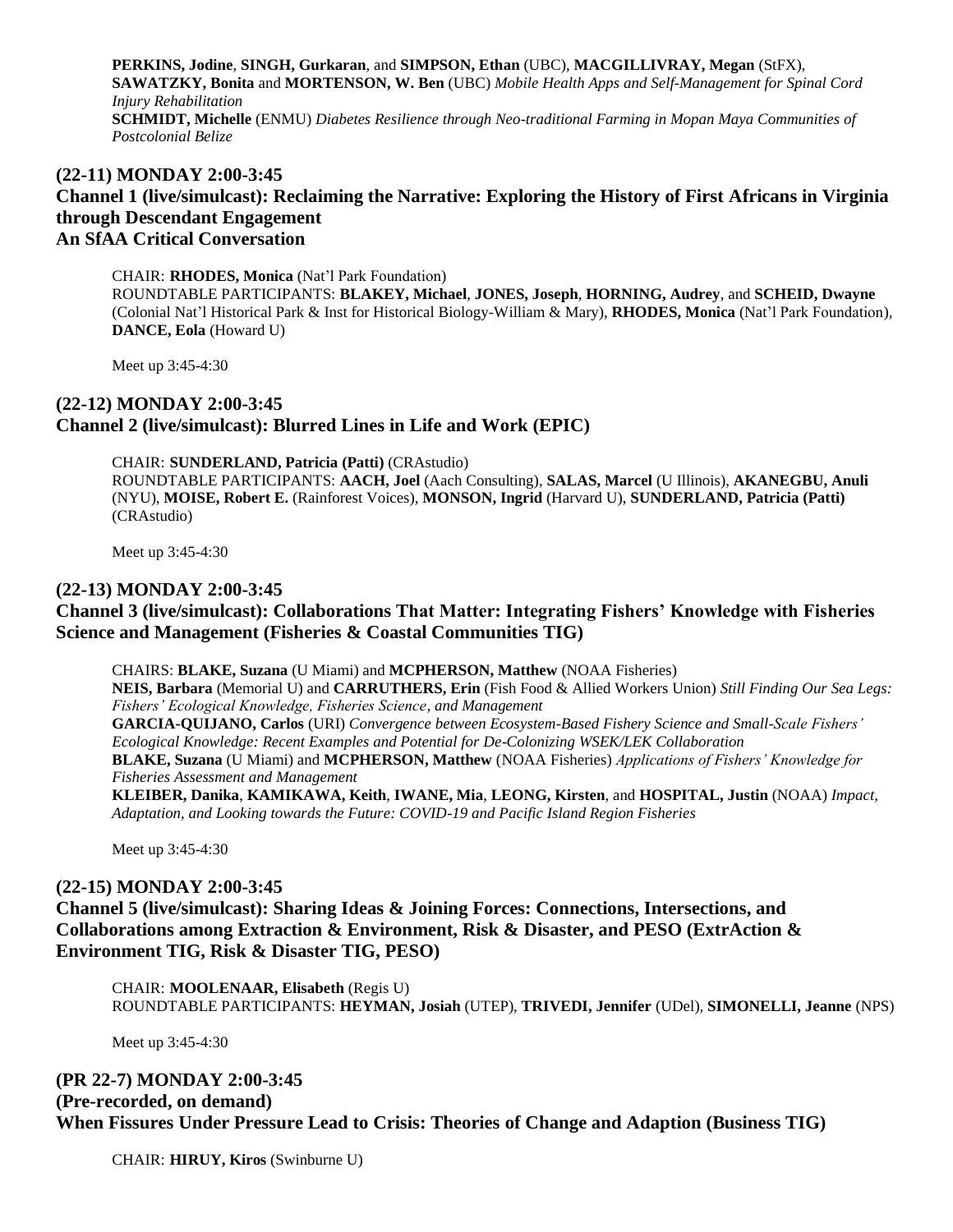**HIRUY, Kiros** and **EVERSOLE, Robyn** (Swinburne U) *Steps to Change the World: Articulating Theories of Change with Social Enterprises in Victoria, Australia* **BAILEY, Melanie Maxwell** (SJSU) *Facing an Automated Future: How Small U.S. Bookkeepers Are Coping With and Adapting To Changing Technology*

# **(PR 22-8) MONDAY 2:00-3:45 (Pre-recorded, on demand) COVID-19 and the Community: Impacts, Perceptions, and Adaptations, Part I (Risk & Disaster TIG)**

CHAIR: **TRIVEDI, Jennifer** (UDel) **MORRISON, Lynn**, **LEMIEUX, Evangeline,** and **ISAAK, Kapuakea** (UH-Hilo) *COVID-19 and University Students in Hawaii: Social, Cultural, and Physical Ecologies of the Pandemic* **DYER, Christopher L.** (UNM) and **CHRISTNER, Sharon** (Hollins U) *Impact of COVD-19 on the Homeless Served by Roanoke Area Ministries* **CASAGRANDE, David** (Lehigh U) *Impacts of COVID-19 on Perceptions of Community* **PURCELL, Adriana** and **SPADEA, Valentina** (U Penn) *The Experience of COVID-19 in Cobbs Creek*

## **(PR 22-9) MONDAY 2:00-3:45 (Pre-recorded, on demand) Healing and Curing in Diverse Perspective**

CHAIR: **HALE-GALLARDO, Jennifer** (NF/SG VHS) **RÖDLACH, Alexander** (Creighton U) *"Called to Heal": Professional Nurses' Spiritual Calling* **OTANI, Kagari** and **ITO, Yasunobu** (JAIST) *Visiting Nurse and Patient Together Create "As Normal": A Case Study of Visiting Nurse Station in Nagoya, Japan* **HALE-GALLARDO, Jennifer** (NF/SG VHS), **CASTANEDA, Gail** (VRHRC Gainesville), **KREIDER, Consuelo M.** (UFL), and **SUBHASH, Shobha** (VRHRC-Gainesville) *Reaching Rural Veterans in Times of a Pandemic: The VA Whole Health Program* **CARRILLO, Erika** (Purdue U) *The Paradoxes of Aging and the "Good" Neighborhood*

## **(22-16) MONDAY 4:00-5:45**

#### **Channel 1 (live/simulcast): Tsenacomacoh – A Discussion with Tidewater Region Tribal Nations**

CHAIR: **TALKEN-SPAULDING, Jennifer** (NPS) PANELISTS*:* **Chief Anne Richardson** and **Woodie Walker** (Rappahannock Tribe)

Meet up 5:45-6:30

#### **(22-17) MONDAY 4:00-5:45**

#### **Channel 2 (live/simulcast): Transforming Post-Pandemic Healthcare, Office, and Home Workplaces (EPIC)**

CHAIR: **MA, Qingyan** (Memorial Sloan Kettering Cancer Ctr) PANELISTS: **MA, Qingyan** (Memorial Sloan Kettering Cancer Ctr), **DIMING, Chris** (Hire Wisdom), **METZO, Katherine** (Lowe's Co Inc), **EYOB, Belain** (NY Presbyterian Hosp)

Meet up 5:45-6:30

#### **(22-18) MONDAY 4:00-5:45 Channel 3 (live/simulcast): Extending Citizenship and Engaging Diverse Disciplines and Perspectives to Enhance Resilience in Marine Social-Ecological Systems (Fisheries & Coastal Communities TIG)**

CHAIR: **JOHNSON, Teresa** (U Maine)

**IWANE, Mia** (Joint Inst of Marine & Atmospheric Rsch), **LEONG, Kirsten** (NOAA PIFSC), **OLESON, Kirsten** and **VAUGHAN, Mehana** (UH-Mānoa) *Accounting for Layered Problem Definitions in Shark and Fisheries Management* **GORDON, Jesse**, **BEAUDREAU, Anne**, and **CAROTHERS, Courtney** (UAF), **WILLIAMS, Ben** (NOAA), **SAAS, Emma** (UAF), **MEYER, Scott** (ADF&G) *Bridging Diverse Perspectives in a Growing Fishery: Including Fishers' Knowledge in Nearshore Rockfish Management in the Gulf of Alaska*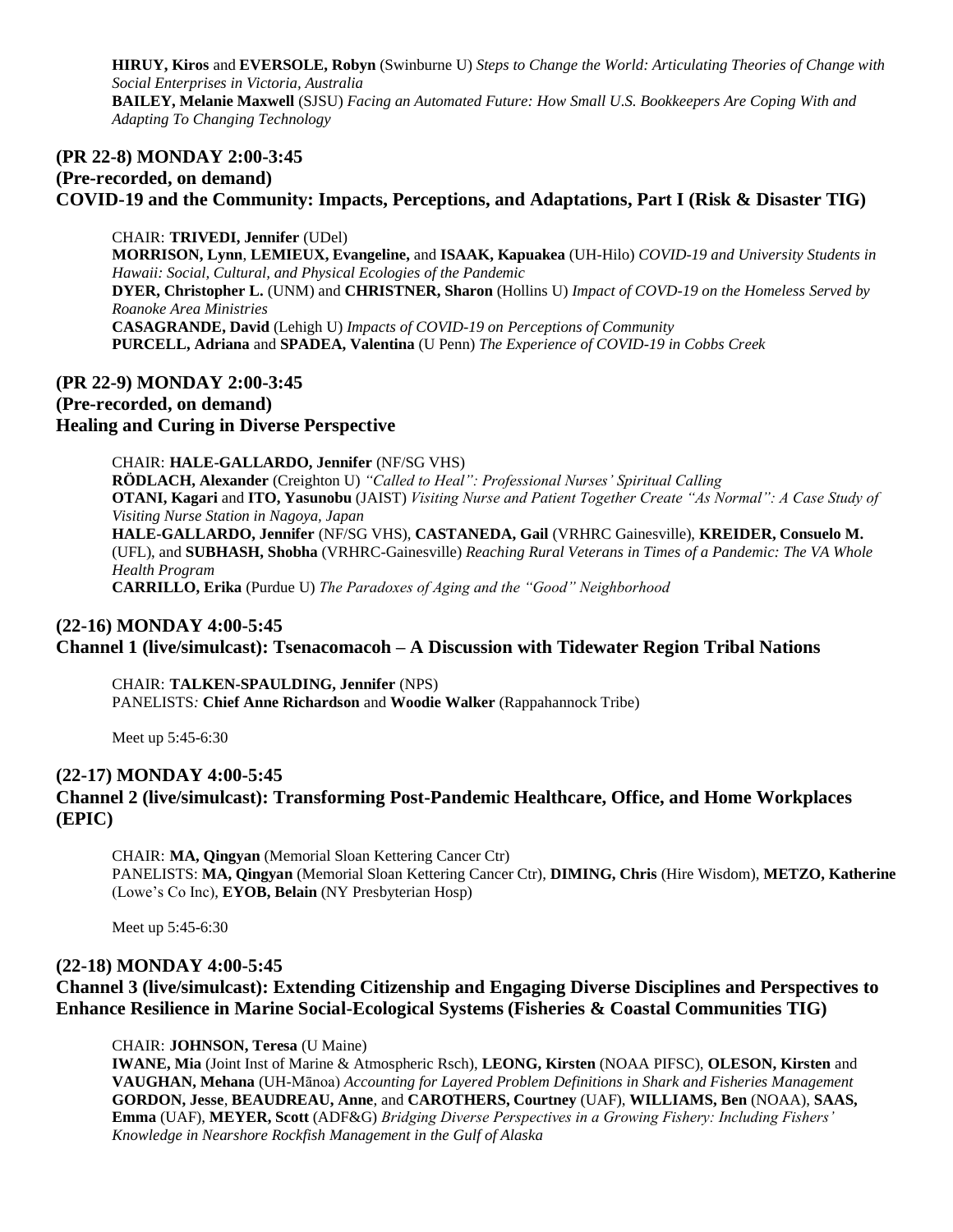**GREEN, Kristen** (Stanford U) and **BEAUDREAU, Anne** (UAF, Coll of Fisheries & Ocean Sci) *Shared Values in Coastal Subsistence Harvesting: Applying the Community Voice Method in the Northwest Arctic* **CRAMER, Lori** and **CONWAY, Flaxen** (OR State U) *Graying of the Fleet in Oregon: Local Voices and the Story of Resilience* **KOPELENT REHAK, Jana** (UMD CP) *Family Frames: Pictorial Heritage on Smith Island* **JOHNSON, Teresa** and **ALBANO, Haley** (U Maine) *Using Social Science to Aid Workforce Development in Maine's Aquaculture Industry*

Meet up 5:45-6:30

#### **(22-19) MONDAY 4:00-5:45**

# **Channel 4 (live/simulcast): Translating for Resistance, Comprehension, and Negotiation: Young People's Language Culture Ecologies in the Global South**

CHAIRS: **GARCIA-GOMEZ, Diana Carolina** and **BALA KANNAN, Smruthi** (Rutgers U) **GARCIA-GOMEZ, Diana Carolina** (Rutgers U) *Reappropriating Peace Education through Play in a Collective Memory Museum in Colombia* **KANNAN, Smruthi Bala** (Rutgers U) *Cleaning Up Tongues: Middle-School Adolescents' Negotiations With Embodied Vocabularies in Tamil Nadu (India)* **KUMARI, Rashmi** (Rutgers U) *Youth Activism and 'Revolution' through Rapping, Hiphop Dancing, and Other Art Forms* DISCUSSANT: **THOMAS, Zareen** (Coll of Wooster)

Meet up 5:45-6:30

#### **(PR 22-10) MONDAY 4:00-5:45**

#### **(Pre-recorded, on demand)**

#### **The Agricultural and Ecological Anthropology Legacy of Robert Rhoades, Part I (C&A)**

CHAIRS: **SHRESTHA, Milan** (ASU) and **NAZAREA, Virginia** (UGA) **NAZAREA, Virginia** (UGA) *Roots-back-to-Roots: Imagining What's Already There* **KAWARAZUKA, Nozomi**, **ORTIZ, Oscar**, **THIELE, Graham**, **PRAIN, Gordon**, and **DE HAAN, Stef** (Int'l Potato Ctr) *The Evolution of the Legacy of Robert Rhoades' Work at the International Potato Centre (CIP)* **PRAIN, Gordon** and **KAWARAZUKA, Nozomi** (Int'l Potato Ctr) *Agri-Food System Resilience among Ethnic Minority Communities in Asian Hill Regions* **PINIERO, Maricel**, **BALLESTEROS, Adriana**, **NAVARRO, Diego**, and **MARTINEZ, Eliana** (AGROSAVIA) *An Innovative and Socio-ecologically Resilient Territory: The Case of AGROSAVIA's Methodology Implementation* **JONES, Eric** (UTH TMC) *Push, Pull, and Purpose in the Lives of Those Migrating*

#### **(PR 22-11) MONDAY 4:00-5:45**

**(Pre-recorded, on demand) COVID-19 and the Politics of Public Health: Response, Planning, and Marginalization, Part II (Risk & Disaster TIG)**

CHAIR: **RIVERA-GONZALEZ, Joyce** (U Notre Dame) L**IU, Xiaoxing** (Soka U America) *Henan AIDS Epidemic vs. COVID-19 Pandemic* **LE ROUX-KEMP, Andra** (U Lincoln) *Localised Legal Responses to Vaccine Hesitancy: A Contextual Overview* **MCCLELLAND, Jessica**, **BURKE, Brian**, **BRO, Aniseh**, **SYNDER, Jason**, **RHEINGANS, Richard**, and **MALONE, Aidan** (Appalachian State U) *Climate through the Prism of Covid: Lessons on Structural Vulnerability and Resilience in the Food, Health, and Social Service Sectors* **MARTINEZ, Rebecca** and **RODRIGUEZ, Natalia M.** (Purdue U) *COVID-19 and Homelessness in Tippecanoe County*

#### **(PR 22-12) MONDAY 4:00-5:45**

**(Pre-recorded, on demand)**

#### **Anthropological Contributions to Understanding Health and Healthcare**

CHAIR: **EATON, Tara** (Atrium Hlth Ctr for Outcomes Rsch & Evaluation) **BERNSTEIN SIDEMAN, Alissa** and **RAZON, Na'amah** (UCSF) *Anthropological Contributions to the Study of Primary Care Practice* **BROOKS, Benjamin** (ECU) *Stress among Andean Highland Women: Using Faculty Student Collaborative Research to Develop a Women's Social Stress Scale*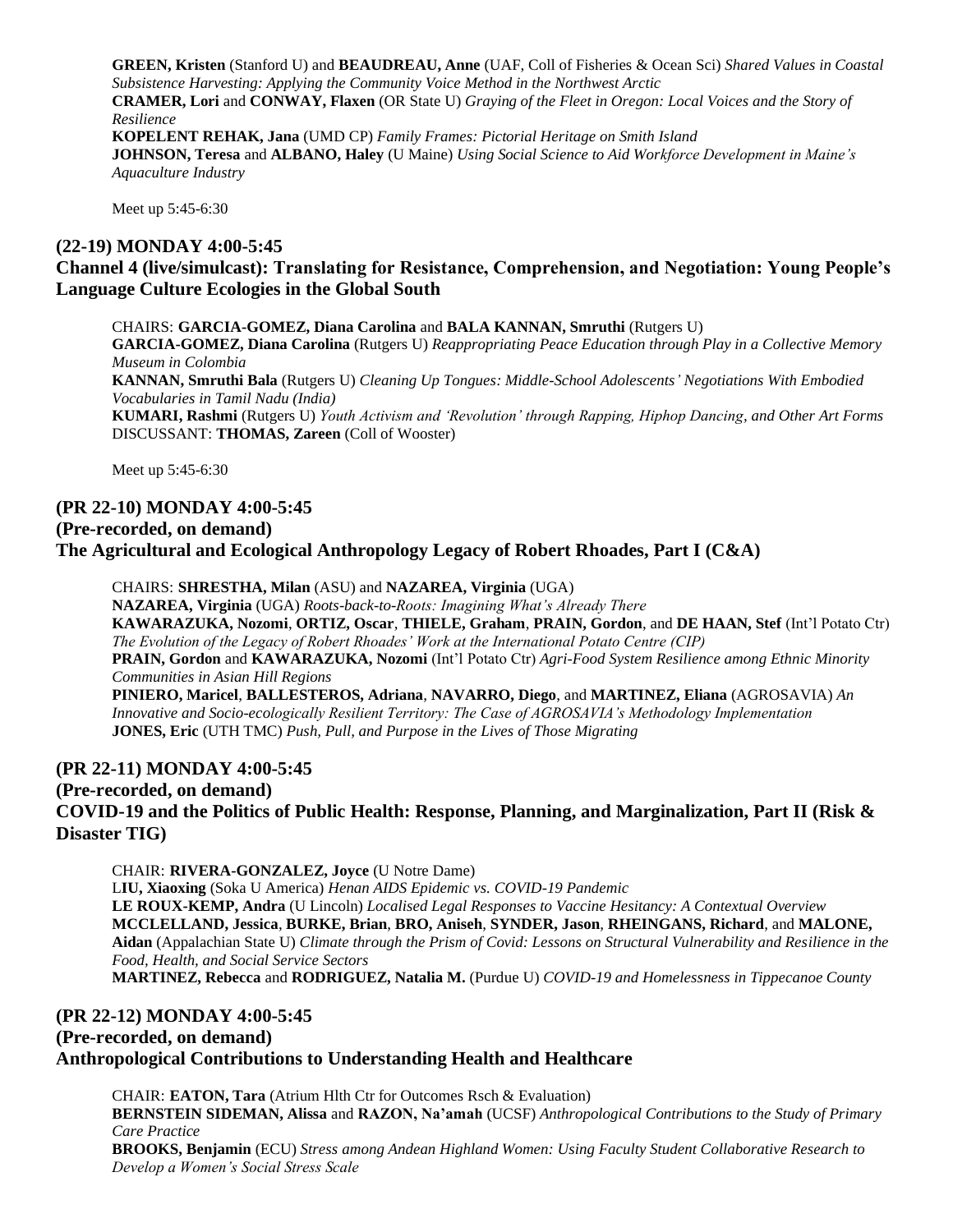**EATON, Tara** and **BUNDY, Henry** (Atrium Hlth Ctr for Outcomes Rsch & Evaluation) *The Advantages of Anthropological Training in Health Services Research and Implementation Science: A Case Study* **HSU, Clarissa**, **GREEN, Beverly**, **HANSELL**, **Laurel**, and **Kelly Ehrlich** (KPWHRI), **MUNSON, Sean** (U Washington) *Human Versus Machine: The Social Construction of Blood Pressure Measurement Accuracy*

## **MONDAY 4:00-5:45 Business TIG Meeting**

Join us to meet fellow Business Anthropologists and folx interested in Business Anthropology! Open to all. We have a lightly facilitated session planned to allow you to get to know and socialize with other participants.

#### **(22-21) MONDAY 6:00-7:45 Channel 1 (live/simulcast): Ecopreneurship, Voluntourism, and Decolonization: An Anthropological Intervention, a COPAA Student Session**

#### CHAIR: **JINKA RAMAMURTHY, Malavika** (U Arizona)

**JAMES, Lorena** (Davidson Coll) *Green Innovation in Shanghai and Taipei: A Comparative Study* **SWIATEK, Joshua** (U Memphis) *Avant-Gardening, Voluntourism, and Mundane Meanings* **MELLIN, Sarah** (Davidson Coll) *Beneath the Bricks: Reckoning with Legacies of Colonialism, Slavery, and White Supremacy at Davidson College*

#### **(22-22) MONDAY 6:00-7:45**

# **Channel 2 (live/simulcast): Can We Transcend Language Boundaries in Applied Anthropology?: SfAA Global Invites Your Views**

CHAIR: **EVERSOLE, Robyn** (Ctr for Soc Impact, Swinburne U) PANELISTS: **FREIDENBERG, Judith** (UMD), **MANDERSON, Lenore** (U Witwatersrand SPH), **VELEZ-IBANEZ, Carlos** (ASU), **EVERSOLE, Robyn** (Ctr for Soc Impact, Swinburne U)

Meet up 7:45-8:30

# **(22-23) MONDAY 6:00-7:45 Channel 3 (live/simulcast): Co-Management to Privatization: A Spectrum (Fisheries & Coastal Communities TIG)**

#### CHAIR: **PINKERTON, Evelyn** (SFU)

**PINKERTON, Evelyn** (SFU), **OGIER, Emily** and **GARDNER, Caleb** (U Tasmania), **VAN PUTTEN, Ingrid** (CSIRO) *The Full Cost of Privatizing Fishing Access Privileges*

**QUIMBY, Barbara** (ASU) *Traditionally Inclusive?: Hybrid Institutions of Samoan Fisheries Comanagement* **LOY, Christopher** (CNU) *Engineering Sustainability/Managing Catastrophe in the Chesapeake Bay* **RUSSELL, Suzanne** and **VIZEK, Ashley** (NOAA Fisheries) *Five Years Later - Changes in Job Attitudes and Fishing Participation in the West Coast Groundfish Trawl Fishery*

**HAUGEN, Brianna** and **WHYTE, Julia** (PSMFC) *Catch Shares Impact on the Spatial-Temporal Pattern of Business Infrastructure Used by Members of the West Coast Groundfish Trawl Fishery*

Meet up 7:45-8:30

# **(22-24) MONDAY 6:00-7:45 Channel 4 (live/simulcast): Negotiating Culture in the Rural Opioid Crisis**

#### CHAIR: **MERKEL, Richard** (UVA)

**ARAUJO, Mariana** (UVA) *Cultural Negotiations: Biomedical and Local Approaches in Creating Healing Landscapes* **MERKEL, Richard** (UVA) *History and Culture of Central Appalachia in Relation to the Opioid Crisis* **ALBERO, Kimberly** (UVA Sch of Med) *Biomedicine and the Local Cultural Contexts of Central Appalachia* DISCUSSANT: **DRISCOLL, David** (UVA)

Meet up 7:45-8:30

**(22-25) MONDAY 6:00-7:45**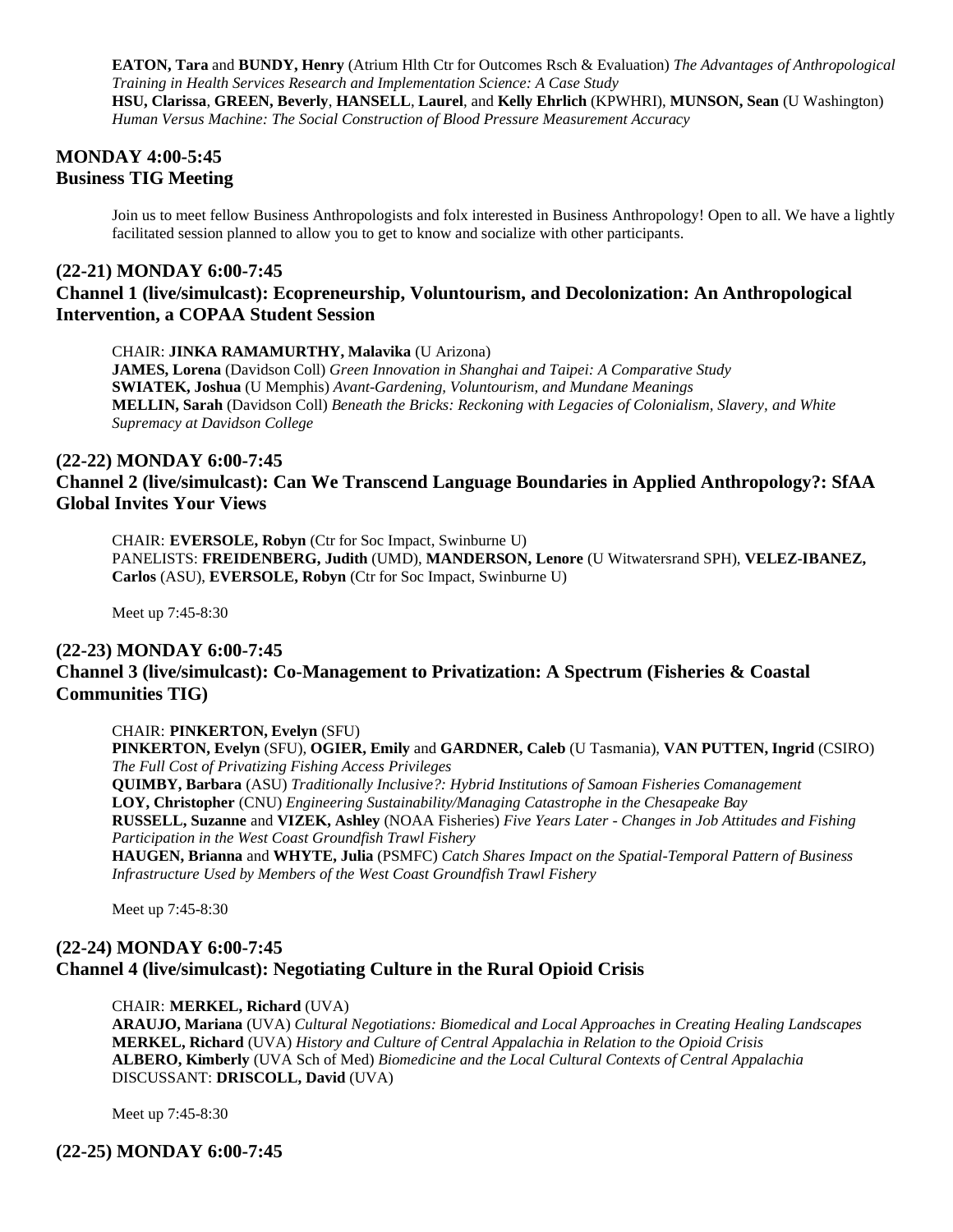## **Channel 5 (live/simulcast): Creative Collaborations for Sustainable Change with Communities in the Mid-Atlantic**

CHAIRS: **KING, Julia A.** and **ROBERTS, Bill** (SMCM) **ROBERTS, Bill** (SMCM) *What Are Undergraduate Anthropology Alums Doing After Graduation?: Building a Community of Practice With Alums* **KING, Julia A.** (SMCM) *Changing the Narrative: A Collaborative Project between St. Mary's College of Maryland and the Rappahannock Tribe of Virginia* **RANDELL, Kent** and **GABRIEL, Jerry** (SMCM) *Folklife Community Outreach in Southern Maryland* **JOHNSON, Angela** (SMCM) *Student Accounts from an Inclusive Physics Department*

**LENIK, Steve** (SMCM) *Jesuit Impacts on Maryland's African-American Community*

Meet up 7:45-8:30

# **(PR 22-13) MONDAY 6:00-7:45 (Pre-recorded, on demand) The Agricultural and Ecological Anthropology Legacy of Robert Rhoades, Part II (C&A)**

CHAIRS: **SHRESTHA, Milan** (ASU) and **NAZAREA, Virginia** (UGA) **SHRESTHA, Milan** (ASU) *Unsettled Futures of Agropastoralism in the Nepal Himalaya: Retreat or Revitalize?* **CAMPBELL, Brian** (Berry Coll) *Homeless Shelter Farms and Farm Buses: Agricultural Anthropology Tackles Food Insecurity in the U.S. South*

**VETETO, James** (Appalachian Inst for Mountain Studies, W Carolina U) *Towards a Terrestrial Political Ecology of Belonging to Place: Engaged Anthropology at the Appalachian Institute for Mountain Studies*

**CRANE, Todd**, **VERNOOIJ, Vera**, **KIHORO, Esther**, **SCHONEVELD, George**, **VELLEMA, Setze**, and **TAVENNER, Katie** (Int'l Livestock Rsch Inst) *Critically Reflexive Knowledge Production in Applied Agricultural Research: "Climate Smart" Development in the East African Dairy Sector*

# **(PR 22-14) MONDAY 6:00-7:45 (Pre-recorded, on demand) Inhabitable Worlds (SDS)**

CHAIR: **MILAZZO, Maria** (Sch of Nursing, Stony Brook U)

**SALVATORE, Chiara** and **WOLBRING, Gregor** (U Calgary) *Environmental Action and Youth: The Case of Disabled People*

**MA, Zhiying** (U Chicago) *Emerging Identities and Anthropological Engagement in the Mental Health Field of Contemporary China*

**MILAZZO, Maria** (Sch of Nursing, Stony Brook U) *Narratives of Wellness: Living With Chronic Illness* **POZNIAK, Kinga** (McMaster U & CanChild Ctr for Childhood Disability Rsch) *Exploring the Complexities of Family Engagement in Healthcare Research through the Experiences of Mothers of Children With Disabilities* **THOMAS, Gareth** (Cardiff U) *Building a 'Down's Syndrome Community': The Making and Unmaking of 'Inhabitable' Worlds for Parents of Disabled Children*

# **(22-26) MONDAY 8:00-9:30**

## **Channel 1 (Pre-recorded presentations, live meet up): Opening Welcome**

This welcome celebrates the opening of the 81<sup>st</sup> Annual Meeting, and is one of the high points of the meeting. SfAA President Briller will preside and introduce prominent guests.

Meet up 9:45-10:30

## **(22-27) MONDAY 8:00-9:45**

# **Channel 2 (live/simulcast): Anthropology and the Role of Policy in Community Responses to Changing Social, Cultural, and Physical Ecologies**

CHAIR: **TRIBBLE, Anna Grace** (MS State U)

**TRIBBLE, Anna Grace** (MS State U) *Economic Sanctions in Iraq: A Policy of Starvation and the Communities Who Resisted*

**SARIEH, Yazmina** (Independent) and **MCGUINNESS, Madeleine** (Emory U) *Food Aid Policy and Household Coping Strategies among Iraqi Kurdish Families*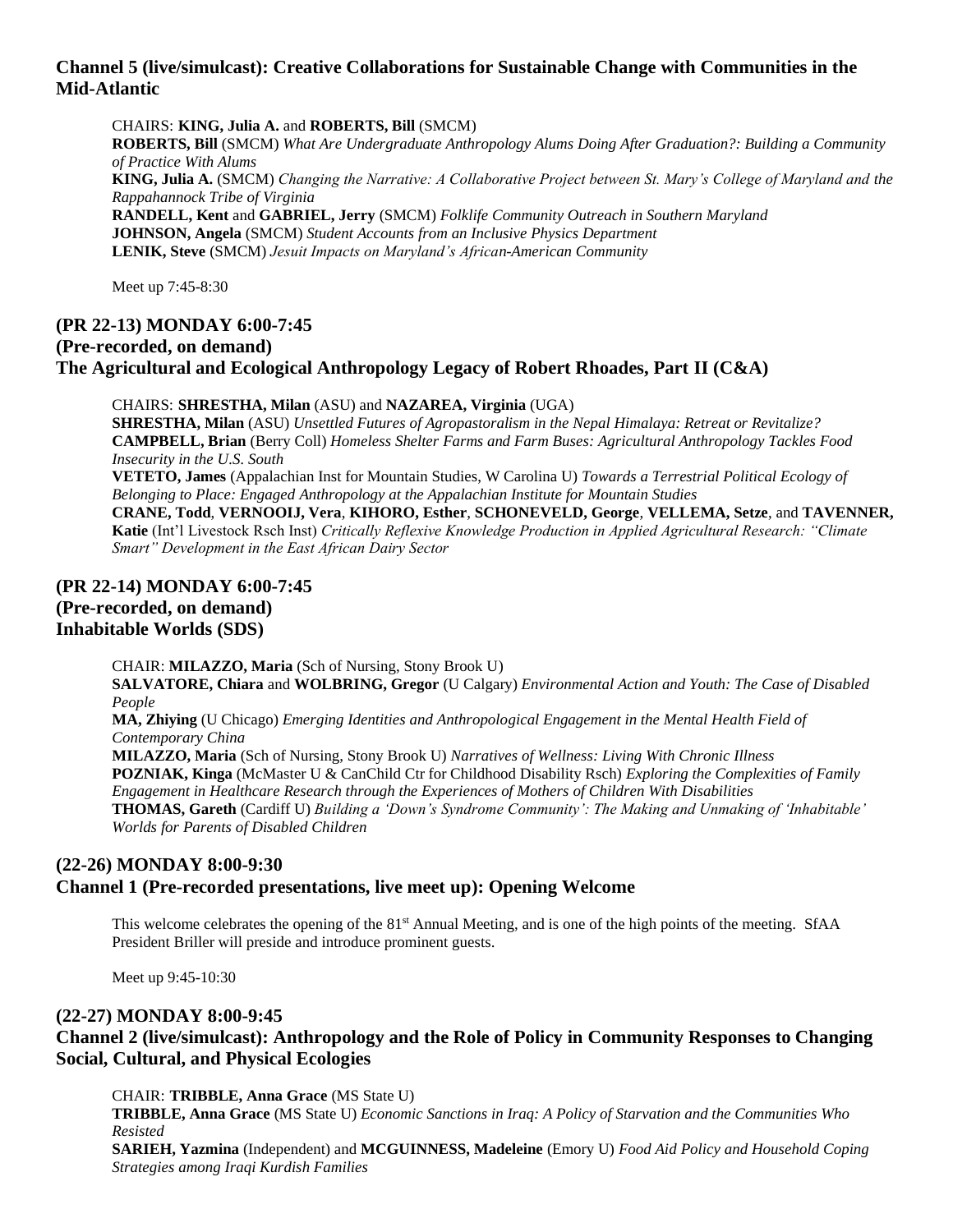**HABIB, Peter** (Emory U) *Citizens, Refugees, and Authority: Exploring the Ecology of Governance in Lebanon's Bekaa Valley* **LINDQUIST, Katharine** (Emory U) *Is the Future Middle Class?: National Development Policy and Urban Political* 

*Ecologies in Kampala, Uganda*

Meet up 9:45-10:30

# **TUESDAY, MARCH 23**

#### **(23-1) TUESDAY 10:00-11:45 Channel 1 (live/simulcast): The Pandemic Journaling Project: Digital Journaling During COVID-19**

CHAIRS: **LAROTONDA, Alice** (Brown U) and **WILLEN, Sarah** (UConn) PANELISTS: **WILLEN, Sarah** (UConn), **MASON, Katherine** and **FLORES, Andrea** (Brown U), **BAINES, Kristina** (CUNY, Guttman CC & Cool Anthropology), **ENNIS-MCMILLAN, Michael** (Skidmore Coll)

Meet up 11:45-12:30

#### **(23-2) TUESDAY 10:00-11:45**

#### **Channel 2 (live/simulcast): Women, Consumption, and Paradox: Maryann McCabe's Contribution to All of US (EPIC)**

CHAIRS: **MALEFYT, Timothy** (Fordham U) and **BRIODY, Elizabeth** (Cultural Keys LLC) PANELISTS: **DENNY, Rita** (EPIC), **FABRI, Antonella** (Caleidoscopio Ethnographic Rsch), **SUNDERLAND, Patricia (Patti)** (CRAstudio), **TAYLOR, Erin** (Canela Consulting), **WATTS-ENGLERT, Jennifer** (Paychex), **HAMADA, Tomoko** (Coll of William & Mary)

Meet up 11:45-12:30

#### **(23-3) TUESDAY 10:00-11:45**

**Channel 3 (live/simulcast): Revisiting Complex Cognition: Evidence from Stone, Fire, Glue, and Symbol-Making Technologies, Part I (SAS)**

CHAIR: **STRAFFON, Larissa Mendoza** (SapienCE U Bergen) **BENDER, Andrea** and **STRAFFON, Larissa Mendoza** (U Bergen) *The Dual Role of Culture for (Early) Human Cognition* **BLESSING, Matthias**, **SCHMIDT, Patrick**, and **TENNIE, Claudio** (U Tuebingen) *On the Relationship of Birch Tar Making and Complex Cognition in the Paleolithic* **BENTSEN, Silje Evjenth** (SapienCE U Bergen) *Think of Fire Before It Starts: Fire Technology and Cognition* DISCUSSANT: **GATEWOOD, John B.** (Lehigh U)

#### **(23-4) TUESDAY 10:00-11:45**

**Channel 4 (live/simulcast): Extraction and Environment Over Time (ExtrAction & Environment TIG)**

CHAIR: **WILLOW, Anna** (Ohio State U)

**JALBERT, Kirk** (ASU) *Tracing the Timescapes of Helium Extraction in Arizona's Holbrook Basin* **BEDI, Heather Plumridge** (Dickinson Coll) *Lessons from India's Coal Extraction Past to Inform a Just Energy Transition* **SKRZYPEK, Emilka** (U St Andrews) *Assessing the Future: Environmental Impact Statement Review at a Proposed Copper and Gold Mine* **SIMONELLI, Jeanne** (NPS) *Now You See It; Now You Don't: The Constitution Pipeline Saga* **SWAMY, Raja** (UTK) *Capital Time, Nature Time, and the Politics of Disaster Recovery in Houston*

Meet up 11:45-12:30

# **(23-5) TUESDAY 10:00-11:45 Channel 5 (live/simulcast): Entangled Roots and Otherwise Possibilities: The Anthropology of the COVID-19 Pandemic, Part I (Risk & Disaster TIG)**

**WILLOW, Anna** (Ohio State U) *Ethnographies of the Future (And Why They Matter)*

CHAIRS: **FAAS, A.J.** (SJSU) and **BARRIOS, Roberto** (SIU)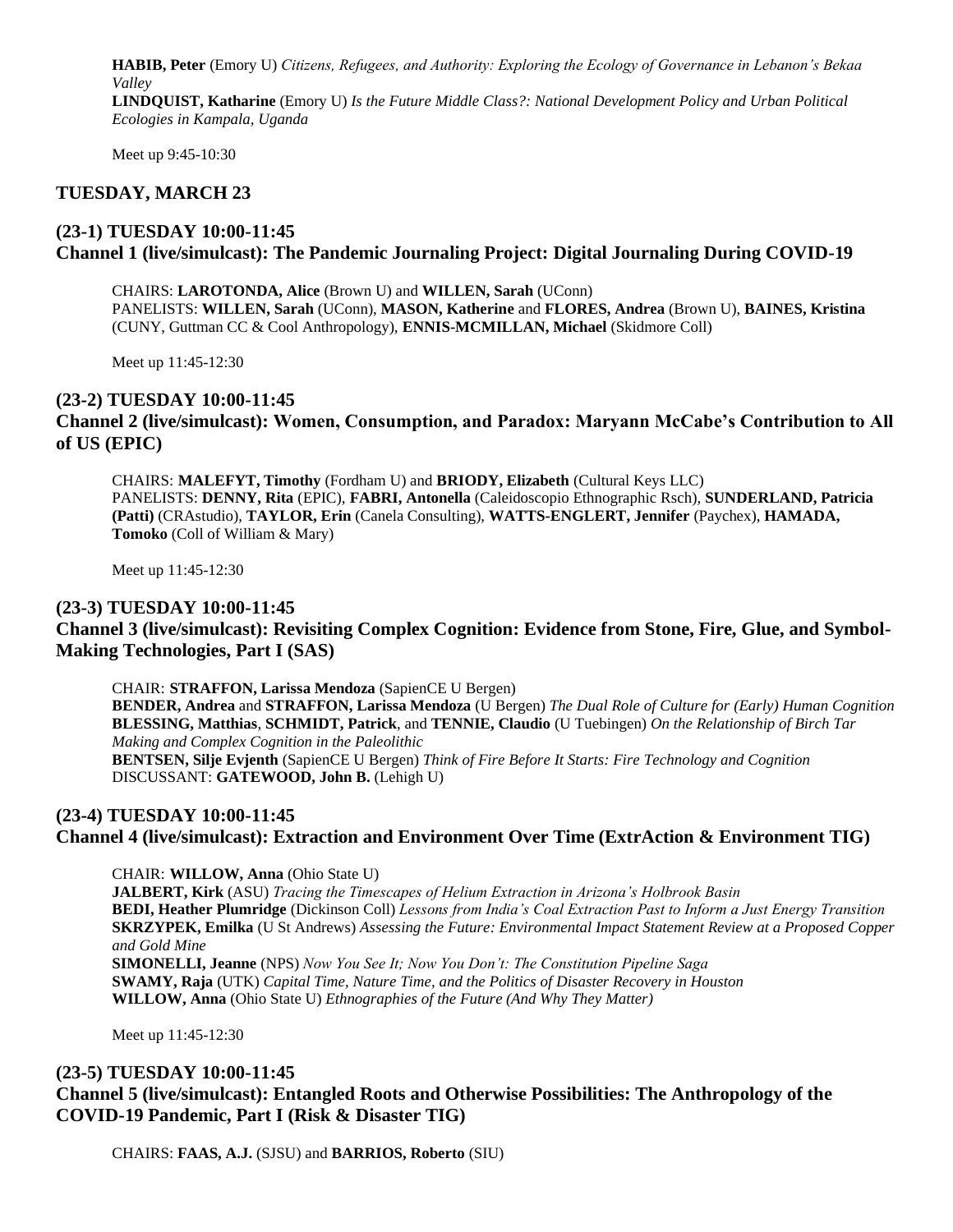**GARCIA-ACOSTA, Virginia** (CIESAS) *Learnings and New Paths in the Study of Disasters and Epidemics: An Anthropological Perspective*

**FORTUN, Kim** (UCI) *Explicating the Transnational Disaster STS COVID-19 Project*

**BARRIOS, Roberto** (SIU) *When the Dead Have No Eyes, Who Can See What the Pandemic Reveals?* **RIVERA-GONZALEZ, Joyce** (U Notre Dame), **MARINO, Elizabeth** (OR State U), **DIETRICH, Alexa** (Wagner Coll & SSRC), and **BENADUSI, Mara** (U Catania) *The Hippocratic Oath of Anthropology: Ethics, Post-Ethics, and the "New Normal"*

**TRIVEDI, Jennifer** (UDel) *COVID-19: What Do Recoveries Look Like?*

# **(PR 23-1) TUESDAY 10:00-11:45 (Pre-recorded, on demand) Beyond Environmental Injustice, Part I (Higher Ed TIG)**

CHAIRS: **SCHUETZ, Tim**, **SRIGYAN, Prerna**, and **RABACH, Kaitlyn** (UCI) **SCHUETZ, Tim** (UCI) *Ethnographers and Civic Data Infrastructure: Insights from Environmental Activists* **HAKIM, Gina** (UCI) *Building Public Works across Borders: The Potential of Open Access Community Archiving* **ADAMS, James** (UCI) The (Systems and) *Scales of Energy Justice: On the Multi-dimensional Stakes of a Just Energy Transition* **MATTHAN, Tanya** (UCLA) *Writing Justice: Teaching Environmental Politics through Experimental Writing*

**ARJONA SOBERÓN, Mariana** (LMU Munich) *Repertoires of Knowledge in Times of Pandemic: Insight on the Fridays for Future Movement in Mexico*

# **(PR 23-2) TUESDAY 10:00-11:45**

#### **(Pre-recorded, on demand) Critical Perspectives on Development: The View from Political Ecology (PESO)**

CHAIR: **HIWASAKI, Lisa** (U Rhode Island)

**HIWASAKI, Lisa** (U Rhode Island) *The Post-2030 Agenda towards Sustainable and Equitable Development* **RAHIMZADEH, Aghaghia** (Ronin Inst, Nat'l Coalition of Independent Scholars, Inst for Globally Distributed Open Rsch & Ed) *Fraternal Polyandry and Land Ownership in Kinnaur, Western Himalaya* **ASSELIN, Jodie** (U Lethbridge) *From Pasture to Plantation: Forest as Contradiction in Upland Ireland*

## **(PR 23-3) TUESDAY 10:00-11:45**

# **(Pre-recorded, on demand) Studying COVID-19 and Health in Vulnerable Populations**

CHAIR: **SCHENSUL, Stephen** (UConn Sch of Med)

**MORRIS, Richard W.** (MGI) *Testing and Tracing in DC: Role of Ethnography in Disease Surveillance* **SCHENSUL, Stephen** (UConn Sch of Med) *The Impact of COVID-19 and the Lockdown on Health Disparity and Vulnerable Populations*

**COOPER, Grace Fay** (Temple U) *An Ethnography of Communicative Care Networks in Philadelphia: How Uninsured LatinX Immigrant Patients, Health Care Providers, and Community Activists Collectively Negotiate Health Care and the Politics of Belonging during the Covid-19 Pandemic*

**SHOHET, Merav** (Boston U) and **SCHMIDT, Insa** (Boston U Med Ctr) *Stigma Syndemics and End-Stage Kidney Disease in Disenfranchised Urban Communities Fighting COVID-19*

**HARRIS, Shana** (UCF) and **SCHLOSSER, Allison** (UN Omaha) *Harm Reduction and COVID-19: The Role of Anthropologists During and Post-Pandemic*

# **(23-6) TUESDAY 12:00-1:45 Channel 1 (Pre-recorded presentations): WAPA Praxis Award Ceremony**

Since 1981, the Washington Association of Professional Anthropologists has presented the Praxis Award to recognize outstanding achievement in translating anthropological knowledge into action as reflected in a single project.

INTRODUCTION: **WINTHROP, Robert** (UMD) 2019 winners

**ROBERTS, Bill** (SMCM) 2021 award competition announcement

**MOOKHERJEE, Nayanika** (Durham U) *Birangona: Towards Ethical Testimonies of Sexual Violence During Conflict* **PAOLISSO, Michael**, **JOHNSON, Katherine**, **VAN DOLAH, Elizabeth**, and **MILLER HESED, Christine** (UMD) *Deal Island Peninsula Project*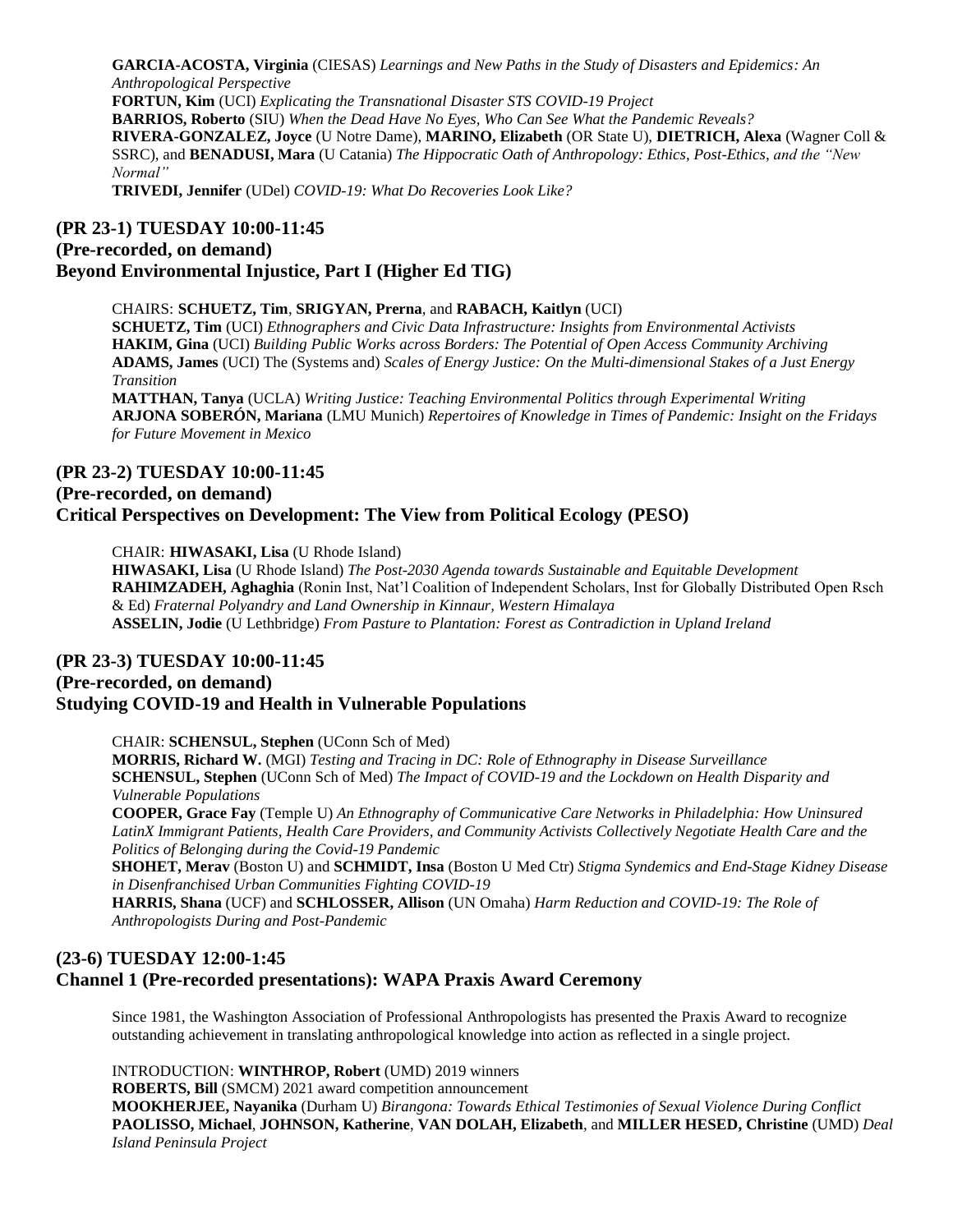**SCHWEDE, Laurie**, **JENSEN, Eric**, **GRIFFIN, Deborah**, and **KONICKI, Scott** (U.S. Census Bureau) *Complex Households and the Undercount of Young Children*

#### **(23-7) TUESDAY 12:00-1:45**

# **Channel 2 (live/simulcast): Place, Continuity, and Environmental InJustice in Appalachia: Applied Community Fieldwork as Resistance Strategy against Toxic Threats**

#### CHAIR: **PUCKETT, Anita** (VA Tech)

**PUCKETT, Anita** (VA Tech) *Cultural Attachment as a Community Resource Strategy for Resisting Environmental InJustice in the Construction of the Mountain Valley Pipeline in Appalachian Virginia* **FJORD, Lakshmi** (UVA, Union Hill Freedmen Family Rsch Group) *"It's Time to tell the truth": How the Freedmen Descendant Community of Union Hill, Virginia Fought and Won the Environmental Justice Battle against Dominion Energy* **KING, Thomas** (Algonquin Consultants) *Cultural Landscapes as "Traditional Cultural Places"* **AUSTIN, Rebecca L.** (Fort Lewis Coll) and **BENGSTON, Ginny** (Applied Cultural Ecology LLC) *Environmental Policy and Cultural Landscapes: Invisible Injustices in Central Appalachia* **WAGNER, Melinda Bollar** (Radford U) *Culture Wars, Anthropology, and the Law* DISCUSSANT: **TAYLOR, Betsy** (LIKEN)

Meet up 1:45-2:30

# **(23-8) TUESDAY 12:00-1:45 Channel 3 (live/simulcast): Revisiting Complex Cognition: Evidence from Stone, Fire, Glue, and Symbol-Making Technologies, Part II (SAS)**

CHAIR: **STRAFFON, Larissa Mendoza** (SapienCE U Bergen)

**KOZOWYK, Paul**, **FAJARDO BERNAL, Sebastian**, and **LANGEJANS, Geeske** (Delft U of Tech) *Getting Unstuck by Modeling Birch Tar Production Complexity*

**STRAFFON, Larissa Mendoza** (SapienCE U Bergen) *Visual Art Origins: Assessing Cognition, Communication, and Material Culture*

DISCUSSANT: **GATEWOOD, John B.** (Lehigh U)

Meet up 1:45-2:30

#### **(23-9) TUESDAY 12:00-1:45**

#### **Channel 4 (live/simulcast): Healthcare Providers and COVID-19: Experiences from the US, UK, Mexico, and Argentina, Part I**

CHAIR: **BLOCK, Ellen** (CSBSJU)

**CARO, Lennin** and **ROBBINS, James** (UNCC) *Asymmetrical Distribution of Risk: A Rapid Qualitative Appraisal of NC Nurses' Perceptions of Providing Care during COVID*

**REGENOLD, Nina** and **VINDROLA-PADROS, Cecilia** (UCL) *Gender Matters: Engaging Feminist Critical Medical Anthropology to Examine HCWs' Experiences of the COVID-19 Pandemic Peak in England*

**REMORINI, Carolina** (U Nacional de La Plata, CIC, CONICET), **SY, Anahi** (U Nacional de Lanús, CONICET), **TEVES, Laura** (U Nacional de La Plata, CIC), **MOGLIA, Brenda** (U Nacional de Lanús, CONICET), and **CASTRO, Mora** (U Nacional Arturo Jauretche, CONICET) *Dealing with the COVID-19 Pandemic in Buenos Aires: Lessons Learned and Challenges from Healthcare Workers' Experiences and Perspectives*

**LEE, Abigail** (UNCC) *"I thought I was going to see my colleagues die": Nurses' Affective Experiences Providing Care in One COVID Unit in North Carolina*

#### **(23-10) TUESDAY 12:00-1:45**

**Channel 5 (live/simulcast): Entangled Roots and Otherwise Possibilities: The Anthropology of the COVID-19 Pandemic, Part II (Risk & Disaster TIG)**

CHAIRS: **FAAS, A.J.** (SJSU) and **BARRIOS, Roberto** (SIU)

**FAAS, A.J.** (SJSU) *The Near and the Far in COVID-19: Social Support, Mutual Aid, and Recognition* **MARABELLO, Selenia** (U Bologna) and **PARISI, Maria Luisa** (CIDAS) *Migrants and Covid-19 in Italy: Twisting and Crossing Health and Internal Borders*

**DE LA PEÑA GARCÍA, Antonio**, **ZIMMERMANN, Silvia A.**, and **ELEUTERIO, Ana Alice** (U Federal da Integração Latino-americana) *Family Agriculture, Food Delivery, and Food Policy under the COVID-19 Pandemic: An Experience from Southern Brazil*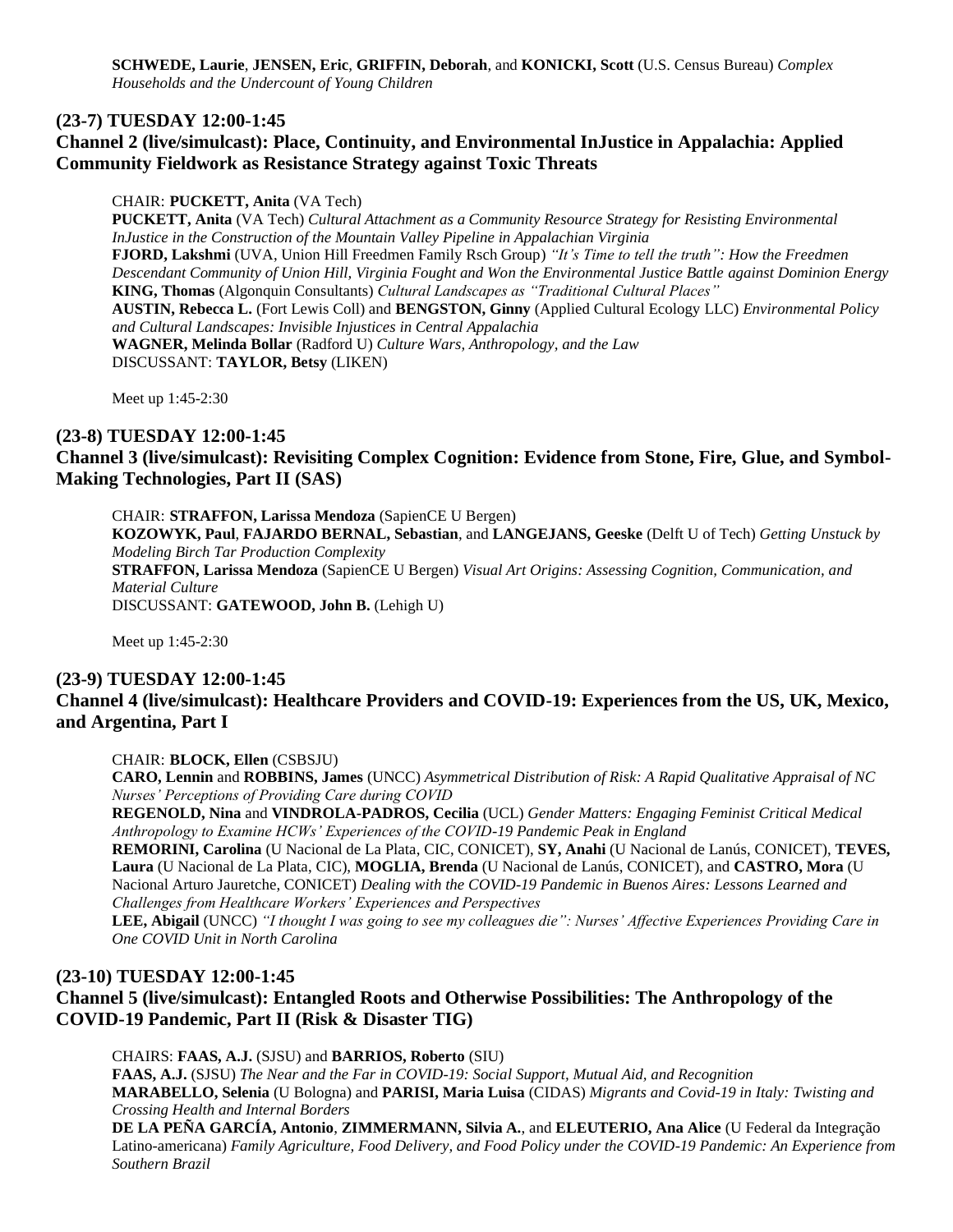**MATTES, Seven** (MI State U) *Becoming Killable: Meat Production During COVID-19* **KRAUSE, Elizabeth** (UMass) and **BRESSAN, Massimo** (IRIS Rsch Inst) *Viral Encounters: Xenophobia, Solidarity, and Place-based Lessons from Chinese Migrants in Italy*

Meet up 1:45-2:30

# **(PR 23-4) TUESDAY 12:00-1:45 (Pre-recorded, on demand) Beyond Environmental Injustice, Part II (Higher Ed TIG)**

CHAIRS: **SCHUETZ, Tim**, **SRIGYAN, Prerna**, and **RABACH, Kaitlyn** (UCI) **RABACH, Kaitlyn** (UCI) *"Sketching" Environmental Injustices: Collaborative Pedagogies and Case Study Research During COVID-19* **LOUCKS, Neak** (UCI) *Bringing Environmental Justice into Conservation and Stewardship Education* **TANIO, Nadine** (UCI) and **HERNANDEZ, Fred Ariel** (Waseda U) *Schools as Environmental Health Governance Actors?* **SRIGYAN, Prerna** (UCI) *Teaching Environmental Injustice: Collaborative Commitments and Graduate Work in American Anthropology*

#### **(PR 23-5) TUESDAY 12:00-1:45**

**(Pre-recorded, on demand)**

**Processes and Systems: The Role of Institutions for Gender-Based Violence (GBV TIG)**

CHAIR: **MORRISON, Penelope** (PSU-New Kensington) **HIRSCH, Jennifer**, **KHAN, Shamus**, **FORD, Jessie**, **WAMBOLDT, Alexander**, and **MELLINS, Claude** (Columbia U) *"It Was a War of Attrition": Consent and Sexual Assault as Critical Experiences of Queer Identity* **MORRISON, Penelope** (PSU-New Kensington) *Processes Related to Behavioral Change in Batterer Intervention Programs: Observations from an Ethnographic Study* **PAGE, Sarah** (ECU) *In a Compromised Position: Incomplete Jamaican LGBTQ Citizenship as Push Factor for Sexual Migration and Transnationalizing Queer Identities Somewhere over the Rainbow* **WURTZ, Heather** (Columbia U) *The "Paradox" of Protection: Refugee Management and Gender-based Violence in the Southern Mexico Borderlands*

#### **(PR 23-6) TUESDAY 12:00-1:45 (Pre-recorded, on demand) Determinants of Health in Applied Context**

CHAIR: **FLEMING, Mark** (UC Berkeley)

**FLEMING, Mark** (UC Berkeley) *Ethnography of Risk Prediction and Containment in California: Poverty, Housing, Chronic Illness, COVID-19, Heat, Wildfires, Toxic Air*

**GORDON, Andrew** and **MACHADO, Adriana Agramonte** (U Houston) *The Emergence of Diabetes Type 2* **MOORE, Roland** and **LEE, Juliet P.** (PIRE), **BRUCKS, Lisa**, **CALAC, Daniel J.**, **SENERES, Gabrielle**, and **TOMAS-DOMINGO, Pedro** (S CA Tribal Hlth Clinic) *Reducing Commercial Tobacco Use in California Tribes through Multilevel Interventions*

**PAGE, J. Bryan** (U Miami) *Forty Years After: An Update on the Miami Health Ecology Project* **SCHMIDT-SANE, Megan** (Inst of Dev Studies) *Men Managing Uncertainty in the Informal Economy with Implications for HIV/AIDS in Urban Uganda*

## **(23-11) TUESDAY 2:00-3:45 Channel 1 (live/simulcast): Excellence in Political Ecology: The Eric Wolf Award (PESO)**

CHAIRS: **HEYMAN, Josiah** (UTEP) and **MOOLENAAR, Elisabeth** (Regis U) INTRODUCTION: **HEYMAN, Josiah** (UTEP) **PAREDES, Alyssa** (U Michigan) *Weedy Activism: Women, Plants, and the Genetic Pollution of Urban Japan* **HAINES, Kyle** (UCSD Ctr on Global Justice) *Oaxaca and Global Forest Governance: Indigenous Autonomy, Local Institutions, and Global Change* DISCUSSANT: **MOOLENAAR, Elisabeth** (Regis U)

Meet up 3:45-4:30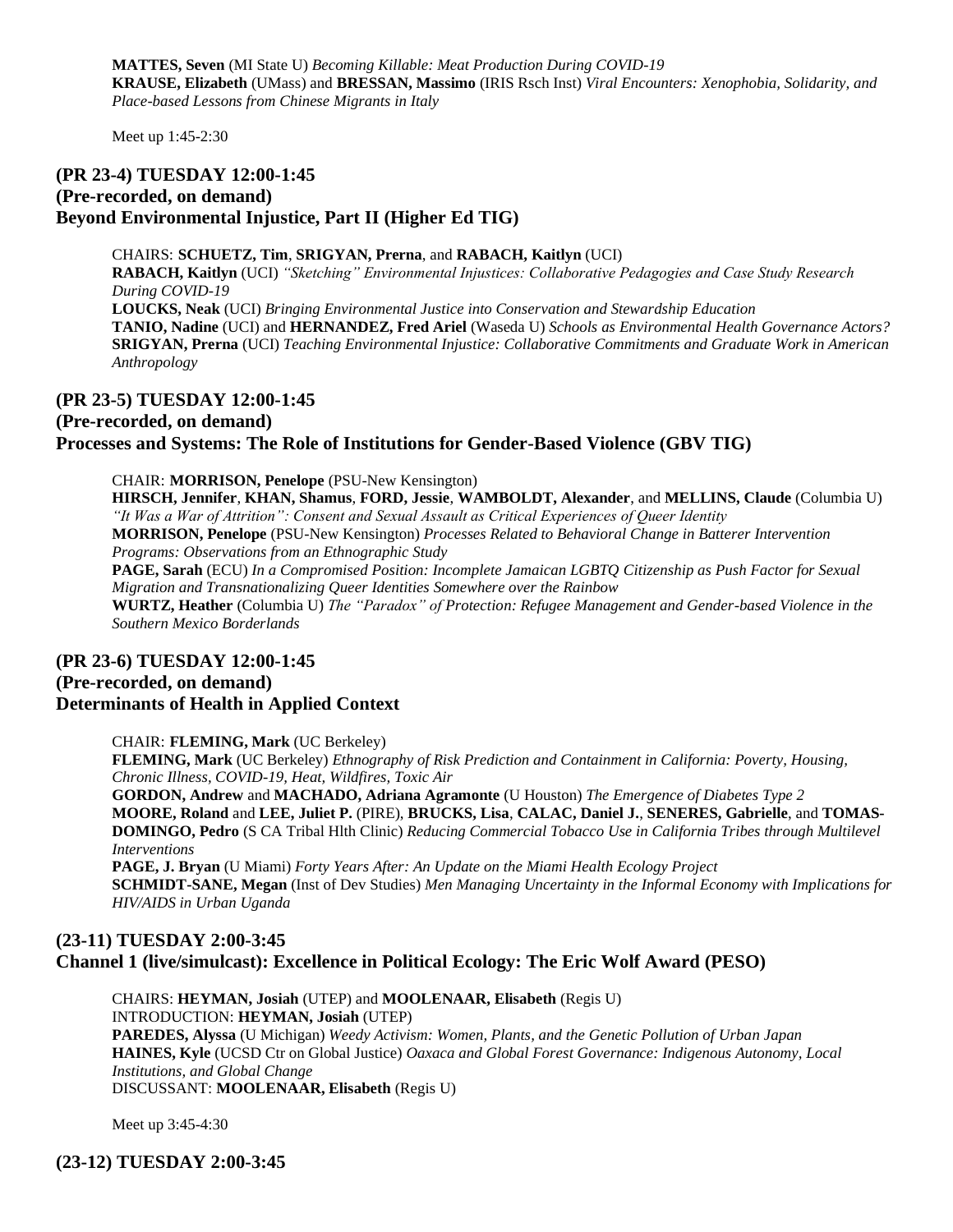# **Channel 2 (live/simulcast): Connecting Anthropology through Practice, Part I**

CHAIR: **FARO, Elissa** (U Iowa Carver Coll of Med) Open Discussion

#### **(23-13) TUESDAY 2:00-3:45**

**Channel 3 (live/simulcast): Field Schools in Uncertain Times: Assessing Risk for Host Communities, Students, and Faculty (Higher Ed TIG)**

CHAIRS: **BRONDO, Keri** (U Memphis) and **WALLACE, Tim** (NCSU) ROUNDTABLE PARTICIPANTS: **LAMBERT-PENNINGTON, Katherine** (U Memphis), **ROBERTS, Bill** (SMCM), **HUME, Douglas** (NKU), **WALLACE, Tim** (NCSU), **BRONDO, Keri** (U Memphis)

Meet up 3:45-4:30

# **(23-14) TUESDAY 2:00-3:45 Channel 4 (live/simulcast): Healthcare Providers and COVID-19: Experiences from the US, UK, Mexico, and Argentina, Part II**

CHAIR: **BLOCK, Ellen** (CSBSJU)

**EGUILUZ, Itzel** (IIEc, UNAM) and **S. RIVERA, Alexia** (IMSS) *"I can't have fear, I am the doctor": Perspectives of Mexican Healthcare Workers during the COVID-19 Pandemic*

**BLOCK, Ellen** (CSBSJU) *In Real Time: Using Rapid Ethnographic Assessment to Understand the Impact of COVID-19 on Healthcare Providers*

**SAVARD, Grace**, **CARLSON, Mackenzie**, and **SCOTT, D'Havian** (CSBSJU) *Complexities of Caregiving: Healthcare Providers' Perspectives on Workplace Environment, Home Life, and Isolation during COVID-19*

Meet up 3:45-4:30

#### **(23-15) TUESDAY 2:00-3:45**

# **Channel 5 (live/simulcast): Marginalized, Forgotten, and Resilient: Discounted Communities and Disaster Recovery (Risk & Disaster TIG)**

CHAIRS: **MCILVAINE-NEWSAD, Heather** (WIU) and **HOFFMAN, Susanna** (Hoffman Consulting) **MCILVAINE-NEWSAD, Heather** (WIU) *Feeding Our Own in Forgottonia: Grassroots Activism during the COVID-19 Pandemic*

**GORBEA, Laura** (PR PASS Workshop) *In the Shadows of Recovery: Examining Mechanisms That Reproduce Marginalization and Grow Inequality*

**GARRIGA-LÓPEZ, Adriana** (Kalamazoo Coll) and **MULLIGAN, Jessica** (Providence Coll) *Ethics of Care among Health Care Workers in Puerto Rico: Forging Compromiso amid Compounding Disasters* DISCUSSANT: **HOFFMAN, Susanna** (Hoffman Consulting)

Meet up 3:45-4:30

# **(PR 23-7) TUESDAY 2:00-3:45**

#### **(Pre-recorded, on demand) Integrating Social and Natural Science for Managing Coupled Human and Natural Systems, Part I**

CHAIRS: **VARGAS-NGUYEN, Vanessa** and **DENNISON, William** (UMD Ctr for Env Sci) **VARGAS-NGUYEN, Vanessa** and **DENNISON, William** (UMD Ctr for Env Sci), **DAVIDSEN, Pål** (U Bergen), **COSTANZO, Simon** (UMD Ctr for Env Sci), **AZANZA, Rhodora V.** and **CRUZ, Lourdes J.** (U Philippines-Diliman), **NADAOKA, Kazuo** (Tokyo Inst of Tech), **FURUKA, Keita** and **ANIL, Arga** (Assoc Shore Env Creation), **DESAI, Dattesh** (CSIR-Nat'l Inst of Oceanography, India) *Framework for the Coastal Ocean Assessment for Sustainability and Transformation (COAST Card)*

**TADESSE, Aklilu Tilahun** and **DAVIDSEN, Pål** (U Bergen), **COSTANZO, Simon**, **VARGAS-NGUYEN, Vanessa** and **DENNISON, William C.** (UMD Ctr for Env Sci) *Development of the Chesapeake Bay COAST Card Using System Dynamics Modeling*

**FURUKAWA, Keita** (Assoc for Shore Env Creation), **NADAOKA, Kazuo** (TITECH), **KAWABE, Midori** and **LOU, Xiaobo** (TUMSAT), **KODAMA, Masashi** (FRA), **YAGI, Hiroshi** (NDA), **NAKAMURA, Takashi** (TITECH), **MORIOKA, Yushi** (JAMSTEC) *Developing a Framework for the Tokyo Bay and Ishigaki Island COAST Card*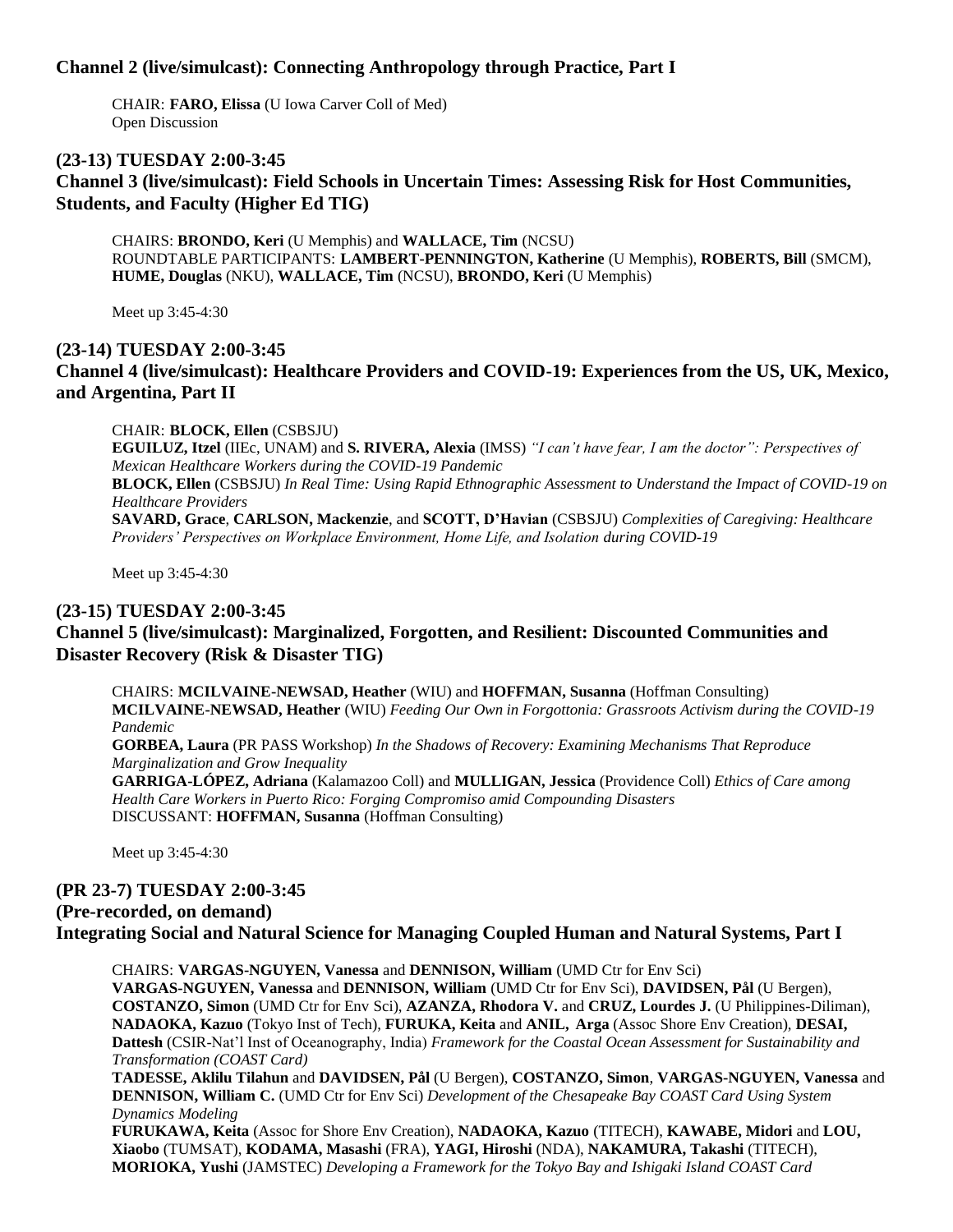**JACINTO, Gil**, **CRUZ, Lourdes J.**, **AZANZA, Rhodora V.**, **SAN DIEGO-MCGLONE, Ma. Lourdes**, **FERRERA, Charissa**, and **NACORDA, Hildie** (U Philippines-Diliman) *Developing a Framework for the Manila Bay COAST Card* **KHANDEPARKER, Lidita** and **DESAI, Dattesh** (CSIR-Nat'l Inst of Oceanography, India), **ANIL, Arga C.** (NPO Assoc Shore Env Creation), **TRIPATI, Sila**, **MAPARI, Kaushal** *Developing a Framework for the COAST Card for the Goa COAST of India*

# **(PR 23-8) TUESDAY 2:00-3:45 (Pre-recorded, on demand) Birth, Death, and Dreams (SAS)**

CHAIR: **SAAD, Summar** (Wayne State U) **PLACEK, Caitlyn** (Ball State U) *Cultural and Ecological Functions of Pregnancy Fasting* **NORDIN, Andreas** (U Gothenburg) *The Connection between Counterintuitive Religious Dream Content, Social Use, and Religiosity* **SAAD, Summar** (Wayne State U) *The Approach and the Gift*

# **(PR 23-9) TUESDAY 2:00-3:45 (Pre-recorded, on demand) Ethnographic Research with Populations Who Use Drugs**

#### CHAIR: **OWCZARZAK, Jill** (JHU)

**BRIDGES, Nora**, **TABER, Rachel**, **FOULDS, Abigail**, and **BEAR, Todd** (U Pitt) *Treating Opioid Use Disorder in a "Small World": Stigma and Medications for Opioid Use Disorder in Rural Primary Care Settings* **DRISCOLL, David** (UVA) *Promoting Community-Academic Partnerships in Response to the Opioid Crisis: The Virginia Higher Education Opioid Consortium*

**HEDGES, Kristin** and **BAKER, Alex** (GVSU) *'Addy'-ing It All Up: Ethnographic Analysis of Students' Perspectives on 'Study Drugs' as Their Key to Success in College*

**OSBORN, Ann** (Mount Holyoke Coll), **DANIULAITYTE, Raminta** and **SILVERSTEIN, Sydney** (Wright State U Boonshoft Sch of Med) *"Doing the drugs is the easy part but it's working on yourself that is hard": Mental Health Barriers and Motivators to Recovery in Individuals With Opioid Use Disorder*

**OWCZARZAK, Jill** (JHU), **FILIPPOVA, Olga** (VN Karazin Nat'l U), **PHILLIPS, Sarah** (Indiana U), **MAZHNAYA, Alyona** (Nat'l U Kyiv-Mohyla Academy), **ALPATOVA, Polina** and **ZUB, Tanya** (VN Karazin Nat'l U) *"You have no right to live here!": How Women in Ukraine Who Use Drugs Conceptualize 'Home'*

## **TUESDAY 2:00-3:45 GBV TIG Business Meeting**

# **(23-16) TUESDAY 4:00-5:45 Channel 1 (Pre-recorded presentations, live meet up): Peter Kong-Ming New Awards**

INTRODUCTION: **HESSLER, Richard** (U Missouri Emeritus)

2021 RECIPIENTS:

**YOUNG, Halle** (Barnard Coll, Columbia U) *Pain-full Worlds: Coming of Age With Chronic Pelvic Pain* **WILSON, Emily** (U Chicago) *Welcome to the Dementia Cafe* **NGUYEN, Alisha** (Boston Coll) *Food Never Forgets: Digital Footprints of Vietnamese Facebook Group and Collective Memories*

2020 RECIPIENTS:

**TRANG, Kathy** (Emory U) *Cultural Shaping of Associations between Trauma Characteristics, Peritraumatic Emotions, and PTSD among Men Who Have Sex With Men in Hanoi, Vietnam* 

**MCEVERS, Aberdeen** (Macalester Coll) *Building Our Shelter with the Master's Tools: The Good Mother Model at a Homeless Shelter for Women-Led Families* 

**MARCUS, Olivia** (UConn) *Globalizing Traditions: Ayahuasca Shamanism and the Ethics of Therapeutic Integration in the Peruvian Amazon*

Meet up 5:45-6:30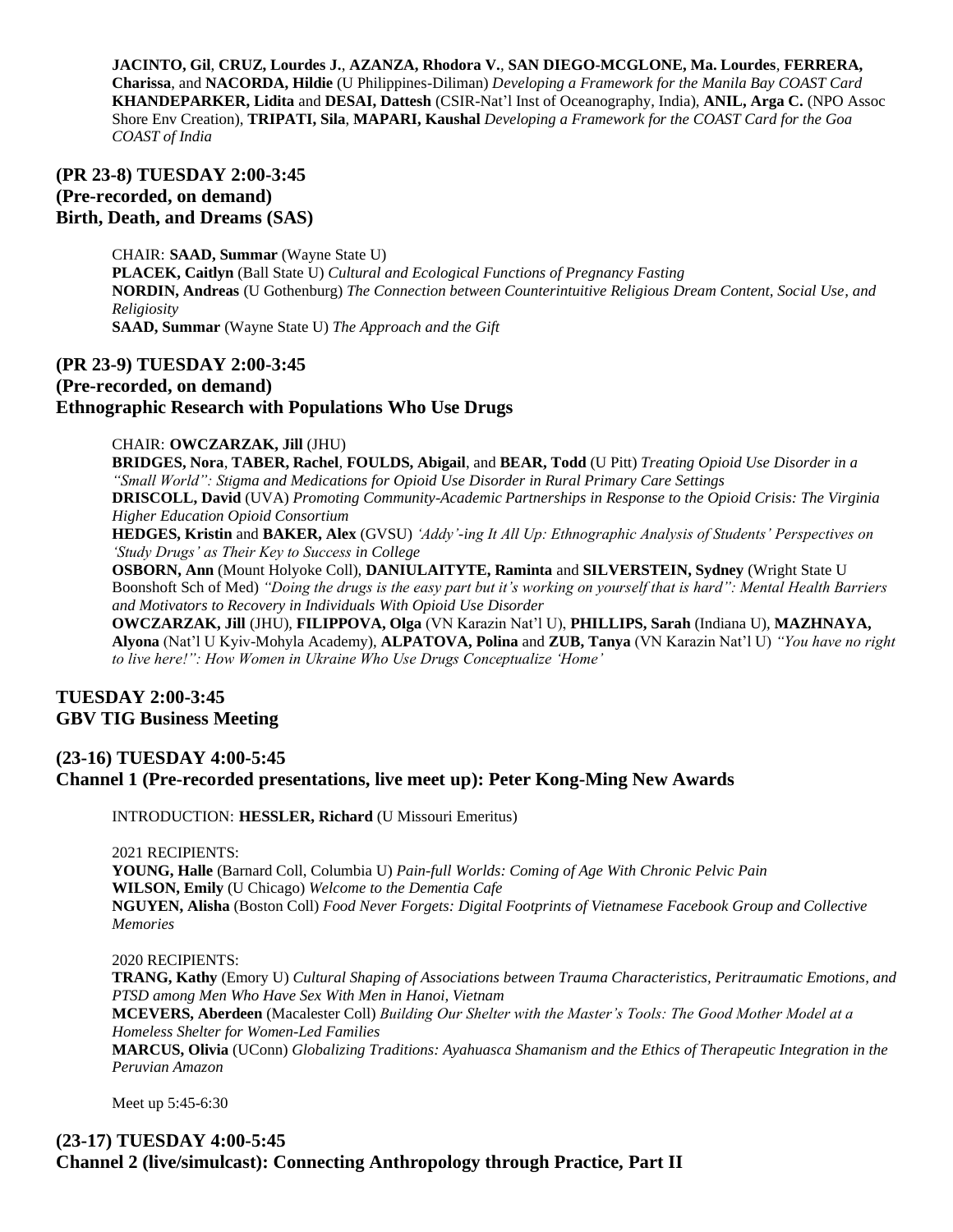CHAIR: **FIX, Gemmae** (VA & Boston U Sch of Med) PANELISTS: **RUBINSTEIN, Ellen** (NDSU), **THORPE, Marian** (Princeton U), **TABER, Pete**r (U Utah)

Meet up 5:45-6:30

# **(23-18) TUESDAY 4:00-5:45 Channel 3 (live/simulcast): Anthropology in U.S. Military Organizations: A Retrospective and Prospective Roundtable, Part I**

CHAIR: **FOSHER, Kerry** (Marine Corps U) ROUNDTABLE PARTICIPANTS: **FOSHER, Kerry** (Marine Corps U), **ALBRO, Robert** (American U), **BRIODY, Elizabeth** (Cultural Keys LLC), **FUJIMURA, Clementine** (US Naval Academy), **GAULDIN, Eric** (TX State U), **RUSH, Laurie** (U.S. Army), **SELMESKI, Brian** (Air U)

# **(23-19) TUESDAY 4:00-5:45 Channel 4 (live/simulcast): Anthropology of Higher Education Advisory Board Meeting (Higher Ed TIG)**

CHAIRS: **MCDONALD, James** (U Montevallo), **HERCKIS, Lauren** (Carnegie Mellon U), and **FOSTER, Brian** (Emeritus, U Missouri) TIG business and open discussion

Meet up 5:45-6:30

#### **(23-20) TUESDAY 4:00-5:45**

# **Channel 5 (live/simulcast): Integrating Social and Natural Science for Managing Coupled Human and Natural Systems, Part II**

CHAIRS: **DENNISON, William** and **VARGAS-NGUYEN, Vanessa** (UMD Ctr for Env Sci) PANELISTS: **DENNISON, William** (UMD Ctr for Env Sci), **AZANZA, Rhodora V.** (U Philippines, Diliman), **NADAOKA, Kazuo** (Tokyo Inst of Tech), **ANIL, Arga C.** (NPO Assoc Shore Env Creation), **DAVIDSEN, Pål** (U Bergen)

Meet up 5:45-6:30

#### **(PR 23-10) TUESDAY 4:00-5:45**

# **(Pre-recorded, on demand) Integration of Qualitative Methods into an Infection Prevention and Antimicrobial Stewardship Practice-Based Research Network (PBRN)**

CHAIRS: **GOEDKEN, Cassie** (CADRE Iowa City VA) and **REISINGER, Heather** (CADRE Iowa City VA & U Iowa Carver Coll of Med)

**REISINGER, Heather Schacht** and **PERENCEVICH, Eli** (Iowa City VAHCS) *How the VA-CDC Practice-Based Research Network Came to Be: Challenges and Opportunities*

**CHASCO, Emily E.** (CADRE, Iowa City VA, U Iowa Carver Coll of Med), **GOEDKEN, Cassie C.** (CADRE, Iowa City VA), **HOCKETT-SHERLOCK, Stacey**, **BALKENENDE, Erin**, and **REISINGER, Heather Schacht** (CADRE, Iowa City VA, U Iowa Carver Coll of Med) *Building Qualitative Research Capacity within a Nationwide Infection Prevention and Antimicrobial Stewardship Practice-Based Research Network: A Model for Virtual Interviewer Training*

**GOEDKEN, Cassie** (CADRE Iowa City VA), **LIVORSI, Daniel J.**, **HOCKETT SHERLOCK, Stacey**, **BALKENENDE, Erin**, and **CHASCO, Emily E.** (CADRE Iowa City VA & U Iowa Carver Coll of Med), **SUDA, Katie J.** (CHERP Pittsburgh VA, U Pitt Sch of Med), **GOETZ, Matthew** (Greater Los Angeles VA, David Geffen Sch of Med UCLA), and **REISINGER, Heather Schacht** (CADRE Iowa City VA & U Iowa Carver Coll of Med) *The Feasibility of Implementing Antibiotic Restrictions for Fluoroquinolones and Cephalosporins: A Qualitative Study across 15 VA Healthcare Systems* **BALKENENDE, Erin** (Iowa City VA), **MCKINLEY, Linda** (Middleton Memorial Veterans Hosp, UW-Madison), **GOEDKEN, Cassie** (CADRE, Iowa City VA), **HOCKETT-SHERLOCK, Stacey** (CADRE, Iowa City VA, U Iowa Carver Coll of Med), **KNOBLOCH, Mary Jo** and **SAFDAR, Nasia** (Middleton Memorial Veterans Hosp, UW-Madison), **REISINGER, Heather Schacht** (CADRE, Iowa City VA, U Iowa Carver Coll of Med) *The Role of Teamwork and Communication in Environmental Cleaning in VA Healthcare Settings*

**HOCKETT SHERLOCK, Stacey** (U Iowa, Iowa City VA), **GOEDKEN, Cassie** (CADRE, Iowa City VA), **BALKENENDE, Erin** (CADRE, Iowa City VA, U Iowa, Carver Coll of Med), **DUKES, Kimberly** and **SUH, Dan** (CADRE, Iowa City VA), **PERENCEVICH, Eli**, **REISINGER, Heather Schacht**, and **SCHWEIZER, Marin** (CADRE,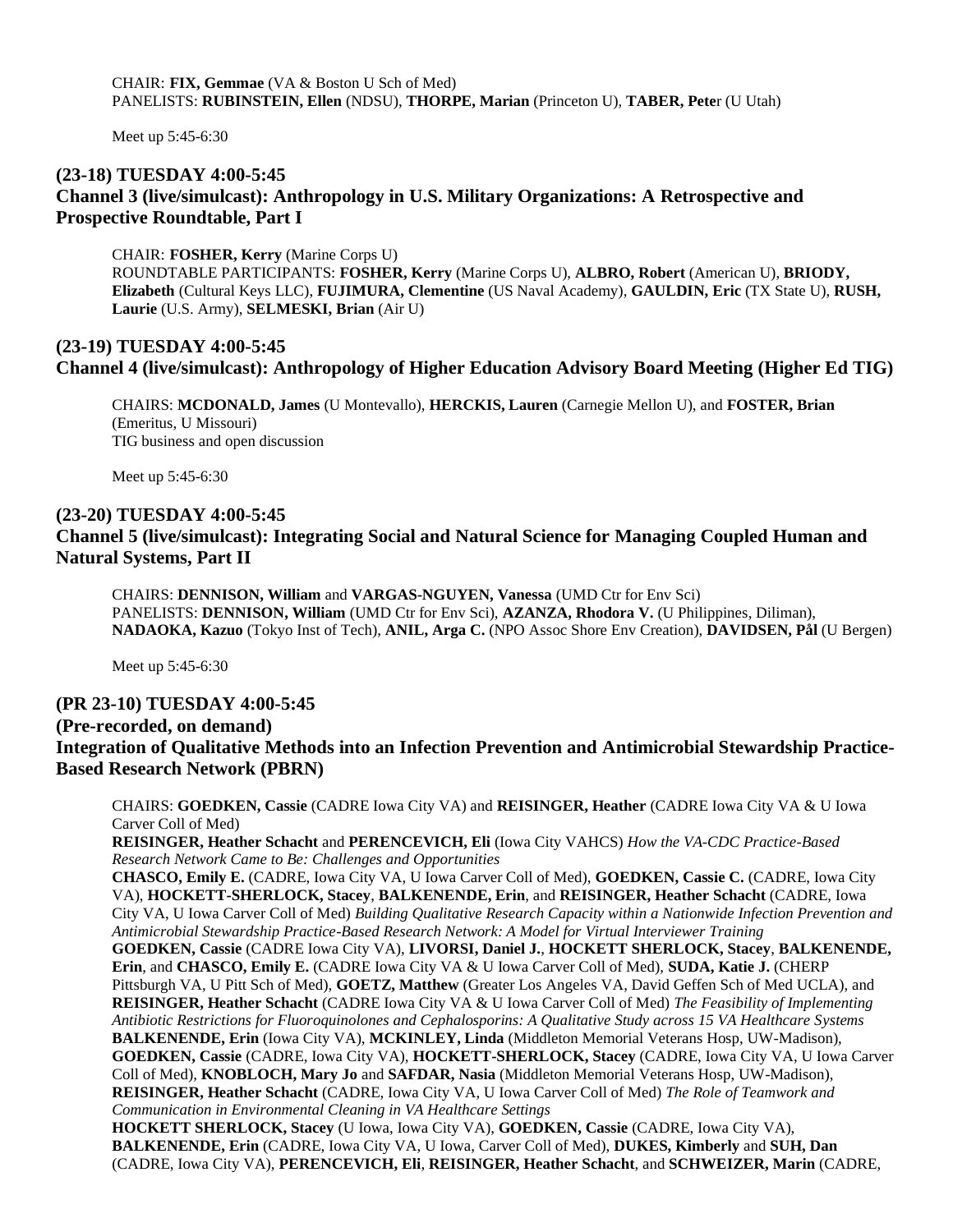Iowa City VA, U Iowa Carver Coll of Med) *"Whenever the patient is left to their devices it leaves room for error": Nursedriven Strategies to Improve Surgery Outcomes within the VA Healthcare Systems*

# **(PR 23-11) TUESDAY 4:00-5:45 (Pre-recorded, on demand)**

#### **Dealing with Compound Disasters: Response, Recovery, and Sensemaking (Risk & Disaster TIG)**

CHAIR: **DU BRAY, Meg** (Augustana Coll) **EARLE, Duncan** (Marymount CA U) *Communities of Fire, Constructions of Risk: Climate Change Catylized Mismanagement Murder* **EKLUND, Elizabeth** (U Arizona) *Return of the Mines* **JERANKO, Maja** (UNCCH) *Building Equitable Futures amid Successive Disasters: The Case of Coastal Ecuador* **SCANDLYN, Jean** (UC Denver) and **THOMAS, Deborah** (UNCC) *Analyzing Social Vulnerability to Cascading Disasters Using the CHASMS Model* **MAXWELL, Keely** and **MILHOLLIN, Chandler** (EPA) *Safely Remediating Flooded Homes: From the Technical to the Social*

# **(PR 23-12) TUESDAY 4:00-5:45 (Pre-recorded, on demand) Exploring Understanding of Sickness and Well-being**

CHAIR: **TAYLOR, Gigi** (Indeed)

**TAYLOR, Gigi** (Indeed) *Meaning in Transition: An Ethnographic Study of the Cultural Construction of Health and Identity among Young Adults*

**WATSON, Marnie** (MO State U) *Creation of a Tiny (Home) Utopia: Report from the Field on Housing the Chronically Homeless*

**WELLSCH, Jordan**, **DESJARDINS, Michel**, **GELECH, Jan**, and **MAZURIK, Kathrina** (U Saskatchewan) *What Children (and Parents) Will Agree To: A Content Analysis of Coresidence Contracts in Popular Media* **REYES-HERNANDEZ, Elvira** and **ABARBANELL, Linda** (SDSU) *Negotiating Cancer Causes and Care at the US-Mexico Border*

**REYES-GASTELUM, Dario** and **ABARBANELL, Linda** (SDSU) *Healthcare Practices and Beliefs of HIV+ Individuals Participating in a HIV/AIDS Education Program Near the US-Mexico Border*

# **(23-21) TUESDAY 6:00-7:45 Channel 1 (Pre-recorded presentations, live meet up): SfAA 2020 Awards Ceremony**

PRESIDING: **BRILLER, Sherylyn** (Purdue U) SfAA President

Margaret Mead Award: INTRODUCTION: **BRILLER, Sherylyn** (Purdue U) **SOPRANZETTI, Claudio** (Central European U) for his book, "*Owners of the Map: Motorcycle Taxi Drivers, Mobility, and Politics in Bangkok*"

Sol Tax Award: INTRODUCTION: **RYLKO-BAUER, Barbara** (Michigan State U) **ANDREATTA, Susan** (UNCG) has served as a member of several committees, member of the Board of Directors, and as SfAA President (2008-2009)

Bronislaw Malinowski Award: INTRODUCTION: **MCCABE, Maryann** (Rochester U) **BRIODY, Elizabeth** (Cultural Keys LLC) is Founder and Principal of Cultural Keys, LLC consulting practice. She is a cultural anthropologist who has been engaged in cultural change efforts for over 25 years.

#### **(23-22) TUESDAY 6:00-7:45**

## **Channel 2 (live/simulcast): Inequities and Erasures: Decolonizing and Indigenizing Alaska Fishery Science and Management Systems, Part I (Fisheries & Coastal Communities TIG)**

CHAIRS: **DONKERSLOOT, Rachel** (Coastal Cultures Rsch) and **RINGER, Danielle** (UAF)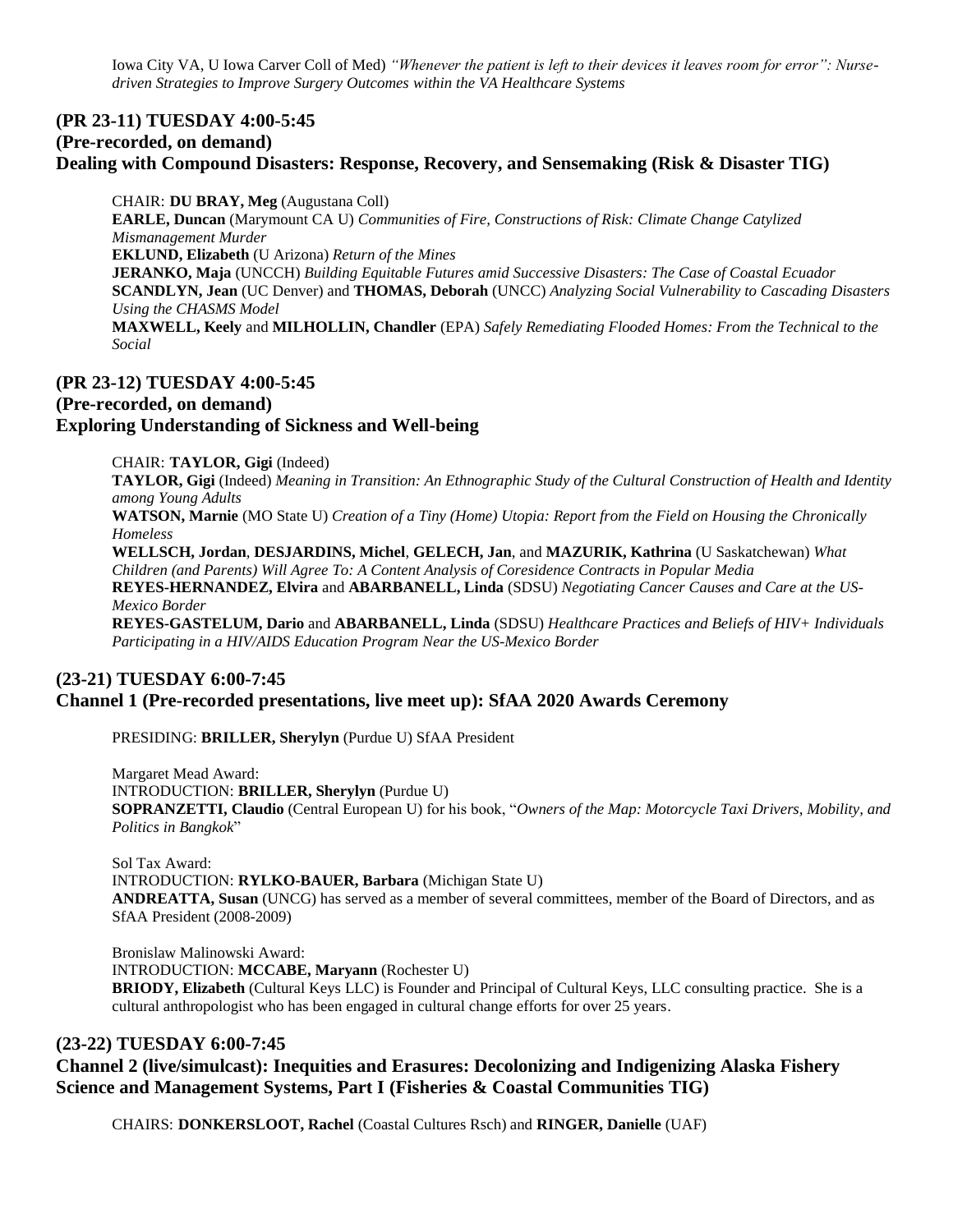**DONKERSLOOT, Rachel** (Coastal Cultures Rsch), **SALMON, AlexAnna**, **RINGER, Danielle**, **CAROTHERS, Courtney**, and **BLACK, Jessica** (UAF) *Indigenous Indicators for Well-Being in Alaska's Rural and Alaska Native Fishing Communities* **CAROTHERS, Courtney** and **BLACK, Jessica** (UAF) *Tamamta (All of Us): Decolonizing and Indigenizing Fisheries and Marine Sciences in Alaska* **ESQUIBLE, Janessa** (Orutsararmiut Native Council) and **WOODS, Brooke** (Yukon River Inter-Tribal Fish Commission) *Inequities and Erasures: Decolonizing and Indigenizing Alaska Fishery Science and Management Systems* **GAVENUS, Erika** (UBC) *Exploring and Engaging Divergent Theories of Well-being within Fishery Sciences and Management*

Meet up 5:45-6:30

# **(23-23) TUESDAY 6:00-7:45 Channel 3 (live/simulcast): Anthropology in U.S. Military Organizations: A Retrospective and Prospective Roundtable, Part II**

CHAIR: **FOSHER, Kerry** (Marine Corps U) ROUNDTABLE PARTICIPANTS: **FOSHER, Kerry** (Marine Corps U), **ALBRO, Robert** (American U), **BRIODY, Elizabeth** (Cultural Keys LLC), **FUJIMURA, Clementine** (US Naval Academy), **GAULDIN, Eric** (TX State U), **RUSH, Laurie** (U.S. Army), **SELMESKI, Brian** (Air U)

Meet up 7:45-8:30

## **(23-24) TUESDAY 6:00-7:45 Channel 4 (live/simulcast): Processes, Representations, and Devices of Groundwater Management (PESO)**

CHAIR: **WALSH, Casey** (UCSB) **BABIDGE, Sally** (U Queensland) *Seeing Groundwater* **BALLESTERO, Andrea** (Rice U) *The Plume: Movement and Mixture in Subterranean Water Worlds* **OLSON, Valerie** (UCI) *The Underground Watershed* **WALSH, Casey** (UCSB) *Feeding the Models: Property, Class, and Representation in California's Sustainable Groundwater Management* DISCUSSANT: **HEYMAN, Josiah** (UTEP)

Meet up 7:45-8:30

#### **(23-25) TUESDAY 6:00-7:45 Channel 5 (live/simulcast): Activism and Scholarship in Times of Transition**

CHAIR: **BRUNS, Bryan** (Independent) Open Discussion

Meet up 7:45-8:30

# **(PR 23-13) TUESDAY 6:00-7:45 (Pre-recorded, on demand) Mitigating and Resisting Violence: Survivor Strategies for Gender-Based Violence (GBV TIG)**

CHAIR: **BLOOM, Allison** (Moravian Coll) **FUENTES, Catherine** (UNCC) *The Role of Interpersonal Violence and Trauma in Incarcerated Women's Service and Motherhood Needs in the U.S.* **BLOOM, Allison** (Moravian Coll) *Growing through Faith: Supporting Evangelical Survivors of Intimate Partner Violence* **KWIATKOWSKI, Lynn** (CO State U) *Exposing Domestic Violence in Northern Vietnam* **PIRINJIAN, Lori** (UCLA) *The Modern Armenian Kinship System and the Perceived Levels of Women's "Armenianness"*

## **(PR 23-14) TUESDAY 6:00-7:45 (Pre-recorded, on demand) Service Learning and Leadership Training: Paths to Personal Growth and Power (SAS)**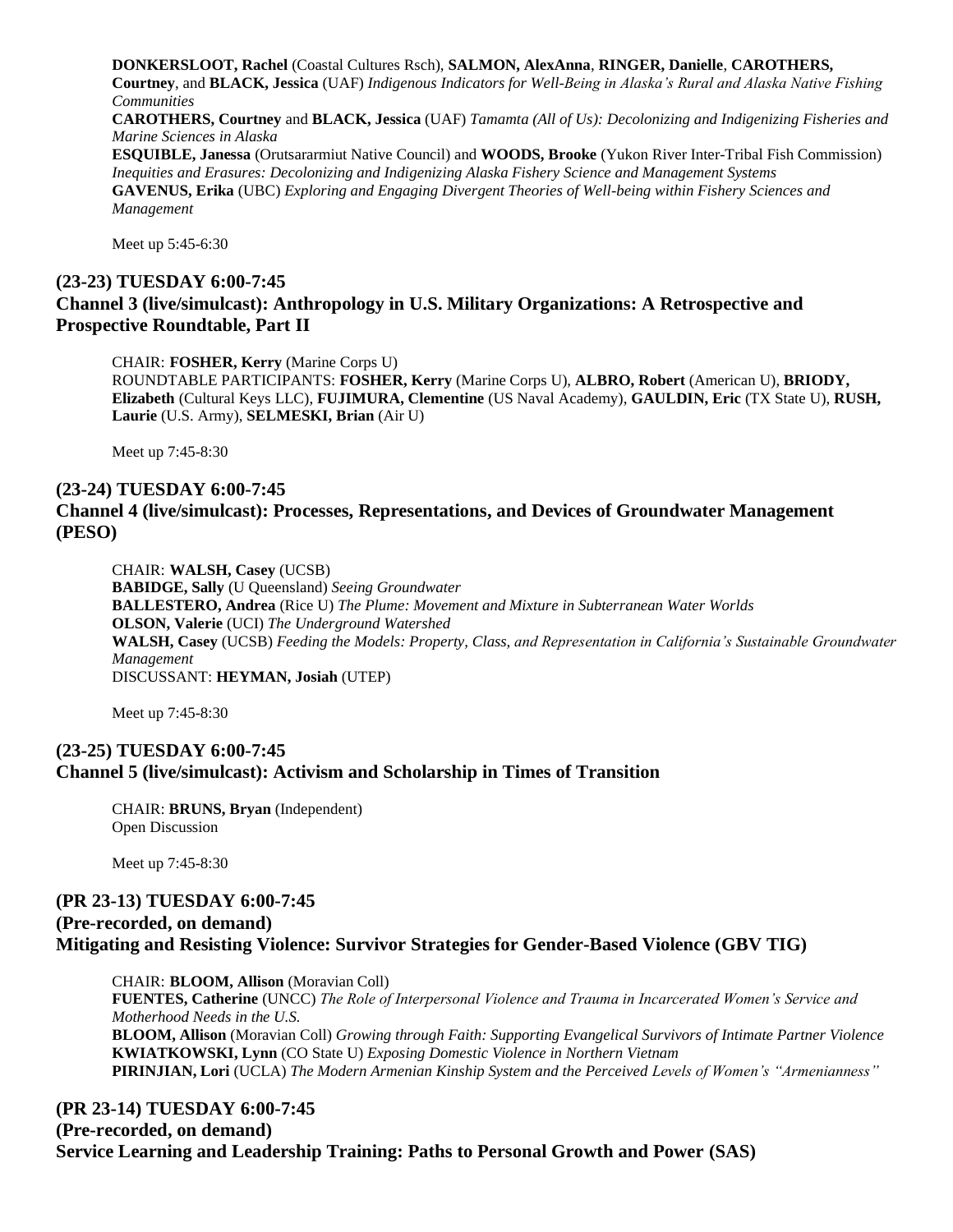CHAIR: **CARSON, Sarah** (U Penn)

**CARSON, Sarah** (U Penn) *The New Girls' Club: Political Training Programs and the Women Changing the Face of U.S. Politics*

**HUME, Douglas** (NKU) *Themes of Academic and Personal Growth: An Analysis of Students' Service-learning Reflections from the Ethnographic Field School in Belize*

#### **(PR 23-15) TUESDAY 6:00-7:45**

# **(Pre-recorded, on demand) Beyond Boundaries: Disability and Possibilities (SDS)**

CHAIR: **EVANS, Cassandra** (CUNY Sch of Professional Studies) **QUINN, Hannah** (U Toronto) *"Trust me, I know what I'm doing": Disability Expertise and Boundary Work under Pandemic Conditions* **SHETH, Alisa Jordan** (Pacific U), **VANPUYMBROUCK, Laura H.** (Rush U), **KISH, Jacqueline** (UIC), **HEFFRON, Jenna L.** (Ithaca Coll), **LEE, Danbi** (U Washington), and **MAHAFFEY, Lisa** (Midwestern U) *"A Legitimate Place in the Profession": Author Reflections on the 2005 American Journal of Occupational Therapy Disability Studies Special Issue* **EVANS, Cassandra** (CUNY Sch of Professional Studies) *Minds, Embodiment, and Divergencies in Migration: Can Decolonization Occur through Borderlands?*

**KIM, Seonginn** (Seoul Nat'l U) *The Invisible Toll of Self-help in the Visualized World: A Qualitative Study of Covid-19 Impact on People with Visible Impairment in South Korea*

# **WEDNESDAY, MARCH 24**

# **(24-1) WEDNESDAY 10:00-11:45 Channel 1 (Pre-recorded presentations, live meet up): Pelto International Travel Award Lecture**

OPENING REMARKS: **FREIDENBERG, Judith** (UMD) INTRODUCTION: **REISINGER, Heather** (VA) **DÍAZ CÓRDOVA, Diego** (U Nacional de Lanús, U Buenos Aires) *Applied Anthropology in Argentina: A Brief Update Report*

Meet up 11:45-12:30

# **(24-2) WEDNESDAY 10:00-11:45 Channel 2 (live/simulcast): Constituents, Sectors: How the Differences Play Out, for Better or Worse, Part I (Higher Ed TIG)**

CHAIR: **FOSTER, Brian** (Emeritus, U Missouri)

**FOSTER, Brian** (Emeritus, U Missouri) *Building Positive Outcomes from Conflicting Demands on Higher Education* **GRAHAM, Steve** and **DONALDSON, Joe** (U Missouri) *Cultural Obstacles to Change in Higher Education* **DAVIS-SALAZAR, Karla**, **CASPER, Breanne**, **PAJUNEN, Matthew**, and **REYES, Lucio** (USF) *Conflict, Cooperation, and Consolidation: A Case Study in the Politics and Practice of Shared Governance* **O'BRIEN, Michael** (TAMUSA) *Competing Interests and the Growth of Universities*

## **(24-3) WEDNESDAY 10:00-11:45**

**Channel 3 (live/simulcast): Prospects for Improving Food Security: A Decade View on the Interactions of Covid 19 Pandemic and Climate Change by the Task Force on World Food Problems (TFWFP) (Risk & Disaster TIG)**

CHAIRS: **KATZ, Solomon H.** (U Penn) and **HOFFMAN, Susanna** (Hoffman Consulting) ROUNDTABLE PARTICIPANTS: **KATZ, Solomon H.** (U Penn)

Meet up 11:45-12:30

## **(24-4) WEDNESDAY 10:00-11:45**

**Channel 4 (live/simulcast): Voices from the Communities: Interactions and Collaborations among Indigenous People, Anthropologists, and Educators**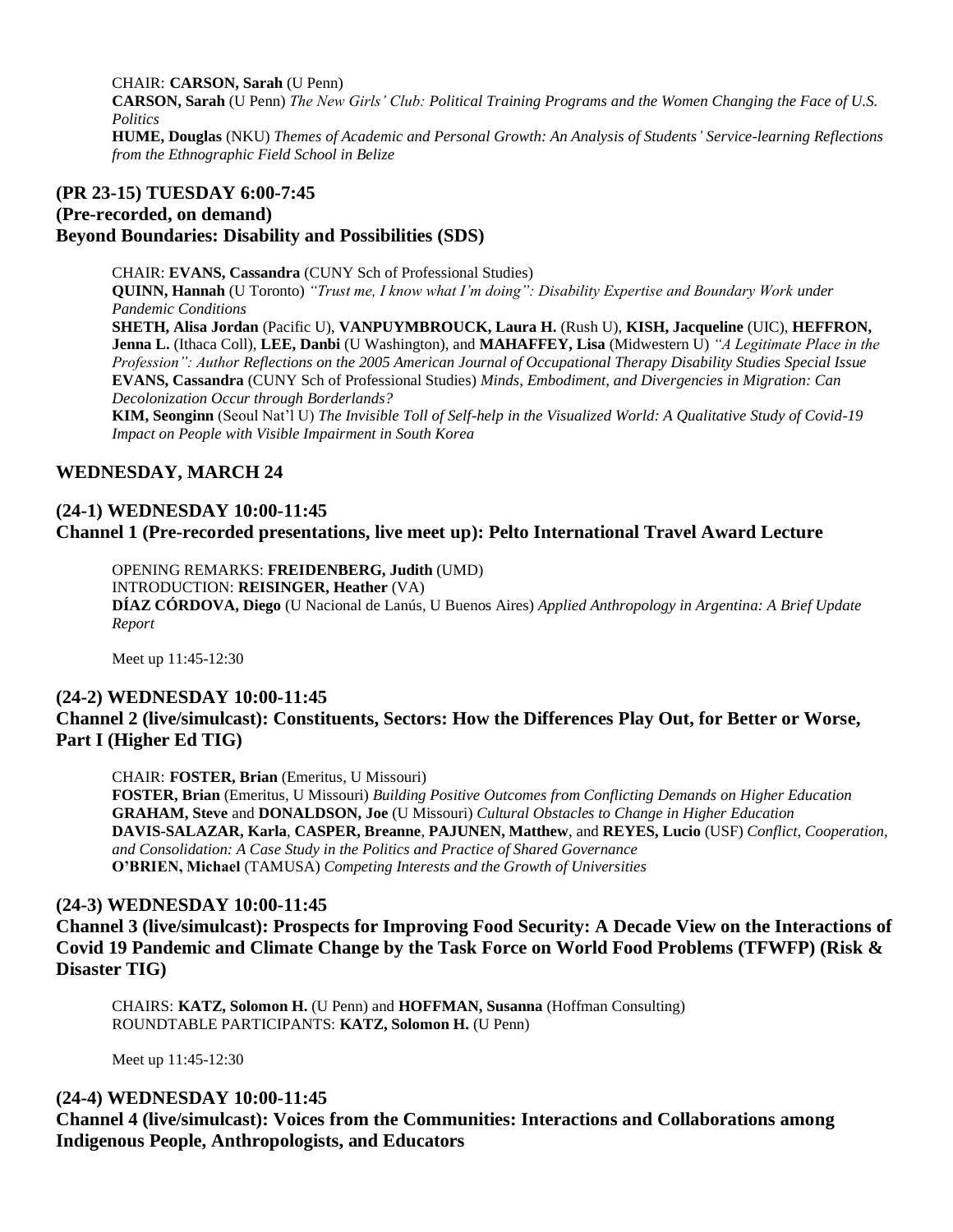#### CHAIR: **HITCHCOCK, Robert** (UNM)

**HITCHCOCK, Robert** (UNM) and **BABCHUK, Wayne** (UN-Lincoln) *A Global Perspective on Indigenous Peoples and Their Supporters' Efforts to Promote Human Rights, Environmental and Social Justice, and Equitable Development* **PUCKETT, R. Fleming** (Kalahari Peoples Fund) *"Desert Anarchists": The Peculiar Importance of Broader Collaboration for the Future of ǂKhomani San Autonomy*

**HECKLER, Melissa** (Kalahari Peoples Fund) *Democracy from the Ground Up*

**MCCALL, Grant** and **GREAVES, Russell** (Ctr for Human-Env Rsch) *Creating a Diversion: Perceptions and Prospects for the Mid-Barataria and Mid-Breton Sediment Diversions among Fishing Communities in Southeast Louisiana*

**FORD, Anabel** (UCSB) and **ELLIS TOPSEY, Cynthia** (Duke of Edinburgh Awards Int'l Belize) *Envisioning a Living Museum: The Forest Gardens of El Pilar in Belize and Guatemala*

**KLATASKE, Ryan** (KSU) *Wildlife Management and Collaborative Conservation on Private Ranchland in Namibia: Implications for Indigenous People, Rural Communities, and Anthropologists*

**HALLIN, Mary** (UN-Omaha) *Epidemic and COVID-19 Pandemic Interventions: Collaborating with the Community*

Meet up 11:45-12:30

## **(24-5) WEDNESDAY 10:00-11:45 Channel 5 (live/simulcast): Cultural Resource Management for the Future**

CHAIRS: **BROWN, Madeline** (UMD) and **SCHRODER, Whittaker** (UFL) **BROWN, Madeline** (UMD) and **MURTHA, Timothy** (UFL) *Are Threats the Connection?: Identifying Pathways for Integrating Cultural and Natural Resource Management* **SCHRODER, Whittaker** and **MURTHA, Timothy** (UFL) *Lessons from the Past: Urbanism, Agricultural Intensification, and Resilience in the Maya Lowlands* **MURTHA, Timothy** (UFL) *Settlement Ecology and Land Systems Architecture: Adapting Anthropological Settlement Research for Design and Planning* **STEPP, John Richard** (UFL), **BROWN, Madeline** (UMD), and **MURTHA, Timothy** (UFL) *Oysters, Hurricanes, and Change: The Biophysical and Cultural Environments of Oysters in Apalachicola, FL* **WANG, Luwei** (UFL), **BROWN, Madeline** (UMD), and **MURTHA, Timothy** (UFL) *Cultural Resource Frameworks in the Mid-Atlantic Region, USA*

Meet up 11:45-12:30

#### **(PR 24-1) WEDNESDAY 10:00-11:45 (Pre-recorded, on demand) Inequality, Justice, Knowledge, and Water (PESO)**

#### CHAIR: **MURPHY, Arthur** (UNCG)

**PANCHANG, Sarita** (LSU) *Methods, Meaning, and Marginality in Applied Political Ecology* **SCRUGGS, Caleb** and **HENDRICK, Michala** (Old Dominion U), **ROSE, Jeff** (U Utah), **ZAJCHOWSKI, Chris** (Old Dominion U) *A River Rawls through It: Political Ecologies of Justice in the Dolores River Watershed* **BRAUSE, Holly** (NMSU) *Impending Water Scarcity and Irrigated Agriculture: Action, Inaction, and Horizons of the Future* **MURPHY, Arthur** (UNCG), **LUQUE, Diana A.** (CIAD-Hermosillo), and **RUIZ, Ignacio L.** (CESPAG) *Land Tenure and Water in the Rio Mayo Irrigation District*

#### **(PR 24-2) WEDNESDAY 10:00-11:45 (Pre-recorded, on demand) Spaces and Places: Physical and Sociocultural Complexities (Fisheries & Coastal Communities TIG)**

CHAIR: **HORTON, Emily Y.** (Knauss Marine Policy Fellowship, NOAA Nat'l Sea Grant Coll Prog) **GAINES-RICHARDSON, Maiah** (USC), **POMEROY, Carrie** (UCSC), and **CULVER, Carolynn** (CA Sea Grant & UCSB) *Marine Spatial Planning: Capturing Physical and Social Considerations for Coordinating Ocean Space Use* **HORTON, Emily Y.** (Knauss Marine Policy Fellowship, NOAA Nat'l Sea Grant Coll Prog), **NELSON, Donald R.** (UGA), **CARVALHO NETA, Raimunda N. F.** (U Estadual do Maranhão), and **GERMAN, Laura A.** (UGA) *Assessing Impacts of an Artisanal Fishing Ban on Social Wellbeing in Marine Extractive Reserve Cururupu (Brazil, MA)* **HUNDLEY, James** (Rowan U) *Histor(ies), Borders, and Decolonization in the Pacific Northwest*

# **(PR 24-3) WEDNESDAY 10:00-11:45 (Pre-recorded, on demand) Examining Knowledge, Values, and Identity in Resistance to Biomedicine**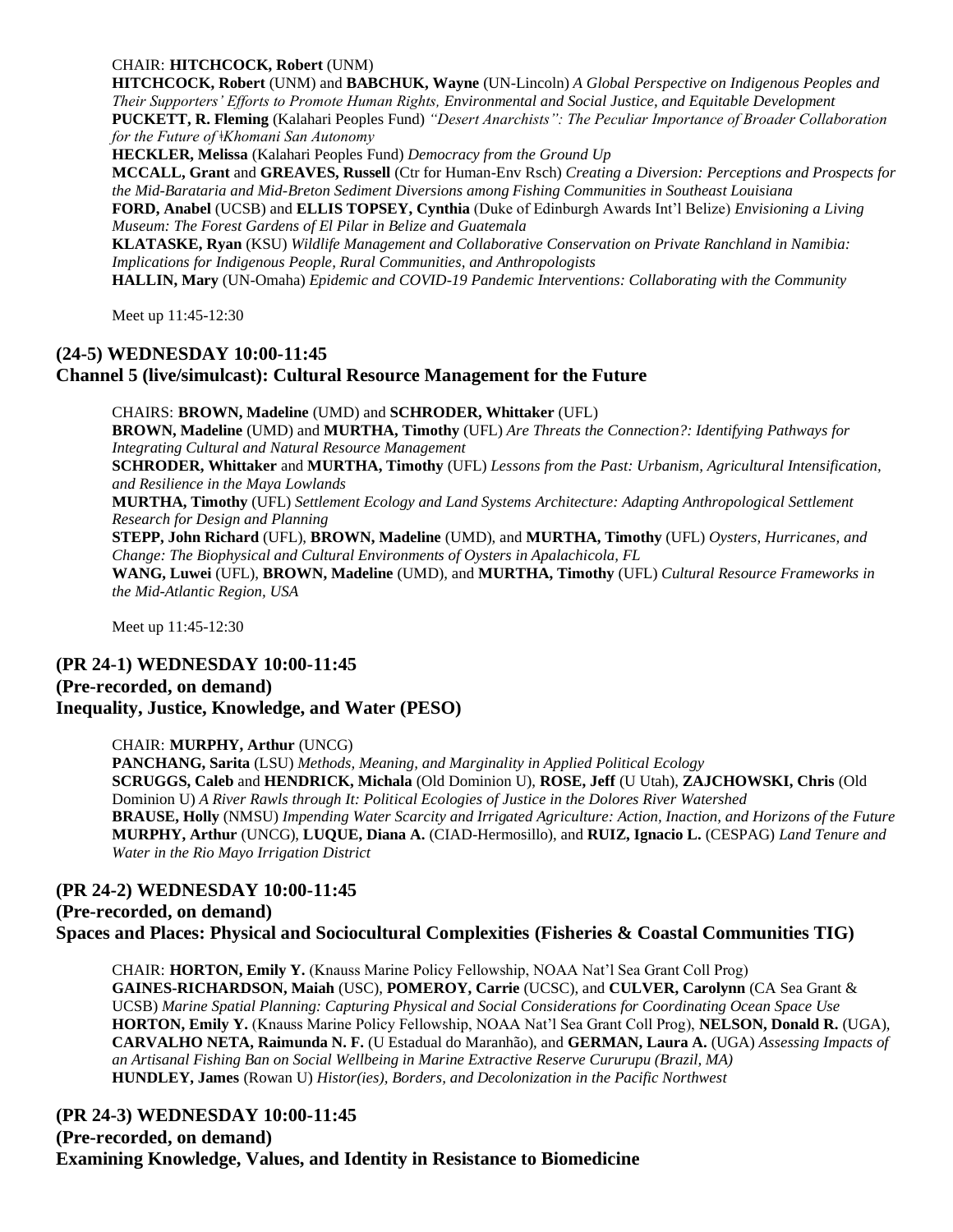CHAIR: **DAILEY, Jessica** (U Notre Dame)

**DAILEY, Jessica** (U Notre Dame) *Avoidance of Biomedicine and Hierarchies of Medical Resort: Alternative Birth Care in Sonoma County, California*

**HAARSTICK, Kimberly** (NDSU) *"I'm Not Gonna Start My Kid on Fire to Keep Your Kid Warm!": Mothers' Conceptions of Vaccine Risk and Care Practices in the Upper Midwest*

**KUAN, Chen-I** (Nat'l Taiwan U) *Risk Communication in Vaccine Hesitancy: Science, Moral Values, and Social Norms* **STREULI, Samantha** and **LEWIS, Trinity** (UCSD) *Epistemological Negotiations and Shifting Priorities in the Design of a Vaccine-Promotion Intervention for Somali Refugees*

#### **(24-6) WEDNESDAY 12:00-1:45**

# **Channel 1 (Pre-recorded presentations): Robert A. and Beverly H. Hackenberg Lecture Building Resilience through Collaboration: The Deal Island Peninsula Partnership**

CHAIR: **STULL, Donald D.** (U Kansas)

PANELISTS: **PAOLISSO, Michael**, **VAN DOLAH, Elizabeth**, and **MILLER HESED, Christine** (UMD), **JOHNSON, Katherine** (Nat'l Inst of Standards & Tech)

#### **(24-7) WEDNESDAY 12:00-1:45**

**Channel 2 (live/simulcast): Constituents, Sectors: How the Differences Play Out, for Better or Worse, Part II (Higher Ed TIG)**

CHAIR: **O'BRIEN, Michael** (TAMUSA)

**MCDONALD, James** (U of Montevallo) *The Dilemma of Silos of Power and Fundraising in Higher Education: A Middle-Management Perspective* **TO DUTKA, Julia** (CGFNS Int'l Inc) *General Education and the Healthcare Workforce: Nursing as a Case Study* **WOLFORTH, Lynne Mackin** (Hawaiʻi CC) *Puʻuhuluhulu University: Defending Cultural Interests on Mauna Kea*

Meet up 1:45-2:30

#### **(24-8) WEDNESDAY 12:00-1:45**

## **Channel 3 (live/simulcast): Immigrant and Refugee Community Youth Responses During COVID-19**

CHAIR: **MORRISON, Sharon** (UNCG)

**SALMI, Fatima Ezzahra** and **BIRABWA, Joy** (UNCG) *How a Natural Helper Can Move Mountains: COVID-19 Crisis Response in the Nepali-speaking Bhutanese Community*

**EJINDU, Princess** (UNCG) *Making Sense of This COVID-19 Crisis: Voices and Viewpoints of Youth from African Immigrant and Refugee Households*

**AL AMIN, Saif** (UNCG) *Leveraging Social Media in Response to COVID-19 Challenges by the Montagnard Refugee Community*

**MORRISON, Sharon** and **SUDHA, S.** (UNCG) *Higher Education and Community Partnerships Make for Empowered Youth During COVID-19 Crisis*

Meet up 1:45-2:30

# **(24-9) WEDNESDAY 12:00-1:45 Channel 4 (live/simulcast): Integrating Human Rights and Environmental Security While Tackling the Challenges of Climate Change**

CHAIR: **ALEXANDER, Sara** (Baylor U)

**ALEXANDER, Sara**, **SCHULTZ, Alan F.**, and **MARTENS, Paul** (Baylor U) *Worldviews, Value Systems, and Life's Experiences Influence How Farmers Weather Climate Change in Western Belize*

**THOMAS, Eric** (UMass) *"We are deprived": Fishing Families and the Fight for Environmental Justice in Southern Chile* **LONG, Michael** (Baylor U) *Local Understanding of Climate Change and Its Potential Impacts on Tourism Development: A Study of Svan Responses in Upper Svaneti, Republic of Georgia*

**RUSSELL, Diane** (SocioEcological Strategies Inc) *Guiding the Integration of Human Rights and Governance into Climate Change Mitigation*

**GROSSE, Corrie** (CSBSJU) and **MARK, Brigid** (UC Boulder) *A Colonized COP: Indigenous Exclusion and Youth Climate Justice Activism at the United Nations Climate Change Negotiations*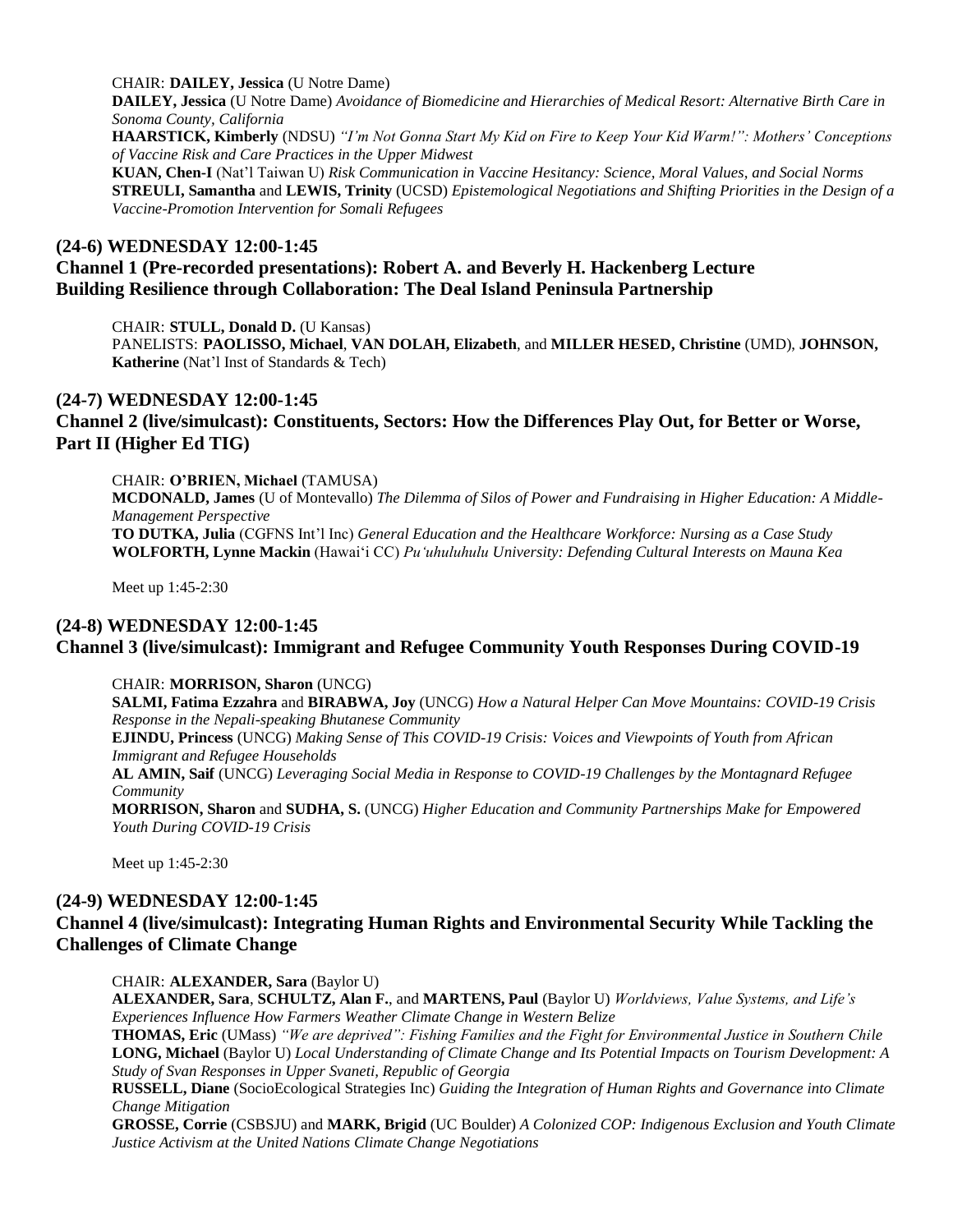# **(24-10) WEDNESDAY 12:00-1:45 Channel 5 (live/simulcast): Society for Disability Studies (SDS) Lessons for a Pandemic (SDS)**

CHAIRS: **KASNITZ, Devva** (SDS) and **WOIAK, Joanne** (U Washington) PANELISTS: **KASNITZ, Devva** (SDS), **WOIAK, Joanne** (U Washington)

Meet up 1:45-2:30

# **(PR 24-4) WEDNESDAY 12:00-1:45 (Pre-recorded, on demand) Seeking Social Justice in Changing Environments (ExtrAction & Environment TIG)**

#### CHAIR: **GROSSE, Corrie** (CSBSJU)

**GROSSE, Corrie** (CSBSJU) *Pipeline Resistance and Native-Led Solutions: Engaging in Solidarity Work in Minnesota* **WALLER, Amanda** (Purdue U) *Solar for All: Expectations and Benefits in an Environmental Justice Community* **CHAUDHARY THARU, Buddhi**, **ACCIAIOLI, Greg**, and **ERSKINE, William** (UWA) *Adaptation to Climate Change: Adaptive Capacity, Strategies and Barriers of the Tharu Farmers in the Western Tarai of Nepal* **GRANIER, Kalie** (Loud Spring), **SJOSTROM, Anja** (ECU), **MCHUGH, Tristin** (Reef Check CA), and **GABO, Lora** (Musician, France) *Fusing Contemporary Art and Science: Using Poetic and Artistic Film of Kelp to Explore How Linked Patriarchal, Colonial, and Capitalist Systems Oppress Women and Ecological Foundation Species*

# **(PR 24-5) WEDNESDAY 12:00-1:45 (Pre-recorded, on demand) Ways of Knowing: Parsing Data into Meaning (Fisheries & Coastal Communities TIG)**

#### CHAIR: **LAUER, Matthew** (SDSU)

**LAUER, Matthew** and **WENCÉLIUS, Jean** (SDSU) *Finding Ume: Comparing Fisher and Scientist Knowledge Production about Fish Abundance in a Coral Reef Fishery*

**PHILLIPS, Amanda** (PSMFC) and **NORMAN, Karma** (NOAA) *Community-Level Fishery Measures and Individual Fishers: Comparing Primary and Secondary Data for the U.S. West Coast* **FLY, Jessie** and **BOUCQUEY, Noelle** (Eckerd Coll) *"They'll Eat Anything": Negotiating the Commons in Tampa Bay From-Shore Fishing Spaces*

# **(PR 24-6) WEDNESDAY 12:00-1:45**

# **(Pre-recorded, on demand) Intentional Design in Tourism and Heritage Engagement (Tourism & Heritage TIG)**

CHAIR: **JONES, Nathan** (UC-Boulder) **SCHULZE, Savannah** (Purdue U) *An Anthropological Analysis of Critical Collaborative Engagement and Cultural Tourism in a Ugandan National Park* **RAMIREZ, Lawrence** (UCR) *Closed to the Public: Memory Places, Museology, and Simulacra in the COVID Era* **GORNIK, Vivian** (USF) *Challenging Authorized Discourses: How Independent Tour Guides (Re)Produce Glastonbury's Alternative Identity* **JONES, Nathan** (UC-Boulder) *Nonprofit Anthropology: Connecting Global Communities through Design*

# **WEDNESDAY 12:00-1:45 Risk & Disaster TIG Business Meeting**

# **(24-11) WEDNESDAY 2:00-3:45 Channel 1 (live/simulcast): J. Anthony Paredes Memorial Plenary Modeling the Spread of COVID-19 on the Navajo Reservation (Risk & Disaster TIG)**

CHAIRS: **TAMIR, Orit** and **GALLEGOS, Gil** (NMHU) **TAMIR, Orit** and **TORRES, Christopher** (NMHU) *Contributing Factors to the Spread of Covid-19 Spread on the Navajo Reservation* **GLEBOV, Viktor** and **GALLEGOS, Gil** (NMHU), **COLBAUGH, Rich** and **GLASS, Kristin** (Volv Global) *Machine Learning Model to Inform COVID-19 Risk Mitigation Policy*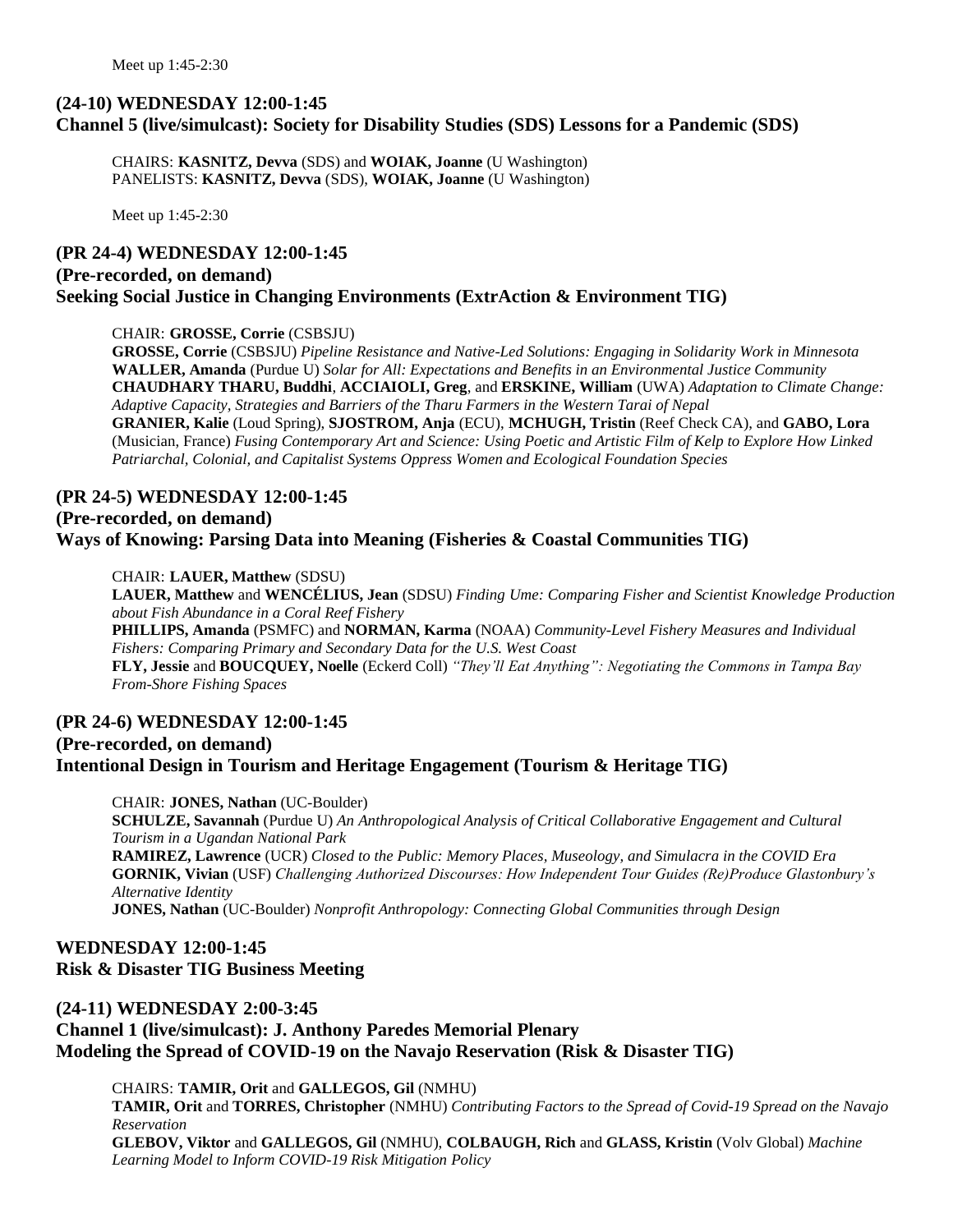**RIABOVA, Svetlana** and **GALLEGOS, Gil** (NMHU) *Machine Learning Time Series Clustering for Understanding COVID-19 Spread in the U.S. and Navajo Nation* **IBARRA, Jesse**, **GALLEGOS, Gil**, and **TORRES, Christopher** (NMHU) *Understanding SARS-CoV-2 (COVID-19) Utilizing Autoencoders* **STEELE, Manuel** (St. Mary's Coll), **GALLEGOS, Gil** and **TAMIR, Orit** (NMHU) *Modeling the Spread of COVID-19 on the Navajo Reservation* DISCUSSANTS: **COLBAUGH, Richard** and **GLASS, Kristin** (Volv Global)

Meet up 3:45-4:30

#### **(24-12) WEDNESDAY 2:00-3:45**

**Channel 2 (Pre-recorded presentations, live meet up): Reflections on the Student to Professional Pathway: Connections between St. Mary's College of Maryland and the University of Maryland College Park (Higher Ed TIG)**

CHAIR: **ROBERTS, Bill** (SMCM)

**NUTTER-WEBER, Alyssa** (JHU) *Applying Anthropology to Communicate Effectively: Reflections on the Power of an Anthropological Education* **BOYLE, Katherine** (NPS) *Practical and Professional: Reflections on Applied Anthropology and the Care of Cultural Resources* **RICHARDS, Clara** (Howard County General Hosp) *Culture Is the Crux: Coordinating Community Health Programing in Population Health* **QUICK, Rebecca** (Rebuilding Together) *Transitions in Applied Anthropology: From Student to Practitioner* DISCUSSANT: **WALKER, Leslie** (African American Museum of History & Culture)

Meet up 3:45-4:30

#### **(24-13) WEDNESDAY 2:00-3:45 Channel 3 (live/simulcast): Anthropology's Contribution to Research and Action on Covid-19**

CHAIRS: **MUNDELL, Leah** and **HARDY, Lisa** (NAU)

*to Socially Marginalized Citizens During the Covid-19 Crisis*

**MUNDELL, Leah** and **HARDY, Lisa** (NAU) *Narrative Strategies for Interpreting COVID-19* **MENDENHALL, Emily** (Georgetown U Sch of Foreign Serv), **KOONS, Adam** (JHSPH), and **KENWORTHY, Nora** (Sch of Nursing, UW-Bothell) *On Symbols and Scripts: The Politics of the American COVID-19 Response* **EAVES, Emery**, **MENSAH, David**, **COMPTON-GORE, Kate**, **MARQUEZ, Bonnie**, **BALDWIN, Julie A.**, **DOERRY, Eck**, and **TROTTER II, Robert T.** (NAU) *Locally Responsive Assessment of Rapid Medication-Assisted Treatment (MAT) and Telemedicine Policy Change During COVID-19* **FAHLMAN, Miles** (U Saskatchewan) *Health Equity in Balancing Politics and Behavior With Infectious Diseases* **NYGAARD-CHRISTENSEN, Maj** (Ctr for Alcohol & Drug Rsch, Aarhus U) *Rethinking Target Groups and Key Services* 

Meet up 3:45-4:30

# **(24-14) WEDNESDAY 2:00-3:45 Channel 4 (live/simulcast): Racism and Social Injustice around the World**

CHAIR: **BAILEY, Eric** (ECU) ROUNDTABLE PARTICIPANTS: **ALEXANDER, Sara** (Baylor U), **EDBERG, Mark** (GWU), **HEYMAN, Josiah** (UTEP)

Meet up 3:45-4:30

## **(24-15) WEDNESDAY 2:00-3:45**

# **Channel 5 (live/simulcast): Coast & Community: Enhancing Coastal Management across Multiple Ecologies**

CHAIR: **LAUFER, Adrian** (OR Coastal Mgmt Prog) **PEREIRA, Sabrina** (NJ Dept of Env Protection) *Equitable Resilience: Methods for Inclusive, Community-Driven Coastal Hazards Planning in New Jersey*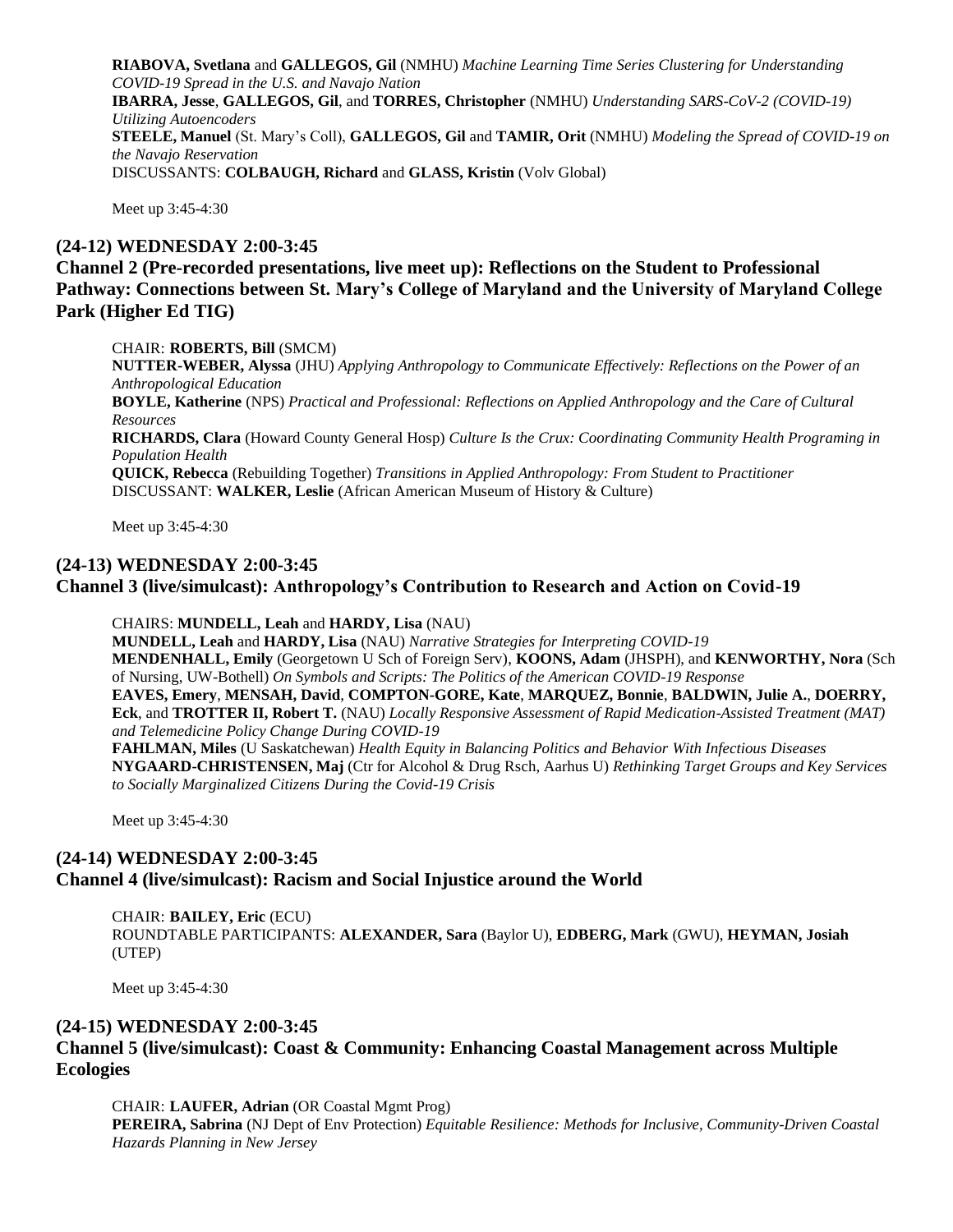**FISHMAN, Sydney** (WA Dept of Ecology) *Engaging Local Governments and Landowners in Nature-Based Hazard Reduction on Washington's Puget Sound* **LAUFER, Adrian** (OR Coastal Mgmt Prog) *Access for All? Exploring Inequitable Access to Blue Space in Oregon*

Meet up 3:45-4:30

# **(PR 24-7) WEDNESDAY 2:00-3:45 (Pre-recorded, on demand) Global Political Conflicts with Indigenous Rights**

CHAIR: **BILLINGSLEY, Krista** (Saint Michael's Coll) **BILLINGSLEY, Krista** (Saint Michael's Coll) *Memorialization and Victim-Led Truth Telling in Nepal* **KELLETT, Nicole** (U Maine Farmington) *Truth and Reparations: A Perpetual Challenge for the Most Marginalized in Peru*

#### **(PR 24-8) WEDNESDAY 2:00-3:45**

**(Pre-recorded, on demand) Institutional Responses and Encounters of Immigration (Migration & International Dialogue TIG)**

CHAIR: **STEIN, Max** (FGCU)

**GORTON, Henry** (U Arizona) *Consequences of Changes to the Category "American Indian" in the 2020 Census* **HARRISON, Frances** (Binghamton U) *Community Wellbeing: The Role of Militarism and Selective Resettlement* **ZEWERI, Helena** (UVA) *Migrant Carceral Politics: Emerging Knowledge Practices in the Movement to End Australian Mandatory Detention* **LOERA, Lilia** (U Texas) *Interrogating Carceral Geographies and Immigration Bureaucracy: Chaos and Structural Violence*

**STEIN, Max** and **NDIANG'UI, Peter** (FGCU) *Improving Diversity, Equity, and Inclusiveness in Local Governance through Data-Driven Decision-Making: A Model from Fort Myers, FL*

## **(PR 24-9) WEDNESDAY 2:00-3:45**

**(Pre-recorded, on demand)**

## **Community and Tourism in Natural and Cultural Conservation (Tourism & Heritage TIG)**

CHAIR: **FENG, Xianghong** (E Michigan U) **FENG, Xianghong** and **LI, Qiaoyang** (E Michigan U) *Community Participation and Poverty Reduction in Ethnic Tourism: The Case of Upper Langde Miao Village in Guizhou, China* **BEARDALL, Antonio** (NAU) *Public Archaeology in Belize: Successes, Failures, and Limitations* **BAYLIS, Camille** (UFL) *Perspectives on Climate Change and Tourism in the Florida Keys*

## **(24-16) WEDNESDAY 4:00-5:45**

## **Channel 1 (Pre-recorded presentations, live meet up): Michael Kearney Memorial Lecture Transnational Citizenship: Challenges in an Era of Renewed Nationalisms**

MODERATORS: **LAMPHERE, Louise** and **NAGENGAST, Carole** (UNM) KEYNOTE SPEAKER: **BESSERER, Federico** (U Autónoma Metropolitana, Mexico City) COMMENTATORS: **COUTIN, Susan Bibler** (UCI), **HORTON, Sarah** (UC Denver)

Meet up 5:45-6:30

#### **(24-17) WEDNESDAY 4:00-5:45**

**Channel 2 (live/simulcast): Meeting the Challenges of the COVID-19 Pandemic: Effects On and Adaptations Of Commercial Fisheries, Fishing Communities, and Fisheries Researchers (Fisheries & Coastal Communities TIG)**

CHAIR: **SMITH, Sarah** (Rutgers U)

**GOLDEN, Abigail**, **ZEMECKIS, Douglas**, and **JENSEN, Olaf** (Rutgers U) *Impacts of the COVID-19 Pandemic on the Livelihoods and Well-Being of Commercial Fishermen in the Northeast U.S.* **SMITH, Sarah** (Rutgers U) *Fishermen's Adaptive Responses to the Economic Impacts of the COVID-19 Pandemic in the Northeast U.S.*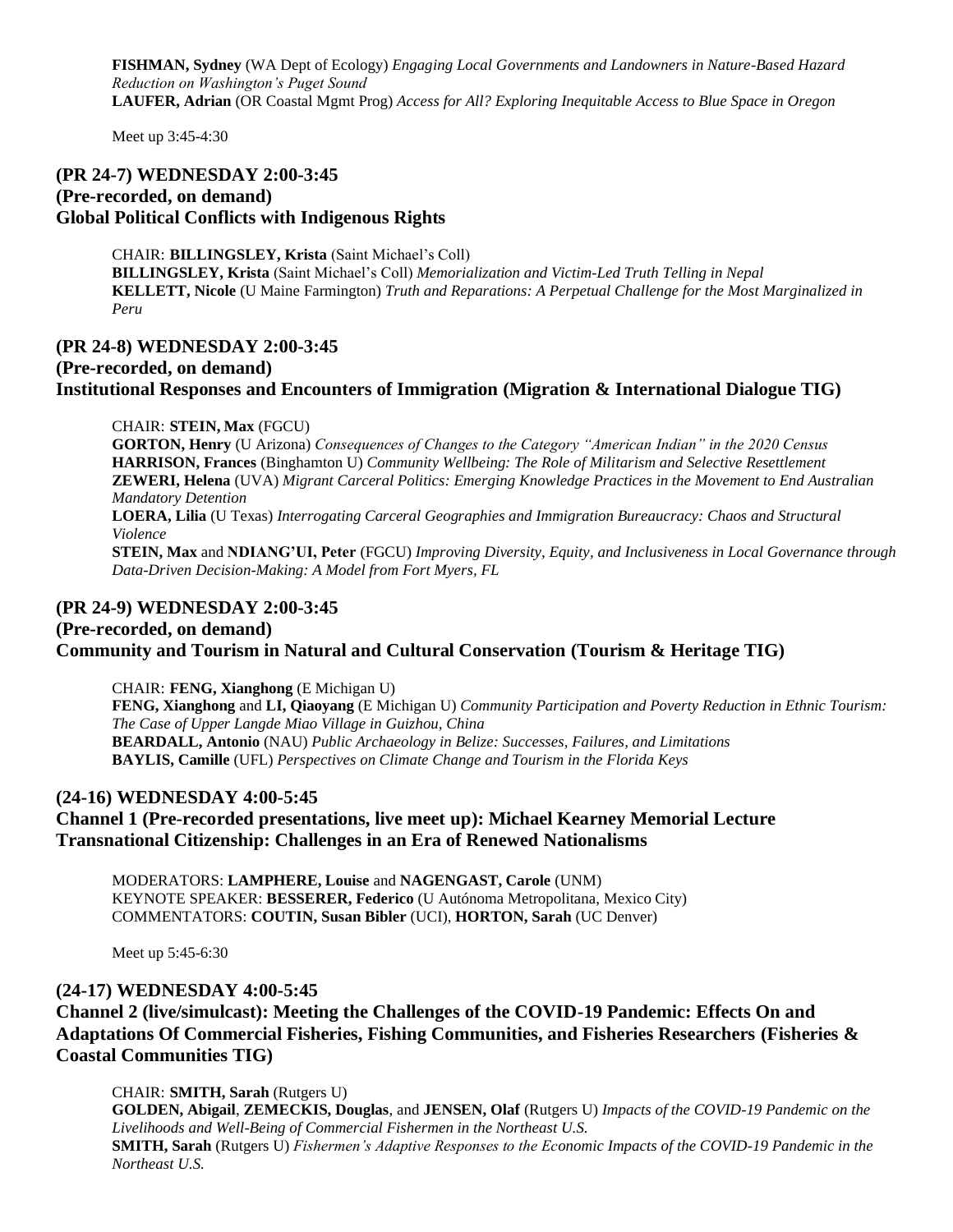**HARRISON, Hannah** (U Guelph), **STOLL, Joshua** (U Maine), **DE SOUSA, Emily** (U Guelph), **CALLAWAY, Debra**  (Walking Fish Coop), **COLLIER, Melissa** (W Coast Wild Scallops), **HARRELL, Kelly** (Sitka Salmon Shares), **JONES, Buck** (Columbia River Inter-Tribal Fish Commission), **KASTLUNGER, Jordyn** (Tuna Harbor Dockside Market), **KRAMER, Emma** (Straight to the Plate), **KURIAN, Steve** (Wild for Salmon Inc), **LOVEWELL, Alan** (Real Good Fish), **STROBEL, Sonia** (Skipper Otto's Community Supported Fishery), **SYLVESTER, Tracy** (Wooden Island Wild), **TOLLEY, Brett** (N American Marine Alliance), **TOMLINSON, Andrea** (NH Community Seafood), **WHITE, Easton** (U Vermont), **YOUNG, Talia** (Haverford Coll), and **LORING, Philip A.** (U Guelph) *Alternative Seafood Networks During COVID-19: Implications for Resilience and Sustainability*

**COOK, Samantha** and **RICHMOND, Laurie** (Humboldt State U), **SAYCE, Kelly** (Strategic Earth Consulting), **BONKOSKI, Jon** and **CHEN, Cheryl** (Ecotrust), **ENEVOLDSEN, Jocelyn** and **FISHER, Rachelle** (Strategic Earth Consulting) *Exploring the Effects of the COVID-19 Pandemic on Fishing Communities and Fisheries Social Science Research in California*

DISCUSSANT: **RICHMOND, Laurie** (Humboldt State U)

Meet up 5:45-6:30

#### **(24-18) WEDNESDAY 4:00-5:45**

#### **Channel 3 (live/simulcast): Loneliness in the Context of Aging Before and During COVID-19**

CHAIRS: **SCHENSUL, Jean** (ICR) and **SOKOLOVSKY, Jay** (USF-St. Petersburg) **SCHENSUL, Jean** and **JADOVICH, Elizabeth** (ICR) *Existential Loneliness in Senior Housing Residents Before and During COVID-19* **JADOVICH, Elizabeth** (ICR) *The Loneliness Project: Analysis of an Internet Experiment to Understand Older Adult Loneliness Before COVID* **FREIDUS, Andrea** and **SHENK, Dena** (UNCC) *The Isolation Pandemic: Older Adults in Congregate Longterm Care During COVID* **HEINEMANN, Laura** (Creighton U) *"He Just Has No One": An Ethnographic Examination of Loneliness and Healthcare as Encountered by One Low-Income Older Adult Without Close Living Kin*

**GRIFFITH, Eric** (UMass) *Perceived Loneliness among Dementia Caregivers in Mexico and the United States*

Meet up 5:45-6:30

## **(24-19) WEDNESDAY 4:00-5:45 Channel 4 (live/simulcast): Public Health and Indigenous Peoples: The COVID-19 Perception**

CHAIRS: **BELDI ALCANTARA, Maria** (U Sao Paulo) and **PARELLADA, Alejandro** (IWGIA) PANELISTS: **BELDI ALCANTARA, Maria** (U Sao Paulo)

Meet up 5:45-6:30

## **(24-20) WEDNESDAY 4:00-5:45 Channel 5 (live/simulcast): The Future Now: Investigating the Temporal Politics of Environmental Projects**

CHAIR: **MCKEE, Emily** (NIU) **KNEAS, David** (U S Carolina) *The Idle Underground: The Temporal Contradictions of Copper Exploration* **MAINS, Daniel** (U Oklahoma) *The Epistemology of Hexavalent Chromium and Planning for Future Water in Urban Oklahoma* **ANSORI, Sofyan** (Northwestern U) *Negotiating the Burning Future: Indigenous People, Infrastructure, and Fire Governance in Indonesia* **MCKEE, Emily** (NIU) *Desalinated Futures: Palestinians and Israelis Debate the Promises, Threats, and Continuities of a New Technology* **FARMER, Tessa** (UVA) *Gifting Water: Sabils as Anchors for Material and Ethical Futures* DISCUSSANT: **NUCHO, Joanne** (Pomona Coll)

Meet up 5:45-6:30

**(PR 24-10) WEDNESDAY 4:00-5:45 (Pre-recorded, on demand) Narratives of Displacement: Identity, Sense of Place, and Movement (Risk & Disaster TIG)**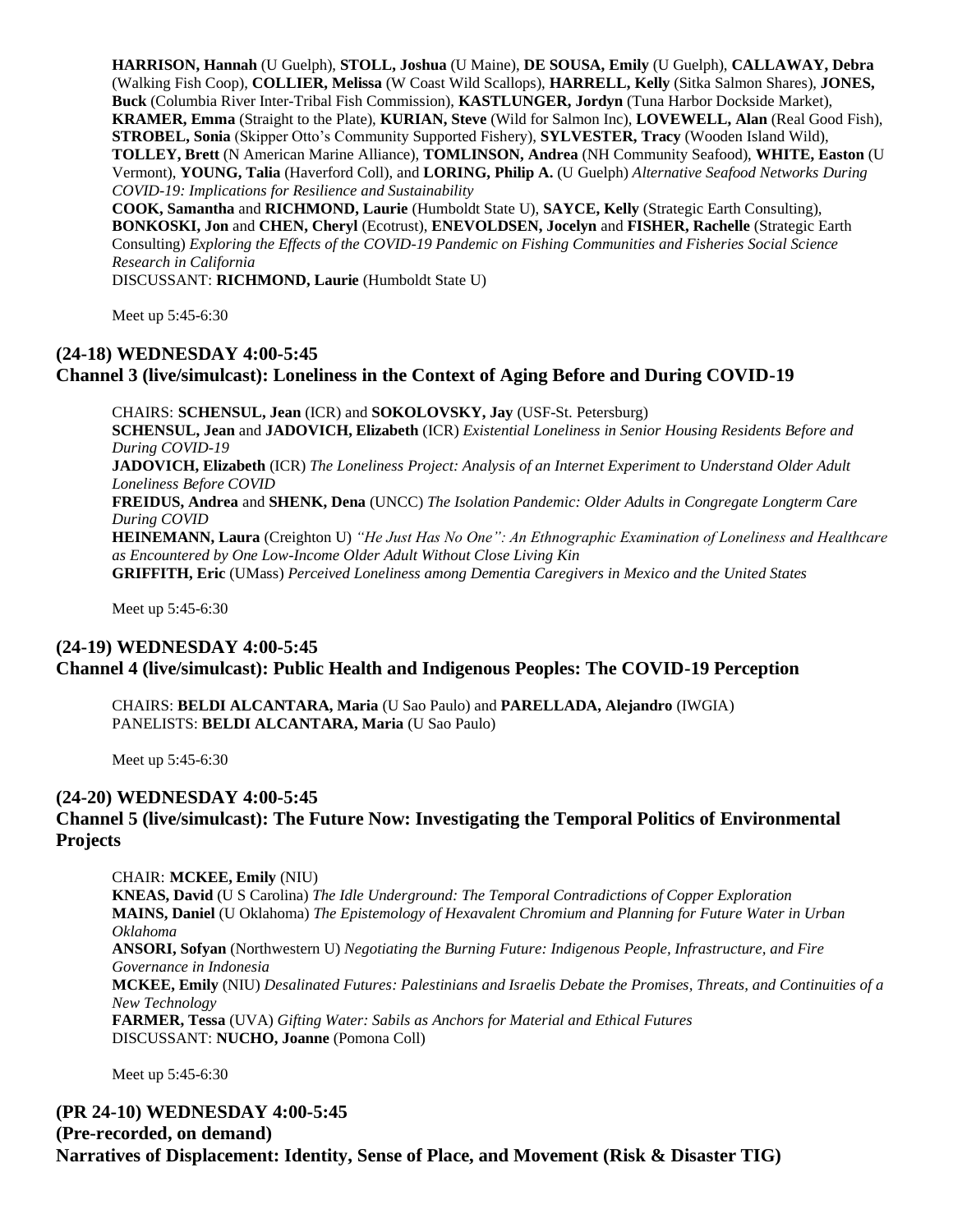CHAIR: **MARINO, Elizabeth** (OSU Cascades)

**BEHR, Joshua** and **DIAZ, Rafael** (ODU) *Preparing Under Blue Skies: Recover Hampton Roads and the Convergence Inventory, Matching and Assignment (CIMA) Management Platform*

**LAMPMAN, Aaron** (Washington Coll) and **CASAGRANDE, David** (Lehigh U) *Social and Cultural Barriers to Climate-Induced Relocation on the Chesapeake*

**SEVERICHE MENA, Carolina** and **ARTZ, Matthew** (Azimuth Labs) *Global Health, Climate Change, and the Loss of Cultural Heritage*

**NEBIE, Elisabeth Ilboudo** (Int'l Rsch Inst for Climate & Society, Earth Inst, Columbia U) and **RONCOLI, Carla** (Emory U) *Managing Risk by Moving Herds: Global-Local Entanglements of Pastoral Mobility in the Sahel*

**TILL, Charlotte** (ASU) *To Stay or To Go: What Is 'The Environment' and How Does It Impact Movement Decisions within Terrebonne Parish LA*

# **(PR 24-11) WEDNESDAY 4:00-5:45**

## **(Pre-recorded, on demand)**

**Migration Trends and Consequences in the Americas (Migration & International Dialogue TIG)**

CHAIR: **PANTER-BRICK, Catherine** (Yale U)

**LEMUS, Sergio** (TAMU) *Latin@/x Ethnography: Debates, Trends, and Place in American Anthropology* **PANTER-BRICK, Catherine** (Yale U) *Anger, Courage, and Migrant Solidarity: Local Humanitarian Action at the U.S. Border*

**VILLALOBOS, Kevin**, **LOPEZ, Diana**, **TALHAM, Charlotte**, **MONTIEL ISHINO, Francisco A.**, and **WILLIAMS, Faustine** (NIH/NIMHD) *Acculturation among U.S. Foreign-born Hispanics/Latinos Affects Their Weight Perception*

# **(PR 24-12) WEDNESDAY 4:00-5:45**

**(Pre-recorded, on demand)**

#### **Community Engagement and the Examination of Inequity**

CHAIR: **PARKER, John** (New Hope Collaborative & NCSU Inst for Emerging Issues) **KIRKPATRICK, Margaret** (CNU) *Volunteering and Need in Hampton Roads During the COVID-19 Pandemic* **WATSON, Sharon** and **KILMER, Ryan** (UNCC), **BEAVERS, Hannah** (Freedom Communities), **KANGMENNANG, Joseph** (UNCC), **MCDONALD, Mack** (Renaissance West Community Initiative), **BENNEFIELD, Zinobia** (UNCC), **CAPERS, Tiffany** (Crossroads Inc), **CASE, Andrew**, **POTOCHNICK, Stephanie**, **LANGHINRICHSEN-ROHLING, Jennifer**, **SCOTT, Victoria**, and **COOK, James R.** (UNCC) *For Richer or For Poorer? Place Based Initiatives and Funding Investments: How Are We Moving the Needle Forward in Economic and Social Mobility?* **O'NEILL, Skye** (UNT) *Entangled Inequality: Veterinary Resource Scarcity in Dallas, Texas* **PARKER, John** (New Hope Collaborative & NCSU Inst for Emerging Issues) *Adapting Community Engagement and (Re)Connecting to Multiple Pandemics* **STANLEY, Erin** (Wayne State U) *(Re)membering Home: Widespread Demolitions in Detroit as Dismemberment* **CALLEJAS, Linda M.**, **ABELLA, Anna**, and **ISMAJLI, Flandra** (USF) *"I feel like COVID was just an excuse...I'm doing everything but it's always something": Applying Anthropology to Better Understand the Implications of COVID-19 Restrictions in Miami-Dade County's Child Welfare System*

#### **(24-21) WEDNESDAY 6:00-7:45 Channel 1 (Pre-recorded presentations, live meet up): SfAA 2021 Awards Ceremony**

PRESIDING: **BRILLER, Sherylyn** (Purdue U) SfAA President

Margaret Mead Awards: INTRODUCTION: **BRILLER, Sherylyn** (Purdue U) **BAJOGHLI, Narges** (JHU) for her book "*Iran Reframed: Anxieties of Power in the Islamic Republic*" **REESE, Ashanté** (UT-Austin) for her book "*Black Food Geographies: Race, Self-Reliance, and Food Access in Washington D.C.*"

Sol Tax Award: INTRODUCTION: **SIMONELLI, Jeanne** (NPS) **NOLAN, Riall** (Purdue U/Cambridge U) has served as a member of several committees and as a member of the Board of Directors (2005-2008)

Bronislaw Malinowski Award: INTRODUCTION: **VELEZ-IBANEZ, Carlos** (ASU)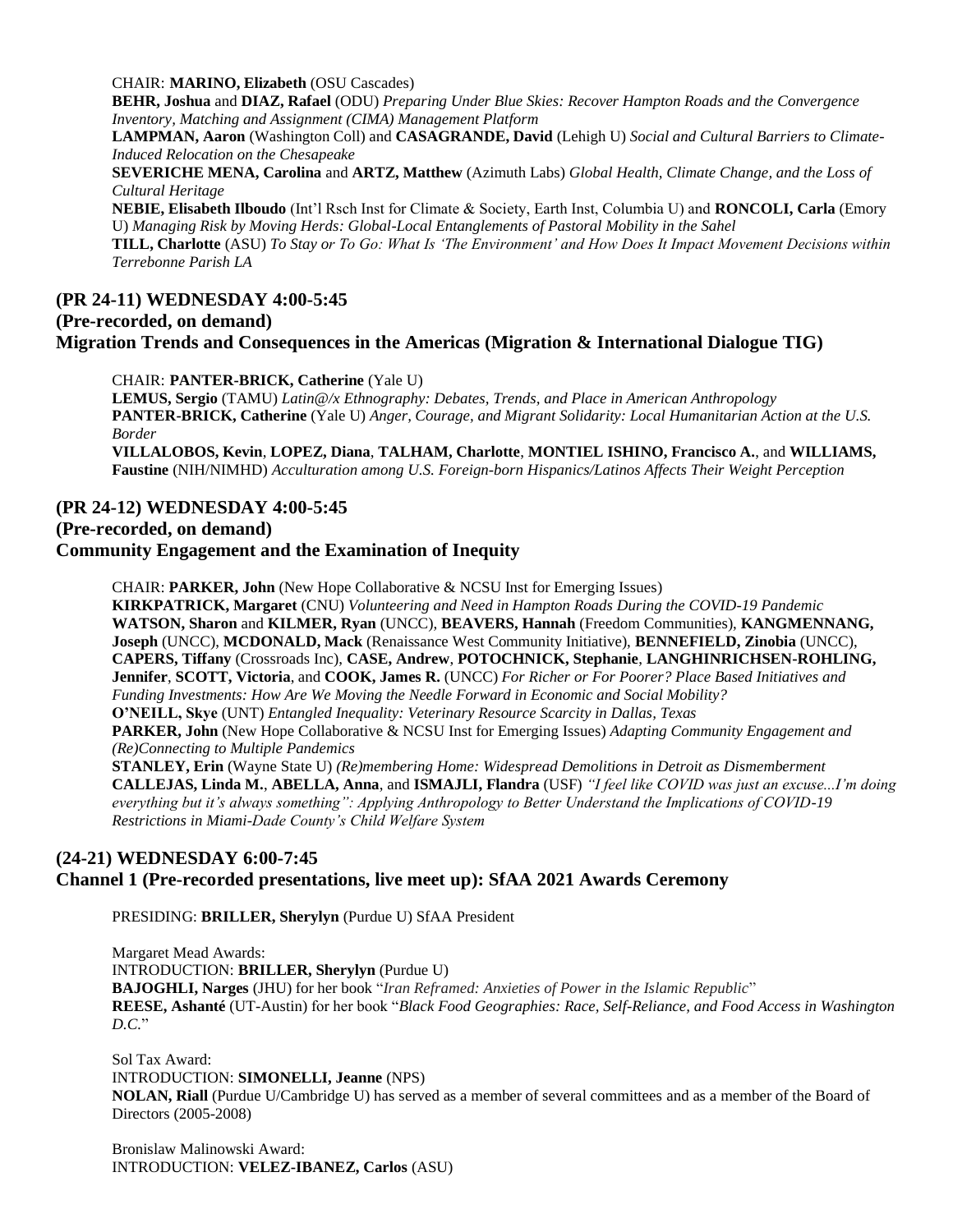**CHAVEZ, Leo** (UCI) has worked in international migration, particularly among Latin American immigrants, for forty years.

#### **(24-22) WEDNESDAY 6:00-7:45 Channel 2 (live/simulcast): Anthropology and the Ethics of Design**

CHAIRS: **SPEARS, Jenessa** (Consilience Group LLC) and **RODRIGUEZ-MEJIA, Fredy R.** (Augustana Coll & Purdue  $U$ )

ROUNDTABLE PARTICIPANTS: **SPEARS, Jenessa** (Consilience Group LLC), **RODRIGUEZ-MEJIA, Fredy R.** (Augustana Coll & Purdue U), **HOUSE, Kendall** (Boise State U), **MILLER, Christine Z.** (Savannah Coll of Art & Design), **WILD, Helga** (Independent)

Meet up 7:45-8:30

# **(24-23) WEDNESDAY 6:00-7:45 Channel 3 (live/simulcast): COPAA Department Reflections on Applied Anthropology Training**

CHAIRS: **FELDMAN, Lindsey** and **BRONDO, Keri** (U Memphis) ROUNDTABLE PARTICIPANTS: **BRUNSON, Emily** (TX State U), **FELDMAN, Lindsey** (U Memphis), **FREIDUS, Andrea** (UNCC), **HIMMELGREEN, David** (UFL), **HYATT, Susan** (IUPUI)

Meet up 7:45-8:30

#### **(24-24) WEDNESDAY 6:00-7:45**

# **Channel 4 (live/simulcast): Indigenous Knowledge in Community Anthropology Projects in Southeast Alaska (Higher Ed TIG)**

CHAIR: **MONTEITH, Daniel** (UAS) PANELISTS: **SCHULTE, Priscilla** (UAS), **HAVEN, Forest** (UCI), **BROWN, Jennifer** and **MONTEITH, Daniel** (UAS)

Meet up 7:45-8:30

## **(24-25) WEDNESDAY 6:00-7:45 Channel 5 (live/simulcast): Uncovering and Recovering Missing Links in Human-Wildlife Relationships**

CHAIR: **SHAFFER, L. Jen** (UMD) **WOLFORD, Olivia** (UMD) *Guns, Bands, and Teal: The Role of Bird Bands in Hunting Culture and Implications for Migratory Bird Data Management* **GEDEON, Taylor** (UMD) *Barriers and Opportunities to the Inclusion of Stakeholder Engagement in U.S. Wildlife Management* **SHAFFER, L. Jen** (UMD) *Paying Vultures Back: Finding Reciprocity in Human Contributions to Ecosystem Services and Environmental Health*

Meet up 7:45-8:30

**(PR 24-13) WEDNESDAY 6:00-7:45 (Pre-recorded, on demand) Creative Futures (SDS)**

CHAIR: **ROHN, Edward** (Oakland U)

**FLEETWOOD, Frances** (CUNY) *The Rainbow Two: Disability, Contemporary Art, and Community Art Making Spaces* **ROHN, Edward** (Oakland U) *Things I Learned in the Kitchen (That I Couldn't in the Clinic): Embodiment and Creative Self-Management of Chronic Pain After Spinal Cord Injury*

**JOYCE, Molly** (CUNY Sch of Professional Studies) *Reimagining the Vision of Dance: Kayla Hamilton's Nearly Sighted/Unearthing the Dark*

## **THURSDAY, MARCH 25**

**(25-1) THURSDAY 10:00-11:45**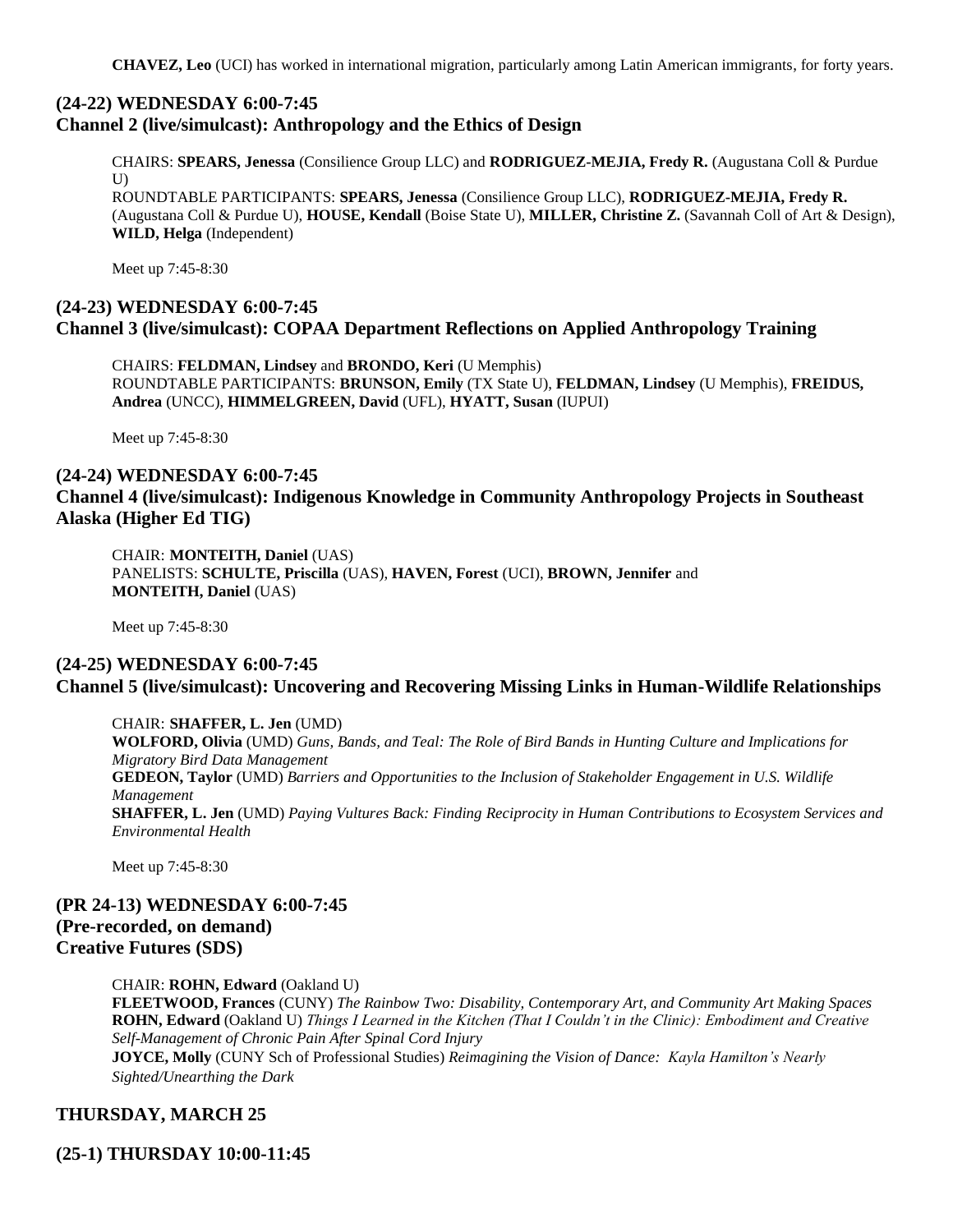## **Channel 1 (live/simulcast): Linking Cultural and Physical Ecologies in National Parks**

CHAIR: **TALKEN-SPAULDING, Jennifer** (NPS) PANELISTS: **MASON, Rachel**, **GOLDSTEIN, David**, **CHANCE, Cindy**, and **SHERWIN, Cheyenne** (NPS)

Meet up 11:45-12:30

# **(25-2) THURSDAY 10:00-11:45 Channel 2 (live/simulcast): The Bidet, Turkish Toilet, the Arab Spray, and More (EPIC)**

CHAIR: **FABRI, Antonella** (Caleidoscopio Ethnographic Rsch) ROUNDTABLE PARTICIPANTS: **ERICKSON, Ken** (U S Carolina), **NARDI, Letizia** (InProcess), **O'BRIEN, Joan E.** (Pavot Bleu Productions LLC)

Meet up 11:45-12:30

## **(25-3) THURSDAY 10:00-11:45 Channel 3 (live/simulcast): Places and Policies: Who Is Impacted and Why? (Fisheries & Coastal Communities TIG)**

#### CHAIR: **POMEROY, Carrie** (UCSC)

**POMEROY, Carrie** (UCSC), **CULVER, Carolynn** (CA Sea Grant, UCSD & Marine Sci Inst, UCSB), and **HECK, Nadine**  (UCSC & ECU) *Policy and Practice in Marine Space Use Governance: On Common Ground or at Cross Purposes?* **DAUGHTERS, Anton** (Truman State U) *The Political Ecology of Southern Chile's Islands of Chiloé* **KAMAT, Vinay** (UBC) *"Now we are all educated": Shifting Discourses on Marine Conservation in Southeastern Tanzania* **JACOB, Steven** (YCP), **COLBURN, Lisa** and **JEPSON, Michael** (NOAA Fisheries) *Enhancing the Utility of Fishery Social Indicators: Synthesizing Multiple Indices into a Single Indicator* **NORMAN, Karma** (NOAA/NW Fisheries Sci Ctr), **SPIER, Cameron** (NOAA/SW Fisheries Sci Ctr), **RIDINGS, Corey** (Ocean Conservancy), **MARCUM, Jennifer** (WA State Dept of Labor & Industries), and **DREXLER, Michael** (Ocean Conservancy) *Using Health Survey Data to Assess the Wellbeing of Fishermen and Fishing Communities*

Meet up 11:45-12:30

#### **(25-4) THURSDAY 10:00-11:45**

## **Channel 4 (live/simulcast): Achieving Institutional Wisdom through Cultural Transformation: An Exploration of Strategies for Success (Higher Ed TIG)**

CHAIR: **USCHER, Nancy J.** (UNLV)

**MONNIER, Nicole** (U Missouri) *'Change Is Opportunity' –or– Framing Change in an Age of Mandates* **SMITH, Royce W.** (Montana State U) *From Panic to Productivity: Testing Leadership Strategies in Times of Crisis (and COVID)*

**WEISMAN, Anne** (UNLV Med Sch) *Achieving Institutional Wisdom through Cultural Transformation: An Exploration of Strategies for Success*

Meet up 11:45-12:30

## **(25-5) THURSDAY 10:00-11:45**

# **Channel 5 (live/simulcast): Evaluating Responses to Natural Disasters in the Caribbean: Methods and Results, Part I (Fisheries & Coastal Communities TIG, Risk & Disaster TIG)**

CHAIRS: **SEARA, Tarsila** (U New Haven) and **POLLNAC, Richard** (URI) **SEARA, Tarsila** (U New Haven), **POLLNAC, Richard** (URI), and **JAKUBOWSKI, Karin** (U New Haven) *Impacts of* 

*Natural Disasters on Subjective Vulnerability to Climate Change: A Study of Puerto Rican Fishers' Perceptions after Hurricanes Irma & Maria*

**JAKUBOWSKI, Karin** and **SEARA, Tarsila** (U New Haven) *Assessing Climate Change Vulnerability on U.S. Caribbean Fisheries Utilizing Key Informant Knowledge and Perceptions*

**POLLNAC, Richard** (URI) and **SEARA, Tarsila** (U New Haven) *Anthropic Impacts of Hurricanes Irma and Maria on Puerto Rican Fishing Communities*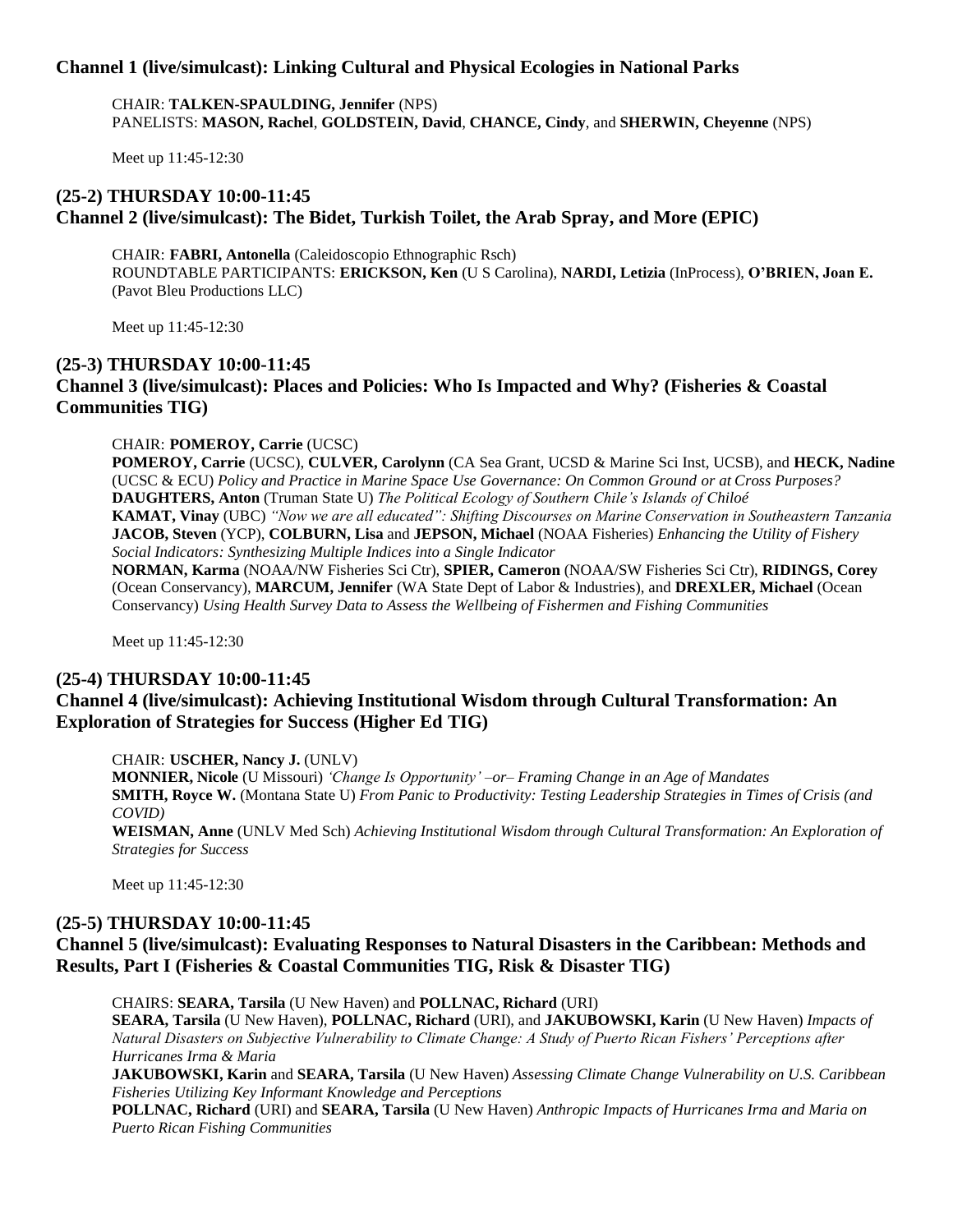**AGAR, Juan J.** (NOAA Fisheries), **SHIVLANI, Manoj** (U Miami), **VALDES-PIZZINI, Manuel** (U Puerto Rico), and **MATOS-CARABALLO, Daniel** (Fisheries Rsch Lab) *Resilience in the Face of Adversity: The Impacts of Maria, the Tremors, and COVID-19 on Puerto Rican Fishers* **THARP, Christopher** (UDel) *The Political Economy of Puerto Rico's Financial Debt Crisis and the Left-Wing, Anti-Austerity Response*

Meet up 11:45-12:30

# **(PR 25-1) THURSDAY 10:00-11:45 (Pre-recorded, on demand) Cultural Models and Cultural Space (SAS)**

CHAIR: **HENDERSON, Nicole** (U Alabama) **DRESSLER, William** (U Alabama) *The Use of Spatial Metaphors in Navigating Cultural Space* **HENDERSON, Nicole** (U Alabama) *Circumstance vs Choice: How Perceptions of Substance Misuse Risk Influences Self-Stigma* **DEMOSS, Lessye** (U Alabama) *Cultural Consonance as Lived Experience* **SNOEK, Conor** (U Lethbridge) *Cognitive Cultural Models and Metonymic Lexicalization in Dene*

#### **(PR 25-2) THURSDAY 10:00-11:45**

#### **(Pre-recorded, on demand) Participation and Collaboration: Improving Science and Policy (Fisheries & Coastal Communities TIG)**

CHAIR: **WEBSTER, Suzi** (UMD Ctr for Env Sci) **SMITH, Hillary** (Duke U Marine Lab) and **QUINTANA, Anastasia** (UCSB) *Are Target-Based Policies Really Smarter?: Finding Possibilities for Just Governance in Policy 'Wiggle Room'* **WEBSTER, Suzi** (UMD Ctr for Env Sci) *Stop, Collaborate, and Listen: Identifying and Harmonizing the Monitoring Goals of Volunteer and Professional Scientists* **WENCELIUS, Jean** and **LAUER, Matt** (SDSU) *Documenting Small-Scale Tropical Reef Fisheries: Ethnographic and Collaborative Research Designs*

## **(PR 25-3) THURSDAY 10:00-11:45**

## **(Pre-recorded, on demand)**

## **Examples of Enterprise, Stability, and Economic Inequity**

CHAIR: **MELLO, Christy** (UH-W O'ahu)

**GALEANA, Fernando** (Cornell U) *Community Enterprises and Collective Action in the Honduran Moskitia* **GULLETTE, Gregory** (GA Gwinnett Coll) *Capitalist Restructuring, Development, and Sociocultural Precarity in Bangkok, Thailand*

**LEPPERT GOMES, Amanda** (USF) *Emitting Inequity: Emerging Relationships of Green Neoliberal Development in the Isthmus of Tehuantepec*

**MELLO, Christy** (UH-W O'ahu) *Sustainable Social Enterprise and Growing Community Wellbeing in Wai'anae Hawai'i* **SWIATEK, Joshua** (U Memphis) *Ruderal Ecologies and Ecovillages in the Rust Belt*

**WYNDHAM-WEST, Michelle**, **ODGER, Allison**, and **DUNN, James R.** (OCAD U) *Precariousness, Aging, and Housing Instability: An Ethnographic Exploration of "Altered Forms of Ageing" among Low-Income Seniors in Canada* **CHOWBAY, Ora** (Fielding Grad U) *Neoliberalism and Mass Incarceration*

# **(25-6) THURSDAY 12:00-1:45 Channel 1 (live/simulcast): SfAA Business Meeting**

President Sherylyn Briller will preside at the Annual Business Meeting of the Society. The agenda for the meeting includes several important items. All members are urged to attend – let your opinion be heard!

# **THURSDAY 1:45-2:30 Migration & International Dialogue TIG Business Meeting**

**(25-11) THURSDAY 2:00-3:45 Channel 1 (live/simulcast): An SfAA Critical Conversation After-Action Review of the 2020 Census: Lessons for Practice**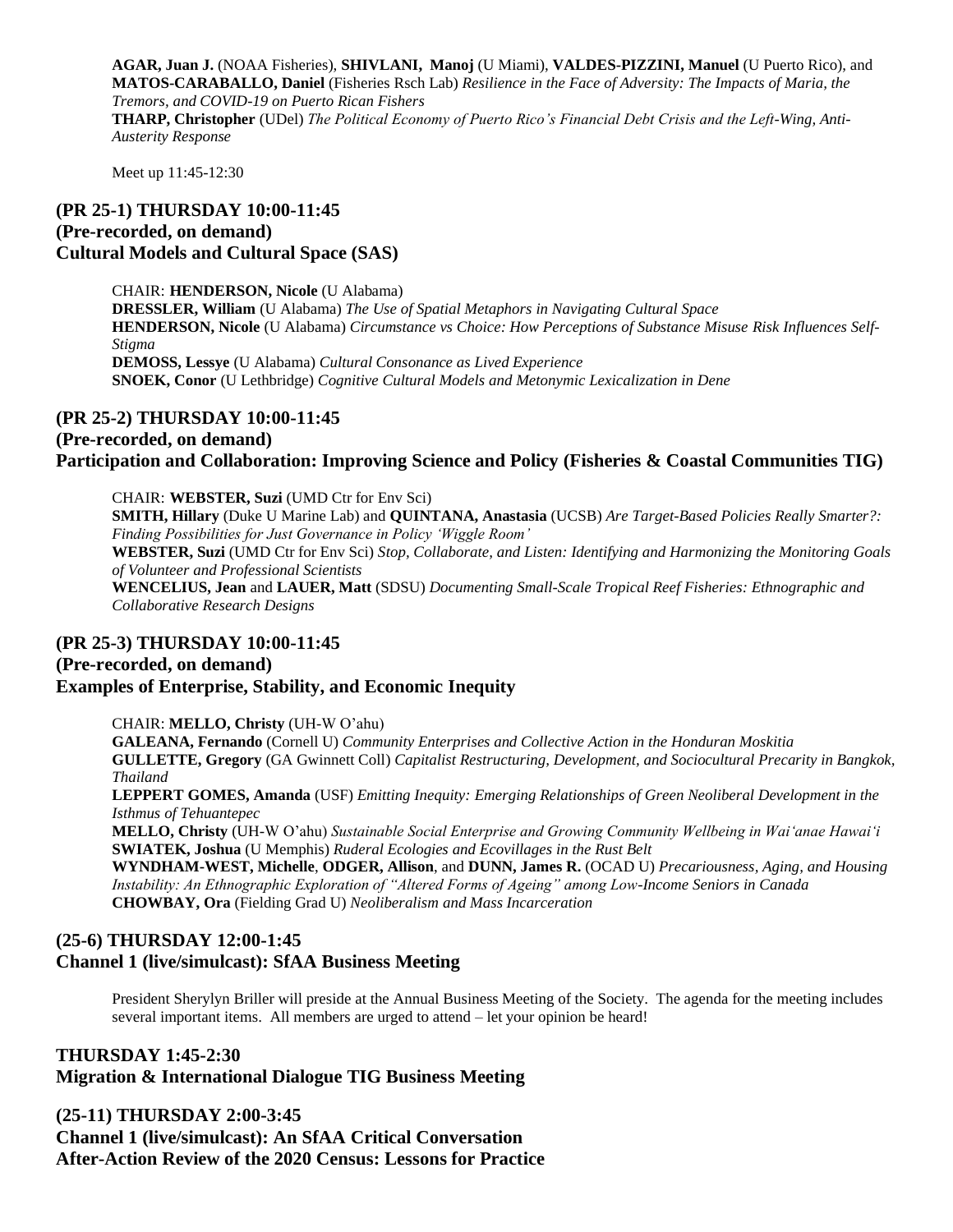CHAIR: **MORRIS, Richard W.** (MGI)

ROUNDTABLE PARTICIPANTS: **SCHWEDE, Laurie** (Census Bureau, retired), **SCHOUA-GLUSBERG, Alisu** (Rsch Support Serv), **RAO, Pamela** (Kavali Consulting), **OVERHOLT, Nancy** (Inst of Int'l Ed, retired), **MORRIS, Richard W.**  (MGI), **CHENEY, Charles** (Independent)

Meet up 3:45-4:30

## **(25-12) THURSDAY 2:00-3:45 Channel 2 (live/simulcast): Women's Perspectives on Gender-based Violence in the U.S. and Abroad (GBV TIG)**

CHAIR: **DEUBEL, Tara** (USF)

**DEUBEL, Tara** (USF) *Intersections of Gender-based Violence and Family Law at a Moroccan Feminist Organization* **TAYLOR, Melina** (American Board of Family Med) *Examining Responses to Negative Sexual Encounters: How Sexual Education Influences Decision-Making for Undergraduate Students across the Sexual Orientation and Gender Identity Spectrums*

**OLAYIWOLA, Olubukola** (USF) *Financial Vulnerability and Economic Violence in Everyday Lives of Women (MFB Loans) Borrowers: An Ethnographic Account from Ibadan, Southwest Nigeria* **CARR, Caitlynn** (USF) *Embodying Applied Solutions to Gender-Based Violence (GBV) in Guatemala*

Meet up 3:45-4:30

# **(25-13) THURSDAY 2:00-3:45**

# **Channel 3 (live/simulcast): Labor and Immigration in U.S. Fishing Communities (Fisheries & Coastal Communities TIG)**

CHAIR: **HALL-ARBER, Madeleine** (MIT Sea Grant, retired)

**DOWNS, Mike** (Wislow Rsch Assoc) and **WEIDLICH, Stev** (Independent) *Processing Labor, Immigration, and Integration in Southwestern Alaska Fishing Communities*

**DOYLE, Jamie**, **CONWAY, Flaxen**, **MALDONADO, Marta**, and **BOOVY, Bradley** (OR State U & OR Sea Grant) *Processor Workers: Exploring the Hidden Faces in Seafood*

**CONWAY, Flaxen**, **DOYLE, Jamie**, **MALDONADO, Marta**, and **BOOVY, Bradley** (OR State U & OR Sea Grant) *Comprehending Demographic Change in Oregon's Seafood Processing Workforce?*

**HALL-ARBER, Madeleine** (MIT Sea Grant, retired) *Workers, Homegrown and Not, in New Bedford's Fishing Industry* DISCUSSANT: **HALL-ARBER, Madeleine** (MIT Sea Grant, retired)

Meet up 3:45-4:30

#### **(25-14) THURSDAY 2:00-3:45**

**Channel 4 (live/simulcast): Nurturing Critical Consciousness in Times of Urgency: The Case of a Bilingual Homework Hotline (Higher Ed Tig)**

CHAIR: **NUÑEZ-JANES, Mariela** (UNT) PANELISTS: **NUÑEZ-JANES, Mariela**, **HEIMAN, Daniel**, **GUTIERREZ, Gabriela**, and **RANA, Lal** (UNT), **ROBLES, Jose** (Denton Independent Sch Dist)

Meet up 3:45-4:30

#### **(25-15) THURSDAY 2:00-3:45**

# **Channel 5 (live/simulcast): Evaluating Responses to Natural Disasters in the Caribbean: Methods and Results, Part II (Fisheries & Coastal Communities TIG, Risk & Disaster TIG)**

CHAIRS: **SEARA, Tarsila** (U New Haven) and **POLLNAC, Richard** (URI) **RAMENZONI, Victoria** (Rutgers U) *Impacts of Hurricane Irma and Extreme Precipitation Events in a Small-Scale Fishery in Yaguajay, Central Cuba* **TURNER, Rachel** (U Exeter), **MCCONNEY, Patrick** (UWI-Barbados), and **MONNEREAU, Iris** (UN FAO Barbados) *Climate Change Adaptation and Extreme Weather in the Small-Scale Fisheries of Dominica* **MCLEAN, Elizabeth** (URI) *Fishers' Perceptions on the Impacts of Extreme Weather and Climate Change on Their Livelihoods and the Coastal Environment in the Dominican Republic*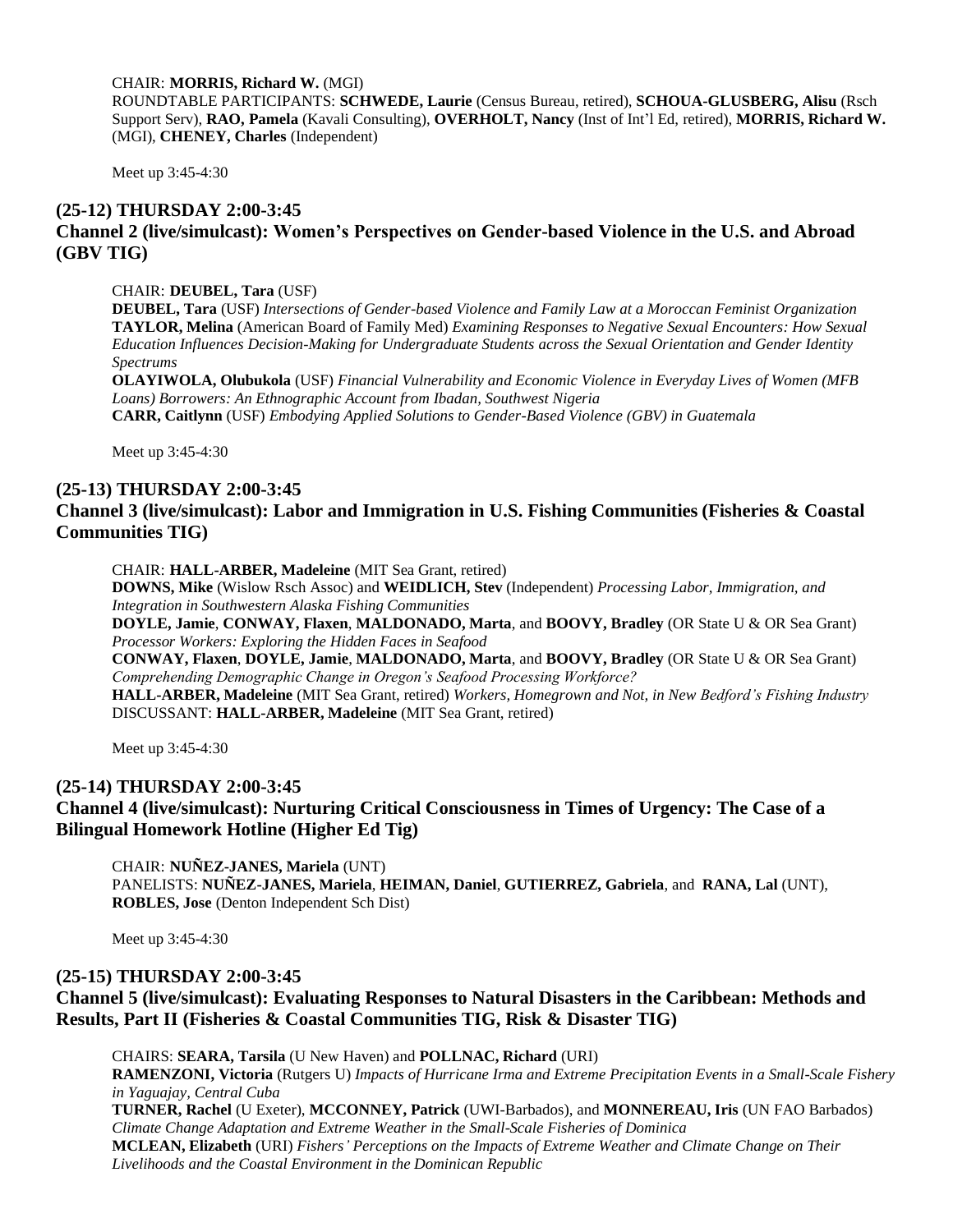**YANDLE, Tracy** (Emory U), **TOOKES, Jennifer Sweeney** (GSU), and **GRACE-MCCASKEY, Cynthia A.** (ECU) *U.S. Virgin Islands Fishing Community Resilience: Informing a Research Agenda* **GRACE-MCCASKEY, Cynthia** (ECU), **RAMOS, Maria C.** (Duke U, Duke Network Analysis Ctr), **SJOSTROM, Anja** and **PAGE, Sarah** (ECU) *Combining Social Network Analysis and Ethnography to Better Understand Fishers' Organization and Promote Sustainable Small-Scale Fisheries in St. Croix, U.S. Virgin Islands*

Meet up 3:45-4:30

## **(PR 25-7) THURSDAY 2:00-3:45 (Pre-recorded, on demand) Global Health & Gender Issues**

CHAIR: **PALMER, Andie** (U Alberta) **PALMER, Andie** (U Alberta) *Pandemic Proceedings: A New Order in the Courts?* **PIEPER, Jack** (CSBSJU) *Queer Theory, the Climate Justice Movement, and the United Nation*

# **(PR 25-8) THURSDAY 2:00-3:45 (Pre-recorded, on demand) Experiences of Children and Families in Migration (Migration & International Dialogue TIG)**

#### CHAIR: **SÁNCHEZ MOLINA, Raúl** (UNED)

**ARNOLD, Taylor**, **ARCURY, Thomas A.**, and **QUANDT, Sara A.** (Wake Forest Sch of Med), **MORA, Dana C.** (UiT-Arctic U Norway), **DANIEL, Stephanie S.** (Wake Forest Sch of Med) *Latinx Child Farmworkers in North Carolina: Perspectives on Occupational Injury* **BINTE-FARID, Irteza** (U Penn) *Immigrant Black Youth, Cultural Change, and Shifting Urban Ecologies* **RITGER, Carly** (Boston U) *Embrace the Good, Refuse the Bad: Haitian-American Children's Strategic Engagement with the United States* **SÁNCHEZ MOLINA, Raúl** (UNED) *Gender, Care, and Family Reproduction in Contexts of Globalization: Transnational Family Formation among Non-Heterosexual Parents in Spain*

#### **(PR 25-9) THURSDAY 2:00-3:45**

#### **(Pre-recorded, on demand) When Anthropologists Examine Food Systems**

CHAIR: **RENKERT, Sarah** (U Arizona)

**DONLEY, Gwendolyn** and **BENNINGER, Elizabeth** (CWRU), **SCHMIDT-SANE, Megan** (Inst of Dev Studies), **ROSE, Dominique** (CWRU), **CLARK, Jill K.** (Ohio State U), **LOUNSBURY, David** (Albert Einstein Coll of Med), **BUSH, William** and **FREEDMAN, Darcy** (CWRU) *Using Community System Dynamics Modeling to Identify Points of Leverage for Improving Urban Food Systems*

**JORDAN, Lucor** (U Denver) *Take What You (and They) Need: The Necessity of Having a Little Extra When You Don't Have Enough*

**RENKERT, Sarah** (U Arizona) *The Right to Cook Together: Food Aid and Kitchen Controversies* **RIB, Wendy** (USF) *Beyond Health and Animal Rights: Reasons for American Black Veganism* **ARPS, Shahna** and **PERALTA, Karie** (U Toledo) *Analysis of a Nutritional Status Capacity Training in the Dominican Republic*

#### **THURSDAY 3:00-3:50 CONAA Business Meeting**

#### **(25-16) THURSDAY 4:00-5:45**

**Channel 1 (live/simulcast): Consortium of Applied and Practicing Anthropology Programs Respond: A Roundtable Discussion on Training Anthropologists to Meet the Current Moment and Beyond**

CHAIRS: **KLEIN, Charles** (Portland State U) and **BRILLER, Sherylyn** (Purdue U) ROUNDTABLE PARTICIPANTS: **BERESFORD, Melissa** and **FAAS, A.J.** (SJSU), **GILMORE, John** (U Memphis), **HARDY, Lisa Jane** (NAU), **NUÑEZ-JANES, Mariela** (UNT)

Meet up 5:45-6:30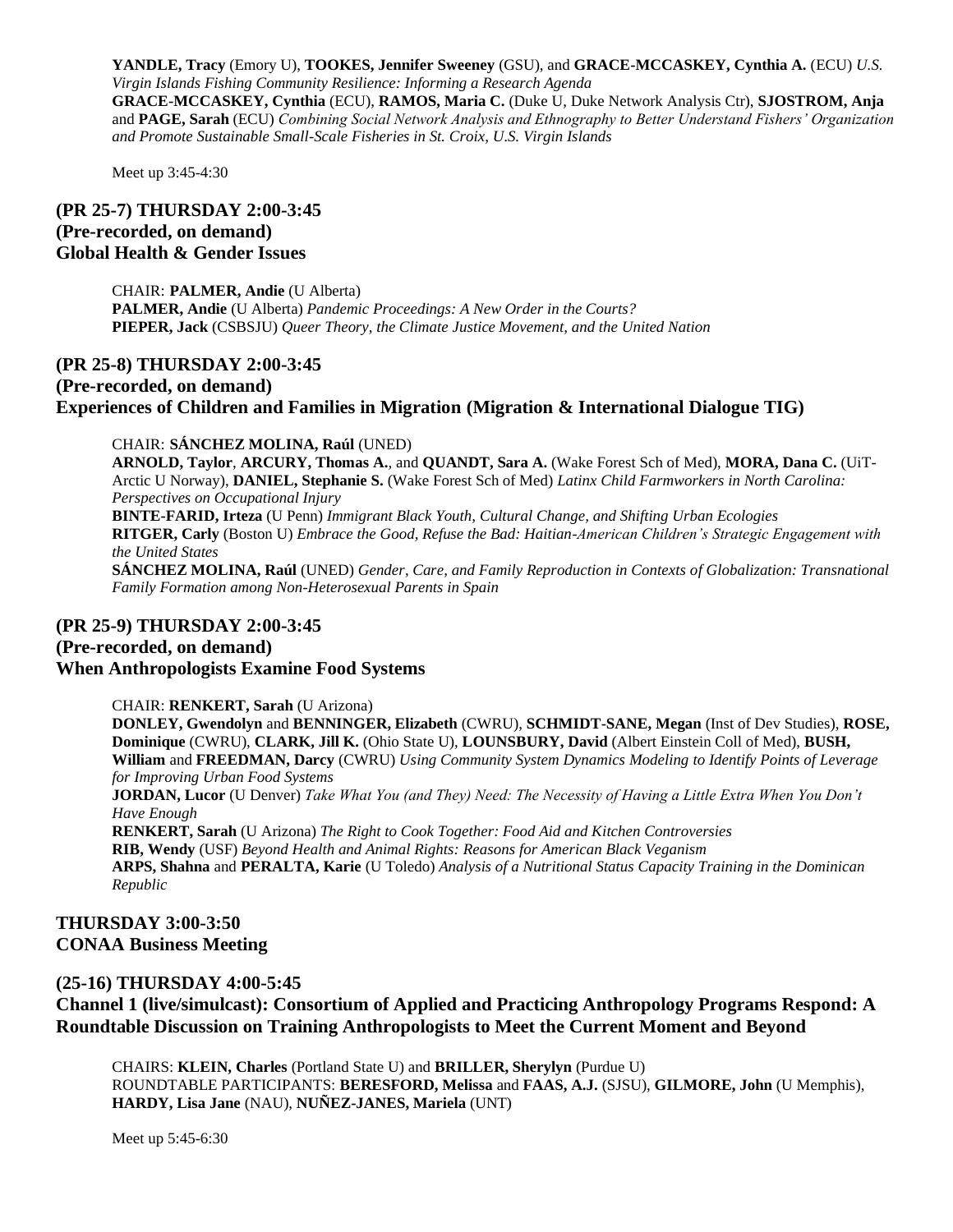# **(25-17) THURSDAY 4:00-5:45 Channel 2 (live/simulcast): Critical Play: Experiments in Multimodal and Digital Ethnography (Higher Ed TIG)**

CHAIR: **BRIGHT, Kristin** (Middlebury Coll) PANELISTS: **BERNSTEIN, Emma**, **CHAUDHARY, Amun**, **LICHTMAN, Kayla**, **MARTENS, Claire**, and **LAMANCUSO, Kate** (Middlebury Coll)

Meet up 5:45-6:30

#### **(25-18) THURSDAY 4:00-5:45**

# **Channel 3 (live/simulcast): Including Cultural Meanings in Marine Management (Fisheries & Coastal Communities TIG)**

CHAIRS: **LEONG, Kirsten** and **KLEIBER, Danika** (NOAA PIFSC), **POE, Melissa** (WA SeaGrant), and **WISE, Sarah** (NOAA AFSC)

**LEONG, Kirsten** (NOAA PIFSC), **QUIOCHO, Kalani** (NOAA Papahānaumokuākea Marine Nat'l Monument), **BLACKLOW, Arielle** (NOAA), **ROSA, Sheldon** (UH-Mānoa), **KLEIBER, Danika** (NOAA PIFSC), and **KOSAKI, Randall** (NOAA Papahānaumokuākea Marine Nat'l Monument) *Improving Considerations of Cultural Meanings in Western Pacific Marine Management*

**ROSA, Sheldon**, **QUIOCHO, Kalani**, **BLACKLOW, Arielle**, **LEONG, Kirsten**, **KOSAKI, Randall**, and **KLEIBER, Danika** (NOAA) *Nānā i Ke Kumu: Using Hawaiian Language Databases to Identify Cultural Dimensions of Marine Species in the Hawaiian Archipelago*

**BLACKLOW, Arielle** (NOAA), **LEONG, Kirsten** (NOAA PIFSC), **ROSA, Sheldon** (UH-Mānoa), **QUIOCHO, Kalani** (NOAA Papahānaumokuākea Marine Nat'l Monument), **KLEIBER, Danika** (NOAA PIFSC), **KOSAKI, Randall** (NOAA Papahānaumokuākea Marine Nat'l Monument) *Exploring Cultural Dimensions of Marine Species for the Hawaiian Archipelago*

**WISE, Sarah** (NMFS-NOAA) *Cultural Considerations and Non-Conventional Approaches to Marine Management*  **POE, Melissa** (UW Sea Grant) *A Discussion on Including Cultural Meanings in Marine Management*

Meet up 5:45-6:30

#### **(25-19) THURSDAY 4:00-5:45**

## **Channel 4 (live/simulcast): Inclusive Constructions of Culture, Identity, and Disability in Scholarship and Practice, Part I (CONAA)**

CHAIR: **MATTHEWS, Elise** (U Regina)

**GELECH, Jan**, **DESJARDINS, Michel**, and **MAZURIK, Kathrina** (U Saskatchewan) *What Is Culture, Anyway?: Race, Ethnicity, Meaning, and (Inter)Subjectivity in Acquired Brain Injury Research*

**MATTHEWS, Elise** (U Regina), **GELECH, Jan** (U Saskatchewan), and **GRAUMANS, Raissa** (U Regina) *Childhood Disability in Indigenous Contexts*

**MOHAMMED, Sarah** and **DESJARDINS, Michel** (U Saskatchewan) *Looking Beyond the Border: A Review of Scholarly Stories about Immigrant Family Separation*

**JARA-CONCHA, Patricia**, **PEREIRA, Daniel**, and **FLORES-CARTES, Raul** (U Concepción) *Transcultural and Linguistic Adaptation of a Global Health Competency Instrument*

#### **(25-20) THURSDAY 4:00-5:45**

**Channel 5 (live/simulcast): Engaging Anthropologists in the National Climate Assessment: Opportunities and Lessons Learned (Risk & Disaster TIG)**

CHAIR: **LUSTIG, Allyza** (USGCRP) PANELISTS: **MAXWELL, Keely** (EPA), **LASCURAIN, Aranzazu** (NCSU), **MALDONADO, Julie** (Liken Knowledge), **MARINO, Elizabeth** (OSU-Cascades), **MCELWEE, Pamela** (Rutgers U)

Meet up 5:45-6:30

**(PR 25-10) THURSDAY 4:00-5:45 (Pre-recorded, on demand) Community-Based Initiatives and Activism**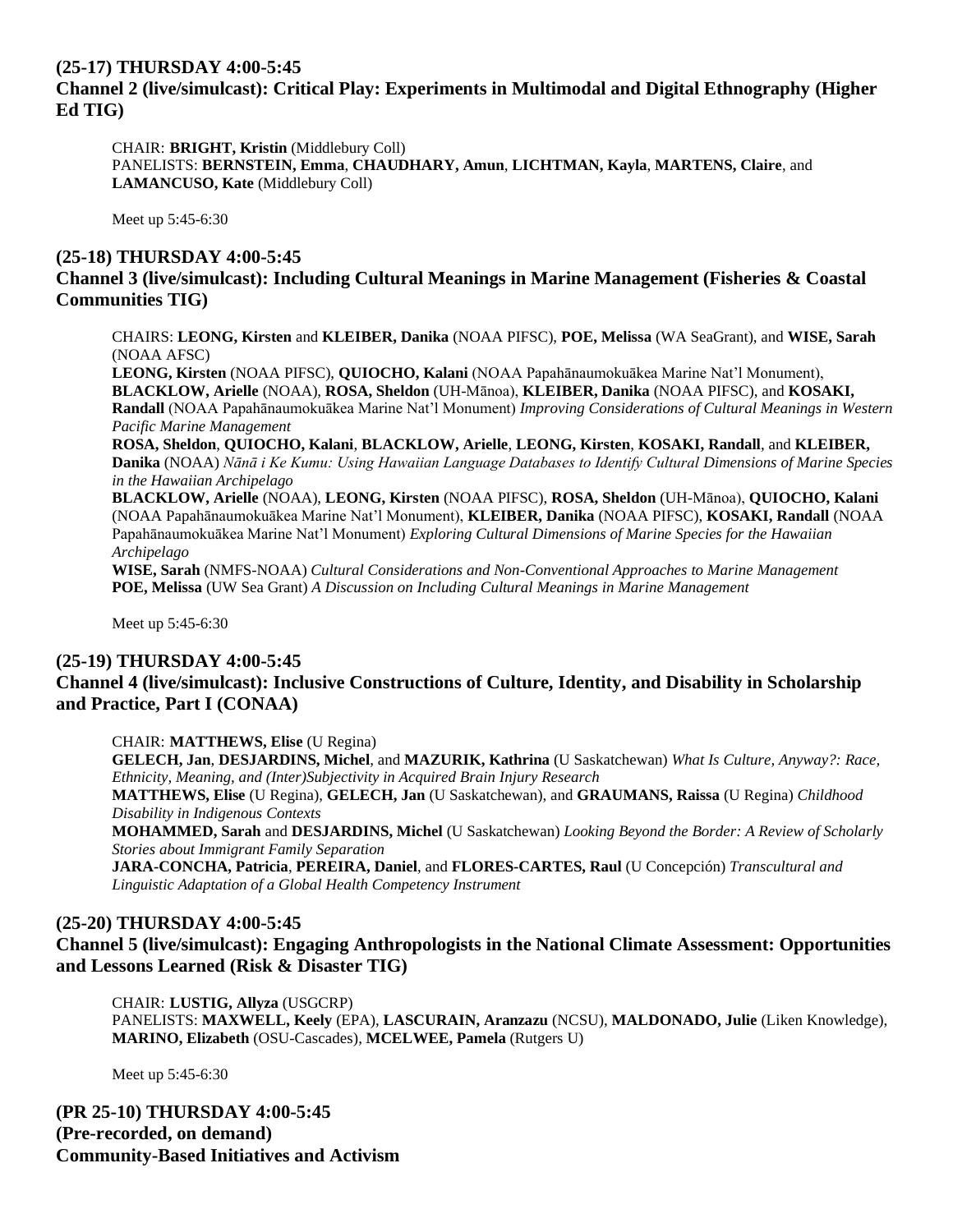CHAIR: **DOUGLASS, Megan** (Wayne State U)

**DOUGLASS, Megan** (Wayne State U) *From "let's stop silos" to "stay in your lane": An Examination of Conflict and Collaboration in Grassroots Organizing in the Context of the Non-Profit Industrial Complex* **HEDDEN, Bethany** (Wayne State U), **AZAB, Sherrine** and **HOOKER, Jake** (A Host of People) *Our Ethical Obligations and Healing: Harm-Repair in the Activist Theatre* **CAMPBELL-MONTALVO, Rebecca** and **Miles, Benzon** (UConn) *Identity Articulation amongst Diverse K-12 Students and Educators: Negotiation, Resistance, and Reification in Elementary School Classrooms*

# **(PR 25-11) THURSDAY 4:00-5:45 (Pre-recorded, on demand) Refugeeism: Systems, Challenges, and Responses (Migration & International Dialogue TIG)**

#### CHAIR: **MONTIEL ISHINO, Francisco** (NIH/NIMHD)

**TIMMER, Andria** (CNU) *Responding to the "Crisis": Turning Refugees into Migrants and Migrants into Threats* **CHOWDHURY, Nusaiba** (SMU) *Barriers and Challenges to Refugees Achieving Self-Sufficiency in Dallas, Texas* **OWEN, Grant** (Vrije U) *Coping with Protracted Uncertainty: Refugees 'Stuck' Waiting in Indonesia* **BALAKIAN, Sophia** (GMU) *Families, Frauds, and Terrorists: Engaging U.S. Refugee Policy* **MONTIEL ISHINO, Francisco**, **LOPEZ, Diana**, **TALHAM, Charlotte**, **VILLALOBOS, Kevin**, and **WILLIAMS, Faustine** (NIH/NIMHD) *Where Do We Go Now (With Acculturation Research of Im/Migrants and Refugees to Understand Dynamic Systems, Health Biomarkers, and Syndemics): Towards Social Justice and Health Equity*

# **(PR 25-12) THURSDAY 4:00-5:45**

#### **(Pre-recorded, on demand)**

#### **Exploring Diverse Anthropological Methods**

#### CHAIR: **WINTHROP, Robert** (UMD)

**BABCHUK, Wayne** (UNL), **HITCHCOCK, Robert K.** (UNM), **BARTHOLOMEW, Theodore T.** (Scripps Coll), and **GUETTERMAN, Tim C.** (U Michigan) *Grounded Theory Ethnography: Innovative Strategies for Conducting Community Oriented Anthropological Research*

**KELLY, Kilian** (Purdue U) *Expanding the Conversation: Building on and Diversifying the Anthropological Practice Literature*

**KETCHER, Dana** (Moffitt Cancer Ctr), **OTTO, Amy K.** (U Miami), **NALLAN CHAKRAVARTHULA, Sandeep** (USC), **HEYMAN, Richard E.** (NYU), **ELLINGTON, Lee** (U Utah), **VADAPARAMPIL, Susan T.** (Moffitt Cancer Ctr), **NARAYANAN, Shrikanth** (USC), and **REBLIN, Maija** (Moffitt Cancer Ctr) *Use, Ethics, and Implications of Machine Learning Technologies in Applied Anthropology*

**MARION, Jonathan** (U Arkansas & Steps Along the Way LLC) *Powerful Questions in Cross-Cultural Coaching and Consulting*

**WINTHROP, Robert** (UMD) *Deep State: Doing Social Science amid Shifting Policy and Partisanship*

## **THURSDAY 4:00-5:45**

#### **Program Chair's Coffeehouse with Live Music!**

Take a break, have some coffee or a beverage of your choice, and listen to live music from your 2021 program chair, Mark Edberg!

## **THURSDAY 4:00-5:45 Tourism & Heritage TIG Business Meeting**

#### **(25-21) THURSDAY 6:00-7:45**

**Channel 1 (live/simulcast): Disrupting Medical Anthropology: A Global Roundtable on Transforming the Discipline**

#### CHAIR: **SYVERTSEN, Jennifer** (UCR)

ROUNDTABLE PARTICIPANTS: **MVETUMBO, Moise** (U Yaounde, Cameroon), **KAMOLLOH, Kevin** (Maseno U, Kenya), **YOTEBIENG, Kelly** (Independent), **SIMMONS, Brianna** and **SYVERTSEN, Jennifer** (UCR)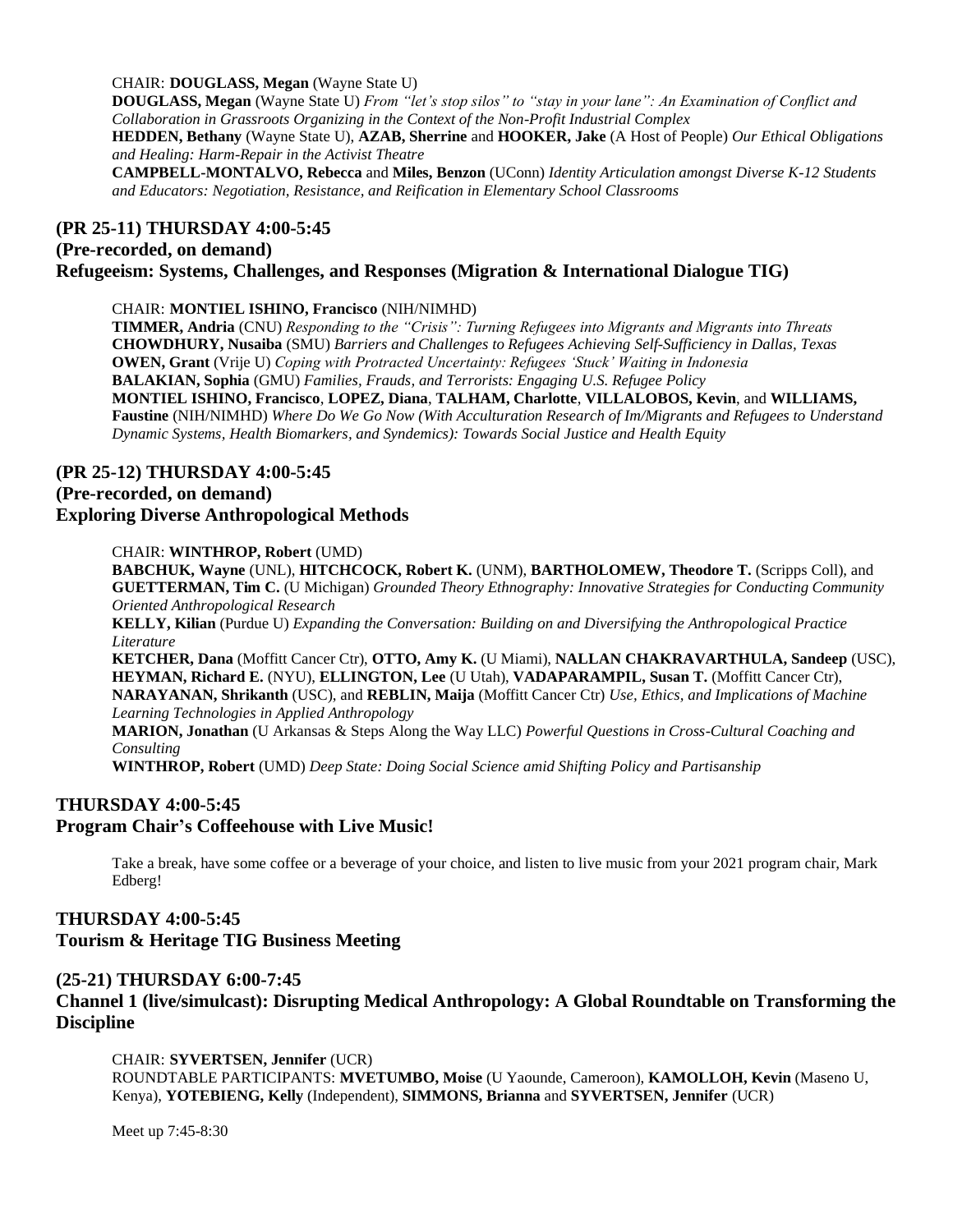## **(25-22) THURSDAY 6:00-7:45**

# **Channel 2 (live/simulcast): Inclusive Environments and Metrics in Biology Education and Research: New Research Collaborations to Address Inequality (Higher Ed TIG)**

CHAIRS: **MARCETTE, Jana** (iEMBER & MSU-Billings) and **CAMPBELL-MONTALVO, Rebecca** (UConn) **MARCETTE, Jana** (iEMBER & MSU-Billings) *The Inclusive Environments and Metrics in Biology Education and Research (iEMBER) Network: Getting Involved and Finding Solutions*

**IDLEBIRD, Candice** (HSSU & iEMBER), **COBB, Andrea** (GMU), **JACKSON, Kimberly** (Spelman Coll), **RAMAMOORTHY, Lalitha** (WTCS Career Pathways Prog), and **SMAGA, Sarah** (UC-Berkeley) *Development and Implementation of a Justice STEM Learning Community Toolkit*

**MOORE, Michael E.** (UC-Davis), **HEINZ, Heather** and **CLINE, Erica T.** (UW-Tacoma), **TENNIAL, Rachel** (SIUE), **MARTINEZ, Liz** (IL Math & Sci Academy) *The Scidentity Project*

**KUKDAY, Sayali** (Iowa State U), **IDLEBIRD, Candice** (HSSU & iEMBER), **LARSON, Erin** (Alaska Pacific U), **BERGAN-ROLLER, Heather** (NIU), and **MCCRACKEN, Vance** (SIUE) *Dialogue about Race and Equity (DARE) in STEM Classrooms*

**CAMPBELL-MONTALVO, Rebecca** (UConn), **IDLEBIRD, Candice** (HSSU & iEMBER), **MCDOWELL, Gary** (Lightoller LLC), **MARCETTE, Jana** (MSU-Billings), and **HARVEY, Richard** (Saint Louis U) *Social Science Perspectives in Biology Education Research: Present or Absent?*

Meet up 7:45-8:30

# **(25-23) THURSDAY 6:00-7:45 Channel 3 (live/simulcast): Fly Over Anthropology**

CHAIR: **ORTIZ, Cristina** (UMN) ROUNDTABLE PARTICIPANTS: **STULL, Donald** (U Kansas), **PAOLISSO, Michael** (UMD), **CLIFFORD-NAPOLEONE, Amber** (UCMO), **NABHAN-WARREN, Kristy** (U Iowa), **DONALDSON, Susanna** (WVU), **ORTIZ, Cristina** (UMN)

#### **(25-24) THURSDAY 6:00-7:45**

# **Channel 4 (live/simulcast): Inclusive Constructions of Culture, Identity, and Disability in Scholarship and Practice, Part II (CONAA)**

CHAIR: **MATTHEWS, Elise** (U Regina)

**KEEN, Diane** (Kennesaw State U) *Supporting Adults with Intellectual and Developmental Disabilities in the Community* **PAUL-WARD, Amy** (FIU) *Preparing for Adulthood in a COVID World: Exploring the Challenges of the Transition Process for Adolescents in Foster Care* **KABEL, Allison** (Towson U) *Athletic Apparel for Women with Religious-Based Modesty Preferences*

Meet up 7:45-8:30

#### **(25-25) THURSDAY 6:00-7:45**

#### **Channel 5 (live/simulcast): Calculating Futures: The Afterlives of Environmental and Health Monitoring (Risk & Disaster TIG)**

CHAIRS: **NAIDU, Prash** (Arcadia U) and **WORL, Jessica** (Davidson Coll) ROUNDTABLE PARTICIPANTS: **DE PREE, Thomas** (UNM), **CECALE, Courtney** (UNT), **YOUNT-ANDRÉ, Chelsie** and **RAFFAETÀ, Roberta** (U Bologna), **LOU, Loretta** (U Macau), **HERNANDEZ, Rodolfo Andres** (U Cundinamarca), **KON KAM KING, Juliette** (U Paul Valery Montpellier 3 & U Bremen)

Meet up 7:45-8:30

# **(PR 25-13) THURSDAY 6:00-7:45 (Pre-recorded, on demand) Nuclear Waste: Landscapes and Timescapes (PESO)**

CHAIRS: **TOWNSEND, Patricia** (U Buffalo) and **MORIMOTO, Ryo** (Princeton U) PANELISTS: **LIEBOW, Ed** (AAA), **JOYCE, Rosemary** (UC Berkeley), **STAWKOWSKI, Magdalena** (U S Carolina), **IALENTI, Vincent** (UBC), **PAJO, Judith** (Pace U), **BRYLSKA, Aleksandra** (U Warsaw), **BELL, Marissa** (Cornell U)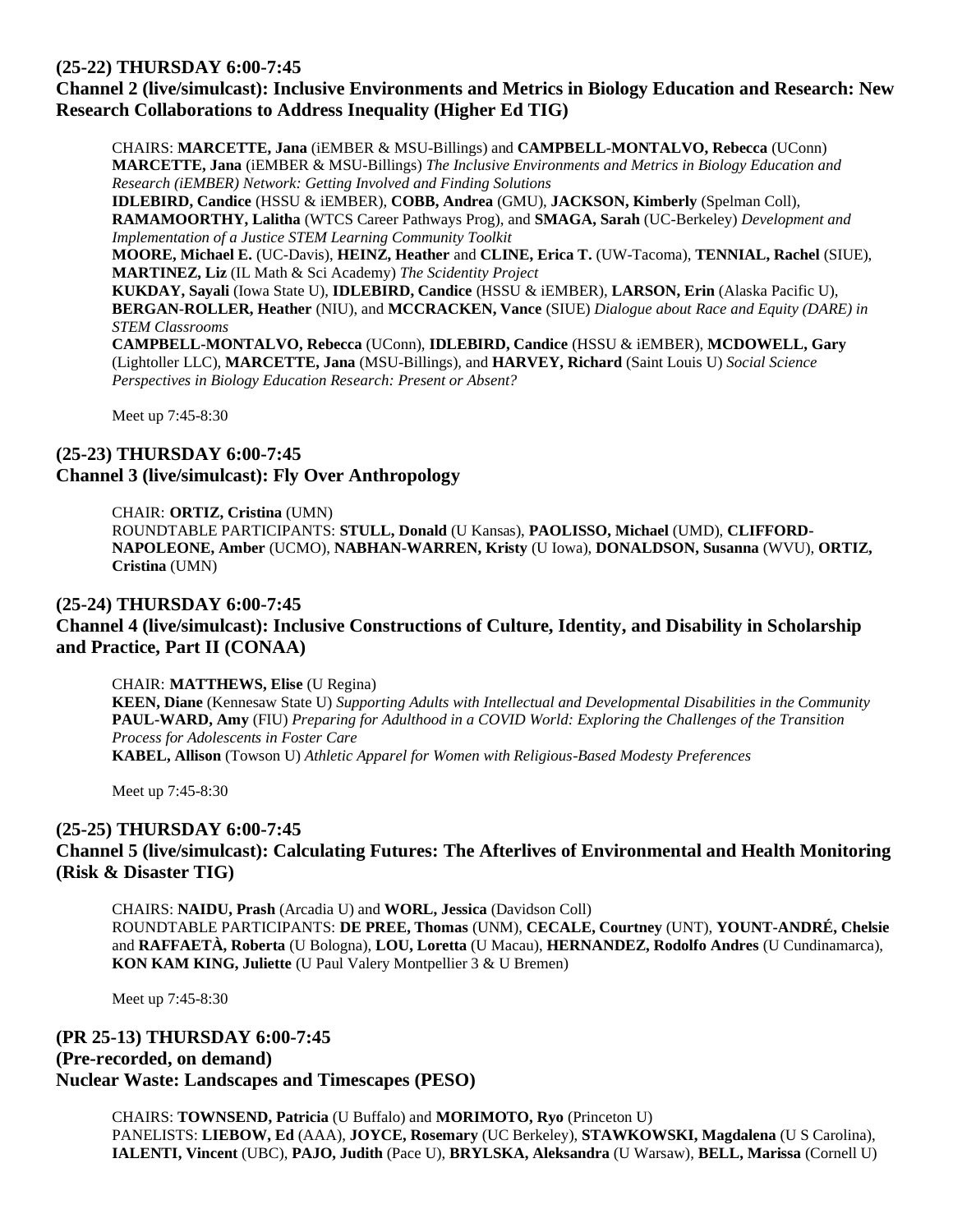Meet up 7:45-8:30

#### **(PR 25-14) THURSDAY 6:00-7:45**

#### **(Pre-recorded, on demand)**

**The Human Dimensions of Wetlands: Research Challenges, Opportunities, and Needs for Building Coastal Resilience to Climate Change (Fisheries & Coastal Communities TIG)**

CHAIR: **VAN DOLAH, Elizabeth** (UMD) PANELISTS: **MILLER HESED, Christine D.**, **MUNKACSY, Megan**, **GEDEON, Taylor**, **MIRALLES-BARBOZA, Andrea**, and **VAN DOLAH, Elizabeth** (UMD)

**THURSDAY 6:00-7:45 SAS Executive Board Meeting**

**FRIDAY, MARCH 26**

**FRIDAY 8:00-9:45 Human Rights & Social Justice Committee Meeting**

# **FRIDAY 8:30-12:00 Training Program & Recruitment Exhibit**

This exhibit is a great chance to inform students and colleagues about graduate programs, internship opportunities, field schools, and organizations that work with applied social scientists.

#### **(26-1) FRIDAY 10:00-11:45**

#### **Channel 1 (live/simulcast): Constructing Cultural Citizenship in Migration (Migration & International Dialogue TIG)**

#### CHAIR: **FREIDENBERG, Judith** (UMD)

**ASMAN, Susanne** (U Gothenburg) *Migration and Citizenship Rights: Brokers Navigating the Gendered Labour Migration Control between Nepal and the Gulf Countries* **FREIDENBERG, Judith** (UMD) and **CARATTINI, Amy** (Montgomery Coll) *Middle Class Relocations: From Migration to Mobility Paradigms* **JOSEPH, Daniel** (DePauw U) *Haitian-Dominicans: Statelessness and Substantive Citizenship* **LUCHMUN, Rachel** (ASU) *Small but Mighty: Mauritian Cultural Citizenship in Toronto* **MATOSSIAN, Anahid** (UKY) *"Syria is our birthplace, Armenia is our Homeland": Disjointed Cultural Citizenship of Ethnic Armenian Women from Syria in Yerevan, Armenia*

Meet up 11:45-12:30

#### **(26-2) FRIDAY 10:00-11:45**

## **Channel 2 (live/simulcast): Converging Crises: Anthropology at the Intersection of Extraction, Climate, and COVID-19 (ExtrAction & Environment TIG)**

CHAIR: **MOOLENAAR, Elisabeth** (Regis U) **GONZÁLEZ, Melinda** (LSU) *Making Home betwixt Maria, Earthquakes, and COVID-19: Confronting UnEnding Disaster in the Puerto Rican Diaspora* **MAACK, Stephen C.** (REAP Change Consultants) *Responding to Pandemics and Climate Change* **MOOLENAAR, Elisabeth** (Regis U) *Mobilizing Crisis in the Groningen Gas Field* **DISCUSSANT: KRAUSS, Werner** (U Bremen)

Meet up 11:45-12:30

**(26-3) FRIDAY 10:00-11:45 Channel 3 (live/simulcast): Sense and Nonsense: Bogus Categories and Saying What We Mean in Disaster Research, Part I (Risk & Disaster TIG)**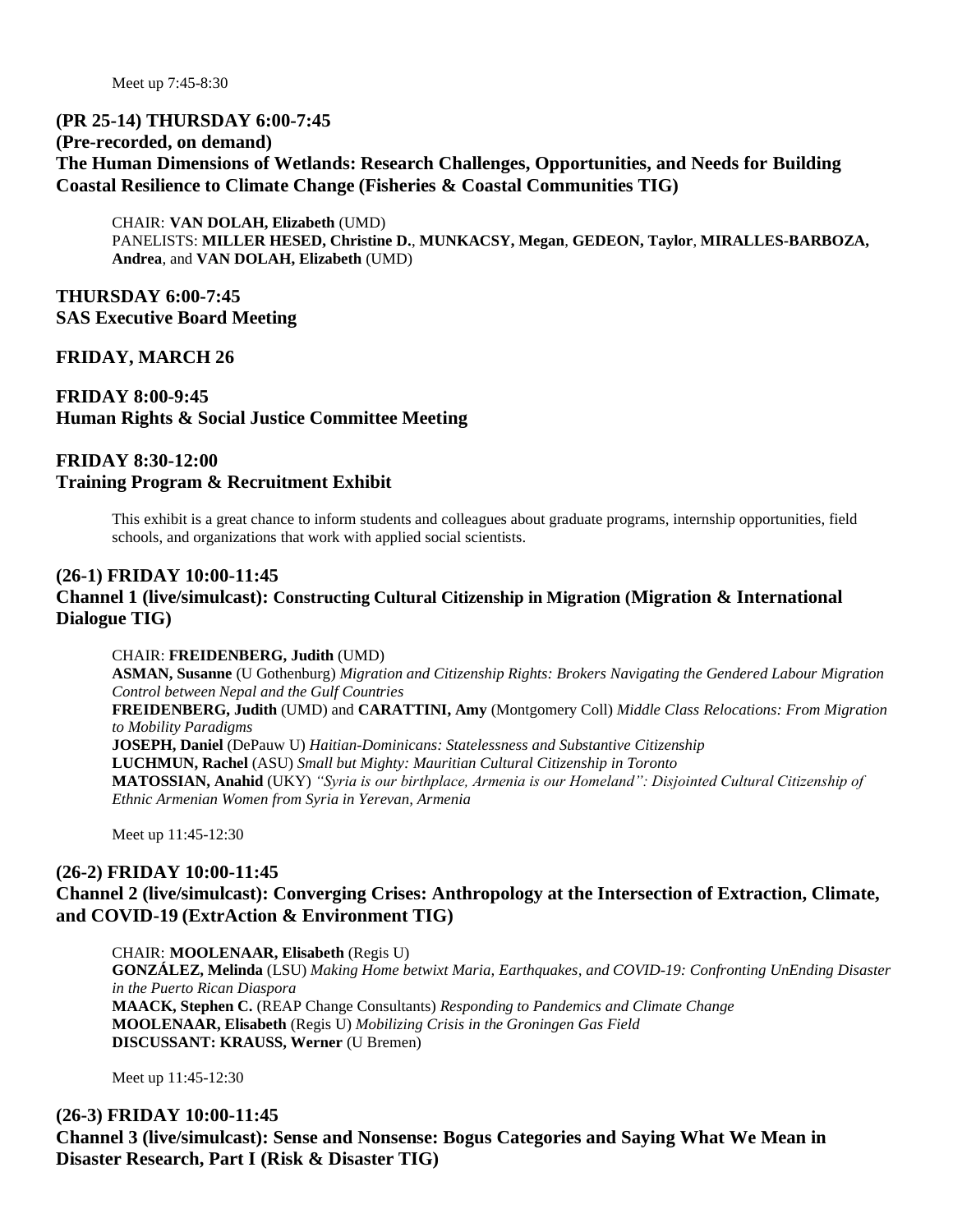CHAIRS: **CANNON, Terry** (Inst of Dev Studies), **HOFFMAN, Susanna** (Hoffman Consulting), and **WILKINSON, Olivia** (Joint Learning Initiative on Faith & Local Communities)

**CANNON, Terry** (Inst of Dev Studies) *"Community" as a Bogus Concept in Disaster Risk Reduction and Climate Change Adaptation*

**WILKINSON, Olivia** (Joint Learning Initiative on Faith & Local Communities) *Why Localization Will Never Happen* **VON MEDING, Jason** (UFL), **CHMUTINA, Ksenia** (Loughborough U), **TUCKER SMITH, Colin** and **COLVIN, Victoria** (UFL) *Demonstrating the Consequences of Labelling Disasters "Natural"*

**CONNON, Irena** (U Dundee) *Disabling Categorisations and Rethinking Vulnerability in Hazard Mitigation and Response* **CLARK-GINSBERG, Aaron** (RAND Corp) *Disaster Risk Reduction Is Not 'Everyone's Business': Evidence from Three Countries*

#### **(26-4) FRIDAY 10:00-11:45**

## **Channel 4 (live/simulcast): Transforming and Reshaping General Education in Higher Education, Part I (Higher Ed TIG)**

CHAIR: **WIES, Jennifer** (EKU)

**DELANY-BARMANN, Gloria** and **MCILVAINE-NEWSAD, Heather** (WIU) *Cultivating Change in the Curriculum through International Faculty Development*

**FATNASSI, Aziz** (Champlain Coll) *Multimodal Ethnography as Pedagogy: Developing Interculturality in General Education*

**SCOTT, Jason** (U Colorado) *Getting to Foucault: The Ethics and Effects of the Culture Concept to Incarcerated Populations*

**JENKS, Angela** (UCI) *Critical Pedagogy and the Reshaping of General Education*

**BESKE, Melissa** (Palmer Trinity Sch) *Laying the Groundwork for General Education: Insights from a Private Secondary School*

#### **(26-5) FRIDAY 10:00-11:45**

#### **Channel 5 (live/simulcast): Healthcare Professionals' Education: Navigating amid Uncertainties and Change (CONAA)**

CHAIR: **BROWN, Brenda** (GA Dept of Public Hlth)

**MCMAHON, Liza** and **VERROCHI, Diane** (U Hartford) *Bridging the Gap: Using Guided Reflection to Connect Service-Learning Experience with Theory*

**CROCKER, Theresa** and **GRANICH, Gina** (USF) *Responding to Uncertain and Unstable Circumstances: Meeting the Needs of Dietetic Students amid a Pandemic*

**SPINKS, M'Lyn**, **METZLER, Mike**, **KLUGE, Stacy**, **LANGDON, Jodi**, **GURVITCH, Rachel**, **SMITHERMAN, Marina**, **ESMAT, Tiffany**, **BHATTACHARYA, Sylvia**, **CARRUTH, Laura**, **CROWTHER, Katy**, **DENTON, Ren**, **EDWARDS, Ordene**, **SHRIKHANDE, Milind**, and **STRONG-GREEN, Ashley** (Kennesaw State U) *The Impact of the Emergency Transition to Remote Learning on Instructors and Students*

**BREDA, Karen Lucas** (U Hartford) and **PADILHA, Maria Itayra Coelho de Souza** (UFSC- Florianópolis) *Caught Off Guard by COVID-19: How History Can Inform Best Practice for Nurse Educators*

**EMERSON, Christie** (Kennesaw State U) *Virtual Exchange as a Means to Facilitate Intercultural Exchange of Ideas*

Meet up 11:45-12:30

# **(PR 26-1) FRIDAY 10:00-11:45 (Pre-recorded, on demand) Food, Culture, and Identity: How Food Ties into the Agro-Food System (C&A)**

CHAIR: **ANDREATTA, Susan** (UNCG)

**ANDREATTA, Susan** (UNCG) *Regenerative, Resistance, Resilience, and Reliance: Supporting a Local Agro-Food System* **HOSKINS, Mia** and **ANDREATTA, Susan** (UNCG) *Small Farmers and the Covid-19 Response in the North Carolina Piedmont Region*

**VITALE, Liliana** and **ANDREATTA, Susan** (UNCG) *A Taste from France: Understanding Angevins' Food Culture*

**(PR 26-2) FRIDAY 10:00-11:45 (Pre-recorded, on demand) Complex Domains of Equity and Broad Areas of Impact (Higher Ed TIG)**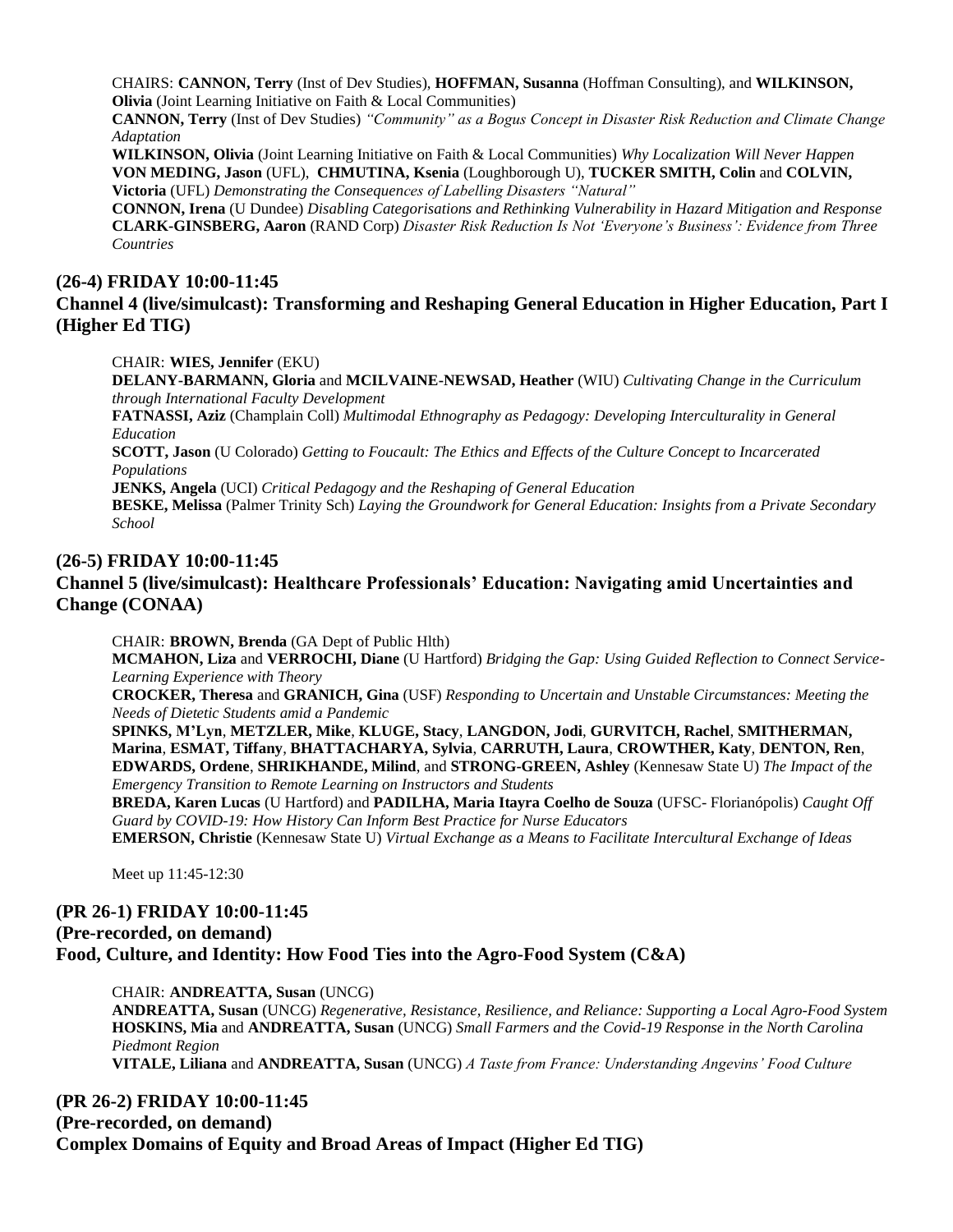CHAIR: **LONG, Rebecca Eli** (Purdue U)

**LONG, Rebecca Eli** (Purdue U) *"This is NOT okay": Building a Creative Collective against Academic Ableism* **MCKENNA, Brian** (UM-Dearborn) *Medical Education for What?: Neoliberal Fascism versus Social Justice in Flint, Michigan*

**BAKER, Beth** (CSULA) *Campus Abolition and Educational Equity* **WILLIAMSON, Kenneth** (CSBSJU) *Hunger on Campus: Examining the Roots of Food Insecurity and Strategies for Addressing It*

#### **(PR 26-3) FRIDAY 10:00-11:45 (Pre-recorded, on demand) Applying the Anthropological Toolkit**

CHAIR: **SATO, Mine** (Yokohama Nat'l U)

**SATO, Mine** (Yokohama Nat'l U) *Writing, Telling, Expressing Self in Association with Others: Revisiting and Examining "Story-based Methods" in Japan* **DELUCA, Eileen** (FSW) *Conflict Heritage: A Layered Ecology of Silencing among Indigenous, Afro-descendant Women* **SY, Anahi** (Inst de Salud Colectiva, U Nacional de Lanús, CONICET) and **DI MARCO, Martín Hernán** (CONICET) *Narratives About Life and Violence: A Biographical Approach on Homicide Perpetrators from Buenos Aires*

**PUEX, Nathalie** (FLASCO) *The Making of an Applied Anthropology Lab Focused on Solution Design*

# **FRIDAY 12:00-1:45 Past Presidents Meeting**

## **FRIDAY 12:00-1:45 Meet the Editors of** *Human Organization*, *Practicing Anthropology, and SfAA News*

*Human Organiation* Editors: **ROMERO-DAZA, Nancy** and **HIMMELGREEN, David** (USF) *Human Organiation* Editorial Assistant: **GRAY, Deven** (USF) *Practicing Anthropology* Editor: **HARDY, Lisa Jane** (NAU) *Practicing Anthropology* Editorial Assistant: **MCCORMICK, Bonnie** (NAU) *SfAA News* Editors: **SIMONELLI, Jeanne** (Wottsamotta U) and **TAMIR, Orit** (NMHU)

Editors will convene an informal discussion about the practices and policies of SfAA publications. What types of manuscripts are appropriate? Are there particulars that authors should know? This is an excellent opportunity to join in an informal conversation with the Editors.

# **(26-6) FRIDAY 12:00-1:45 Channel 1 (live/simulcast): Ending the Silences in the Making of America: A Roundtable Exploring History, Policy, and Descendant Engagement in Public Institutions (Tourism & Heritage TIG)**

CHAIR: **DANCE, Eola** (Howard U) ROUNDTABLE PARTICIPANTS: **DANCE, Eola** (Howard U), **CLAVILLE, Eric**, **AKOMOLAFE, Olusoji**, and **NEWBY-ALEXANDER, Cassandra** (Norfolk State U)

Meet up 1:45-2:30

## **(26-7) FRIDAY 12:00-1:45**

## **Channel 2 (live/simulcast): Households and Landscapes: Exploring the Social and Ecological Dynamics of Agrarian Change, Part I (PESO)**

CHAIR: **KING, Samantha** (UNCCH)

**CLIGGETT, Lisa** (UKY) *Gwembe Tonga Farmers on the Frontier: Livelihood Strategies, Political Dynamics, and Land Cover Change*

**KING, Samantha** (UNCCH) *Plantations and Peasants: How Patterns of Colonial Land Use Structure Possibilities for Sustainable Agriculture in Dominica*

**ROJAS, Alfredo** (UNCCH) *Changing the Landscape: Local Soil and Water Conservation Practices in Burkina Faso* **WEST, Colin Thor**, **MOODY, Aaron J.**, and **ROJAS, Alfredo J.** (UNCCH) *Patch and Disturbance Dynamics: Land Degradation and Landscape Modification in Burkina Faso*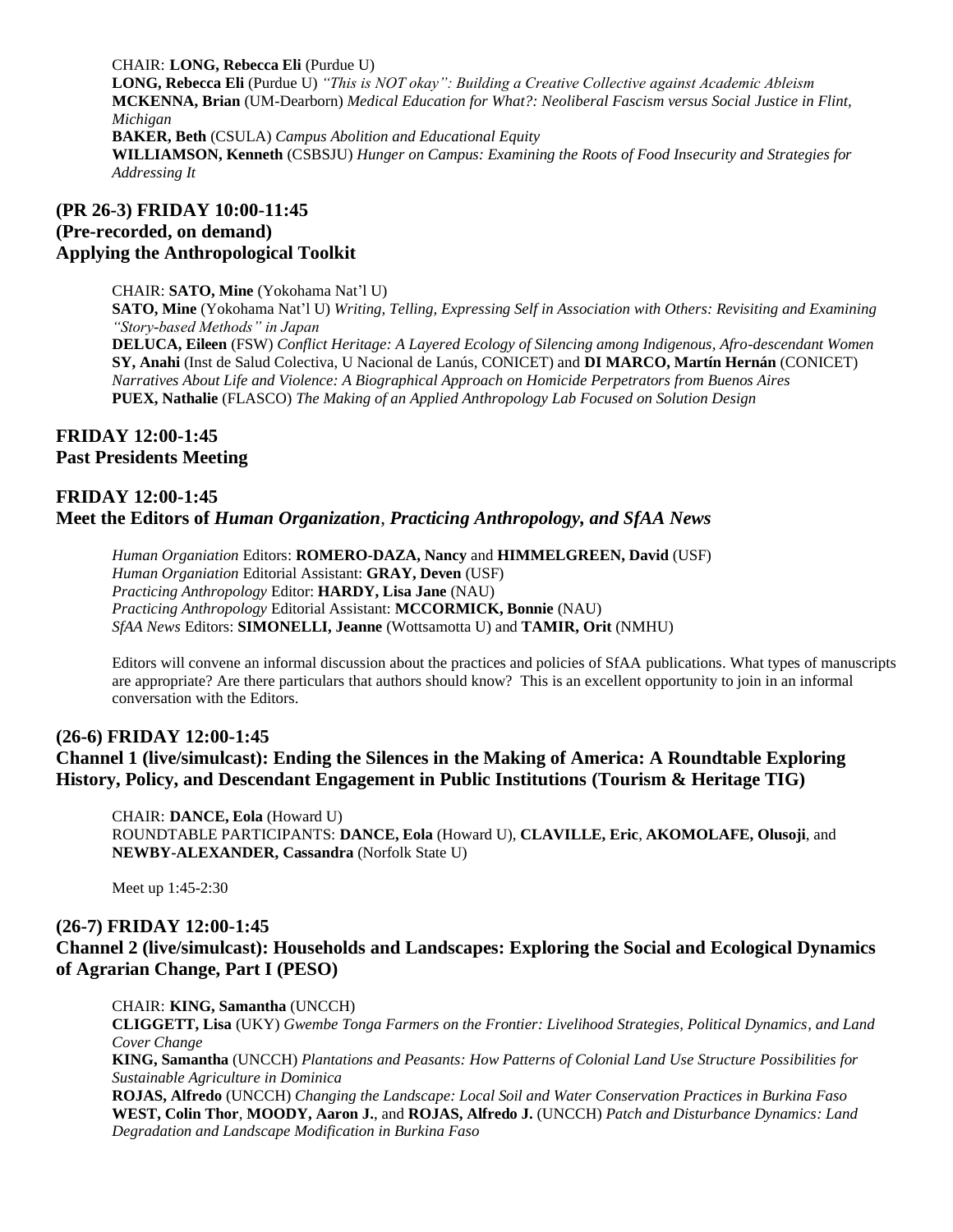# **(26-8) FRIDAY 12:00-1:45**

# **Channel 3 (live/simulcast): Sense and Nonsense: Bogus Categories and Saying What We Mean in Disaster Research, Part II (Risk & Disaster TIG)**

CHAIRS: **CANNON, Terry** (Inst of Dev Studies) and **OLIVER-SMITH, Tony** (UFL Emeritus) PANELISTS: **BENDER, Steve** (Independent), **HOFFMAN, Susanna** (Hoffman Consulting), **KRIMGOLD, Fred** (VA Tech U), **OLIVER-SMITH, Tony** (UFL Emeritus)

Meet up 1:45-2:30

# **(26-9) FRIDAY 12:00-1:45**

# **Channel 4 (live/simulcast): Transforming and Reshaping General Education in Higher Education, Part II (Higher Ed TIG)**

#### CHAIR: **WIES, Jennifer** (EKU)

**TORRES, M. Gabriela** (Wheaton Coll) *Anti-Racism, Inclusion, and Institutional Cultures in General Education Curricular Change*

**WIES, Jennifer** (EKU) *Anthropological Approaches to General Education Assessment: Lessons from Community-Centered and Participatory Practices*

**LOKER, William** and **WOLF, Thia** (CSU-Chico) *Applying Anthropology in the Classroom: Communities of Practice and Activity-Based Learning in a Freshman GE Course*

Meet up 1:45-2:30

#### **(26-10) FRIDAY 12:00-1:45**

## **Channel 5 (live/simulcast): Understanding the Challenges Regarding Health Care among Diverse Populations, Care Givers, and Health Care Professionals, Part I (CONAA)**

#### CHAIR: **JALIL-GUTIERREZ, Sylvia** (CCSU)

**CANTY, Lucinda** (U Saint Joseph) *Black Women's Voices: The Experience of Severe Maternal Morbidity* **NORRIS, Susan** (Immaculata U) *Cancer Is Hard Enough Without a Pandemic: The Impact of COVID-19 on the Breast Cancer Patient's Journey* **SHAVER, Amy** (Utica Coll) *Social, Economic, Cultural, and Health Effects of Urban to Rural Migration: Outcomes of COVID 19*

**RODRÍGUEZ CAMPO, Varinia Alejandra**, **VALENZUELA, Sandra**, **JARA, Patricia**, and **SANHUEZA, Olivia** (U Concepción) *COVID-19 'Infodemia' and the Mental Health Repercussions among the Elderly in the Biobio Region, Chile* **DEMETRIOU, Nicole** (VA) *Linking Care, Limiting Caregivers: COVID-19 Impacts on Long Term Care Residents*

# **(PR 26-4) FRIDAY 12:00-1:45 (Pre-recorded, on demand) Water & Waste (ExtrAction & Environment TIG)**

#### CHAIR: **KIESSLING, Brittany** (US EPA)

**JACOB, Cara** and **RADONIC, Lucero** (MI State U) *Cracking the Myth of Universal Water Security in the Global North: Women Document the Burdens of Household Water Insecurity* **WILFONG, Matthew** and **PAVAO-ZUCKERMAN, Mitchell** (UMD) *Rethinking Stormwater: Analysis Using the Hydrosocial Cycle* **LINN, Colleen** and **O'LEARY, Brendan** (Wayne State U) *Interdisciplinary Research on the Hydrosocial Cycle in Southeast Michigan* **SINGER, Gideon** (City of Baltimore) *The Social Lives of Discarded Electronics in Alice Springs* **KIESSLING, Brittany** and **MAXWELL, Keely** (US EPA) *"If the residents were happy, that was success for me": Practitioner Perspectives on Environmental Cleanup Outcomes*

# **(PR 26-5) FRIDAY 12:00-1:45 (Pre-recorded, on demand) Addressing Issues in Four Very Different Dimensions of Diversity (Higher Ed TIG)**

CHAIR: **IZQUIERDO BAYÀ, Marta** (Independent)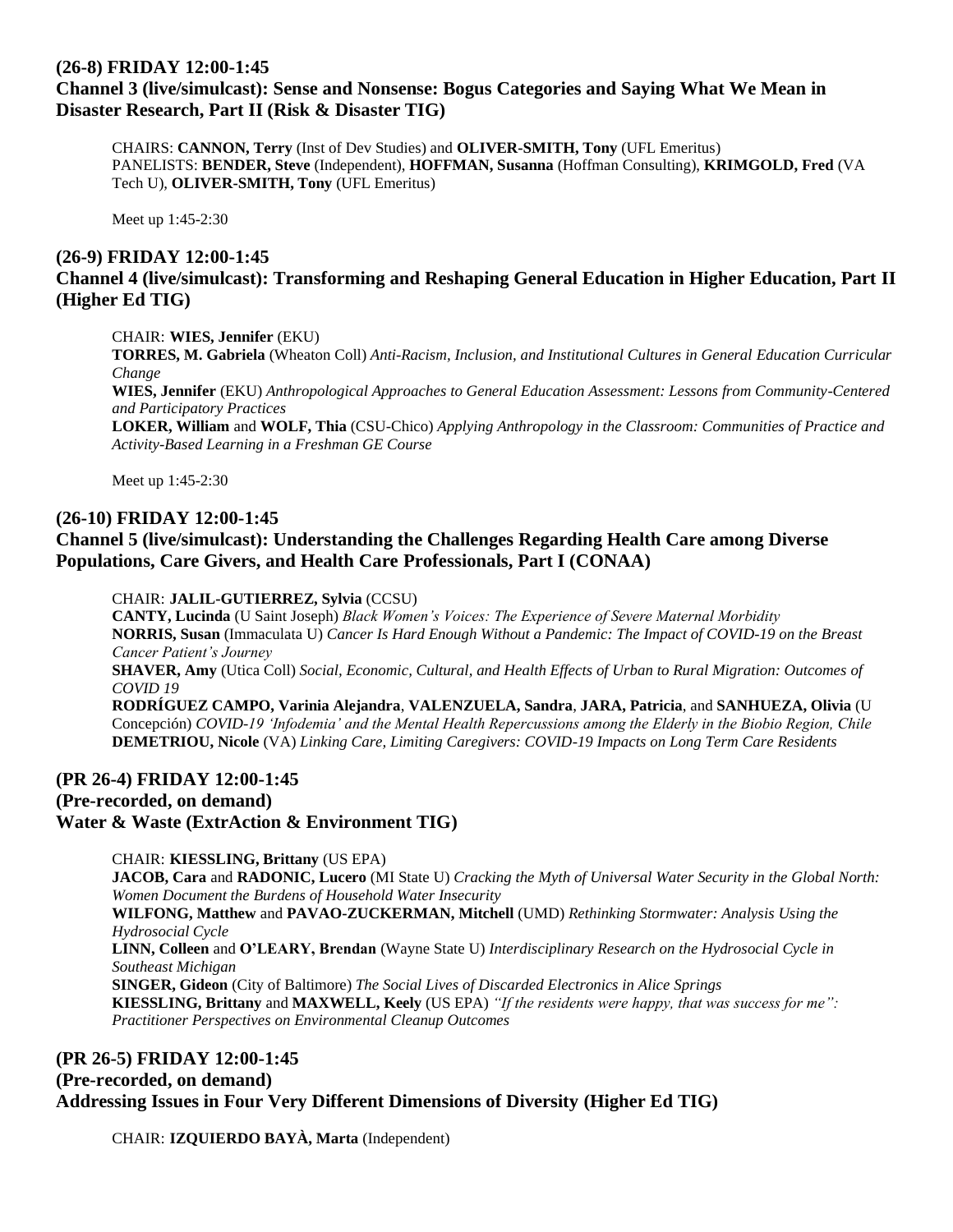**ESKRIDGE, Cole** (U Arizona) *The Birth of a Profession: A Genealogy of Disability Compliance Culture and Discourse in Higher Education* **IZQUIERDO BAYÀ, Marta** (Independent) *Exploring Two Referent Models of Inclusion and Its Social Repercussions in Catalonia* **HOLT, Charles** (TTU) *Close Quarters Battle: The Habitus of the Modern-day Gunfighter* **STANLEY, Flavia** (Lesley U) *The Challenges and Promises of Teaching Anthropology to (Future) Social Workers*

# **(PR 26-6) FRIDAY 12:00-1:45 (Pre-recorded, on demand) About Museums and Their Roles**

CHAIR: **BRYANT, Grace** (Creighton U) **BRYANT, Grace** (Creighton U) *Museums' Public Outreach During the COVID-19 Pandemic* **CIESLIK, Emma** (Ball State U) *Ethnography in an Ethnographic Gallery: Examining Museum Visitor Behavior* **BUCHMAN, Talia** (WVU) *Educating the Zoo-going Public: Using Nonhuman-animal Enrichment to Engage and Educate the Public* **SHAY, Kimberly** (Wayne State U) *The Role of "Relatedness" in Later Life: Prospective Lessons from an Older Adult Volunteer Community*

## **(26-11) FRIDAY 2:00-3:45**

**Channel 1 (live/simulcast): Negotiating Citizenship and Diversity in Challenging Times: Research and Careers Informed by Anthropological Approaches to the Study of Aging and the Life Course**

CHAIRS: **VESPERI, Maria** (New Coll-FL) and **SOKOLOVSKY, Jay** (USF-St. Petersburg) ROUNDTABLE PARTICIPANTS: **CARSON, Linda** (Int'l Assoc for Indigenous Aging), **KASNITZ, Devva** (SDS), **PERKINSON, Margaret** (U Hawaii), **SCHENSUL, Jean** (ICR), **WOIAK, Joanne** (U Washington), **VESPERI, Maria** (New Coll-FL), **SOKOLOVSKY, Jay** (USF-St. Petersburg)

Meet up 3:45-4:30

#### **(26-12) FRIDAY 2:00-3:45**

**Channel 2 (live/simulcast): Inside the Black Box: Considerations and Concerns when Studying Rural Households, Part II (PESO)**

CHAIR: **KING, Samantha** (UNCCH)

PANELISTS: **CLIGGETT, Lisa** (UKY), **FINAN, Timothy** (U Arizona), **KING, Samantha** (UNCCH), **NELSON, Donald** (UGA), **WEST, Colin Thor** (UNCCH), **WILK, Richard** (U Indiana)

Meet up 3:45-4:30

#### **(26-13) FRIDAY 2:00-3:45**

#### **Channel 3 (live/simulcast): The Future of the Risk and Disaster TIG: Fighting White Supremacy and Racism to Build an Inclusive Community (Risk & Disaster TIG)**

CHAIR: **JOHNSON, Mei** (DE Emergency Mgmt Agency) ROUNDTABLE PARTICIPANTS: **GARRIGA-LÓPEZ, Adriana** (Kalamazoo Coll), **MALDONADO, Julie** (Liken Knowledge), **RIVERA-GONZALEZ, Joyce** (U Notre Dame)

Meet up 3:45-4:30

#### **(26-14) FRIDAY 2:00-3:45**

**Channel 4 (live/simulcast): What Is the Value of an Undergraduate Anthropology Degree?: Findings from Undergraduate Researchers at Five U.S. Campuses (Higher Ed TIG)**

CHAIRS: **ROBERTS, Bill** (SMCM) and **NOLAN, Riall** (Purdue U)

ROUNDTABLE PARTICIPANTS: **HUNTER, Gina** and **KITCHIN, Maria** (IL State U), **NORTMAN, Colette** (SMCM), **STOREY, Angela** (U Louisville), **DING, Emily** (Wheaton Coll), **KVITEK, Victoria** (Indiana U), **CORA, Maria** (U Louisville)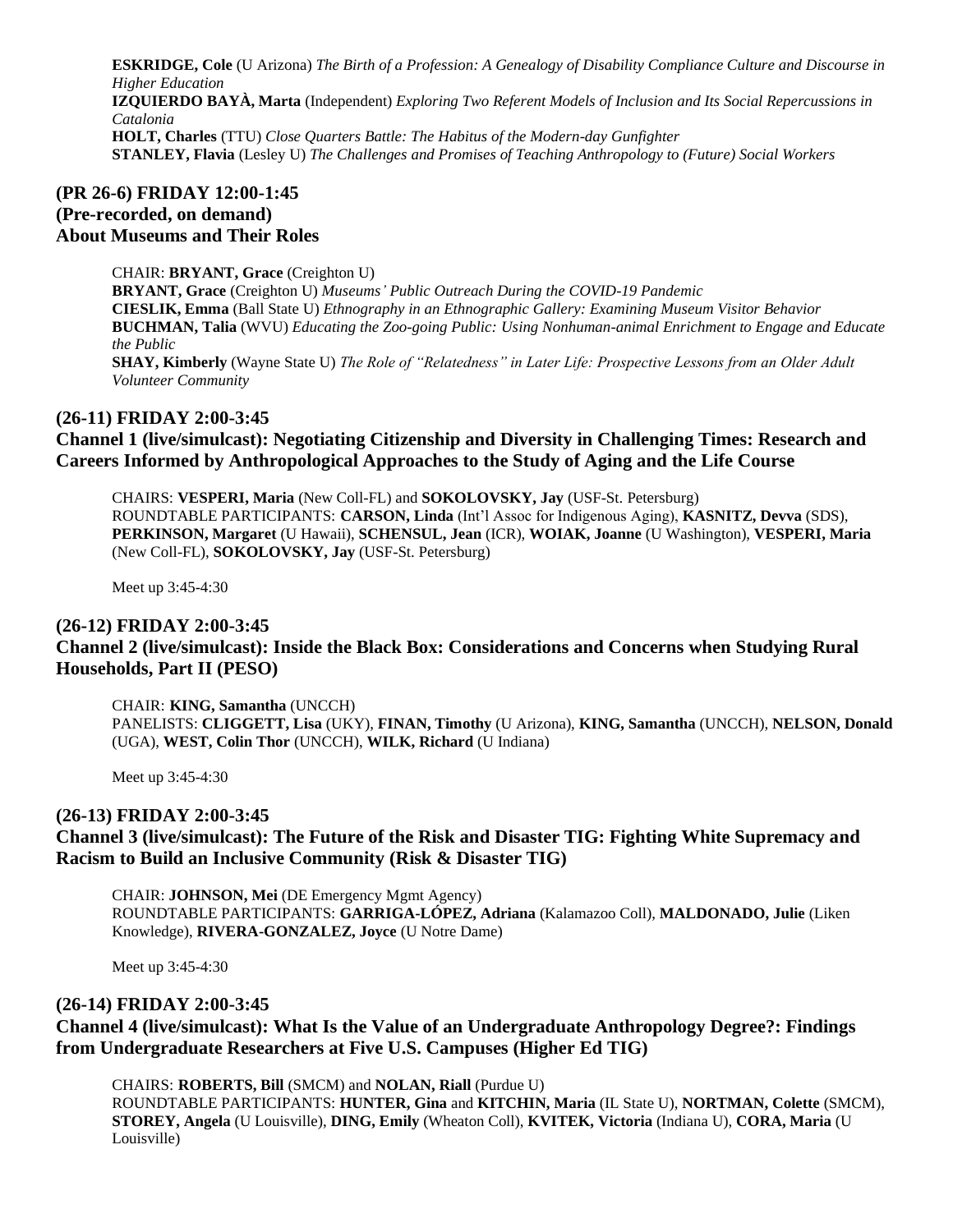# **(26-15) FRIDAY 2:00-3:45**

# **Channel 5 (live/simulcast): Understanding the Challenges Regarding Health Care among Diverse Populations, Care Givers, and Health Care Professionals, Part II (CONAA)**

#### CHAIR: **JALIL-GUTIERREZ, Sylvia** (CCSU)

**ROCHELL, NeTwaski** (Cappella U) and **BROWN, Brenda** (Grace Village Clinic) *Use of a Comprehensive Medical Management Program (MMP) to Improve Medication Adherence among Afghan Refugee Women with Limited Health Literacy*

**GUTIERREZ-SISNEROS, Annabelle X.** (NNMC) *Twice Surviving 'The Crown'- Oñate and the Coronavirus-19: Phenomena Experienced in 2020 amidst Rural Chicano Communities in Northern New Mexico*

**VALENZUELA, Sandra**, **RODRIGUEZ, Varinia**, **JARA, Patricia**, and **SEPÚLVEDA, Elena** (U Concepción) *Health Promotion in the Collective of Microbus Drivers in Concepción, Chile*

**SANHUEZA-ALVARADO, Olivia**, **SALDIAS-ALVEAR, Bernardo**, **GRANT-CONTE, Lucía**, **INOSTROZA-ZUNIGA, Rocío**, and **SEGUEL-VERA, Catalina** (U Concepción) *Lost Communication among People Hospitalized with* 

*COVID-19, Their Family, and the Health Care Personnel: An Integrative Review*

**AGUAYO, Natalia**, **VALENZUELA, Sandra**, and **LUENGO, Luis** (U Concepción) *Health Literacy, Self-Care and Glycemic Control in Persons With Diabetes Mellitus*

Meet up 3:45-4:30

#### **(PR 26-7) FRIDAY 2:00-3:45**

#### **(Pre-recorded, on demand)**

**Food Systems: Contexts, Relationships, and Safety (C&A)**

#### CHAIR: **MORERA, Maria C.** (UFL)

**MATTELIANO, Melanie** (UC-Boulder) *"I Understand My Place Here": The Impact of Relationships of Care within a Local Food System* **RIB, Kira** (U Michigan) *Plotting a New Food Future: Community-Centered Policy Solutions to Saginaw's Vacant Land Burden*

**MORERA, Maria C.** (UFL), **TOVAR-AGUILAR, J. Antonio** (Farmworker Assoc FL), **MONAGHAN, Paul F.** and **PEREZ-OROZCO, Jose J.** (UFL) *Going the Distance: Safety and Productivity in Florida Agriculture During COVID-19*

# **(PR 26-8) FRIDAY 2:00-3:45 (Pre-recorded, on demand) Fallout from the Covid-19 Pandemic, Direct and Indirect (Higher Ed TIG)**

#### CHAIR: **JOHNSON, Lauren** (UNG)

**FERNANDEZ REPETTO, Francisco** (UADY) and **ARIZAGA, Diana** (Inst for Study Abroad) *Leaving Merida amid the Covid-19 Pandemic: Emotions and Sentiments among Study Abroad Students in Mexico*

**JOHNSON, Lauren** (UNG) *Ethical Leadership in Times of a Pandemic: Higher Education, Politics, and Critical Pedagogy* **RICKE, Audrey** (IUPUI) *Mobilizing Virtual Reality to Understand Real-Life Linkages: Connecting Cultural and Physical Ecologies in Online and In-Person Anthropology Courses*

**CANNON, Molly**, **COHEN, Anna**, and **JIMENEZ, Kelly** (USU) *Water Heritage and Remote Archaeology: Reshaping the Native American Summer Mentorship Program for Remote Delivery at Utah State University*

# **(PR 26-9) FRIDAY 2:00-3:45 (Pre-recorded, on demand) Bodies of Water as a Focal Points for Action and Analysis**

#### CHAIR: **FITZPATRICK, Brenda** (UBC)

**MCLEAN, Elizabeth**, **TEN BRINK, Marilyn**, **SAYLES, Jesse**, **POWER, Lucinda**, **ESSOKA, Jonathan**, **POESKE, Regina**, and **RACHKO, Samantha** (EPA) *Assessing the Value and Impact of Delivering Water Quality Monitoring Data to the Public: A Pilot in Baltimore Harbor*

**WORKMAN, Cassandra** (UNCG), **MAPUNDA, Kenneth** (Sokoine U), **TESFAYE, Yihenew** (Bahir Dar U), **MAES, Kenneth** (OR State U), and **YOUNG, Sera L.** (Northwestern U) *Comparing the Severity and Frequency of Water Insecurity Experiences in Morogoro Urban, Tanzania: Implications for Measurement*

**FITZPATRICK, Brenda** (UBC) *Replacing a Wetland with a Wetland That's Already There: Environmental Mitigation and Compensation as Cultural Violence*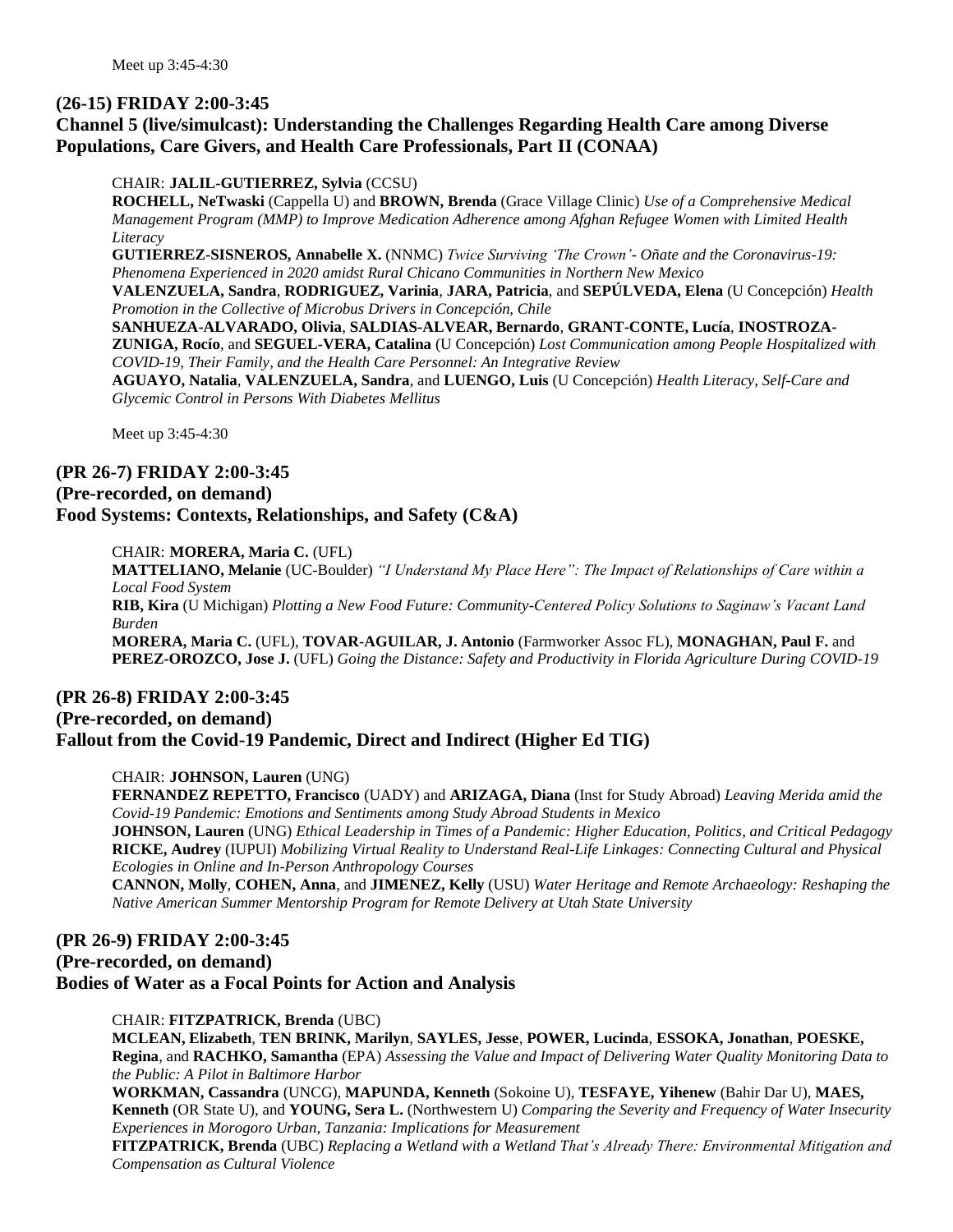**ZAROFF, Zoe** (Independent) *In the Words of a Forgotten Beach: A Semiotic Analysis of Grand Mere State Park* **WAGNER, Kelsey Merreck** (MSU) *Community Artmaking as Ethnography*

#### **FRIDAY 2:00-3:45 COPAA Business Meeting**

## **(26-16) FRIDAY 4:00-5:45 Channel 1 (live/simulcast): Online Tools for Stakeholder Engagement**

CHAIRS: **VOINOV Alexey**, **ANJUM, Madiha**, and **BAKHANOVA, Elena** (UTS) ROUNDTABLE PARTICIPANTS: **VOINOV Alexey**, **ANJUM, Madiha**, and **BAKHANOVA, Elena** (UTS)**, PAOLISSO, Michael** (UMD), **HÄMÄLÄINEN, Raimo** (Aalto U)

Visit https://discussoo.com/discussion/45/detail to join the pre-meeting discussion and post your comments.

Meet up 5:45-6:30

#### **(26-17) FRIDAY 4:00-5:45**

#### **Channel 2 (live/simulcast): Holistic Perspectives in Transmedia Storytelling: Reflections from Cool Anthropology**

CHAIR: **BAINES, Kristina** (CUNY, Guttman CC & Cool Anthropology) ROUNDTABLE PARTICIPANTS: **BAINES, Kristina** (CUNY, Guttman CC & Cool Anthropology), **COSTA, Victoria** (Cool Anthropology), **CAMPBELL, Baird** (Rice U & Cool Anthropology), **DELGADO, Hannia** (Cool Anthropology), **DUBUISSON, Darlène** (NYU & Cool Anthropology), **CIRINEO, Onasis** (Cool Anthropology)

Meet up 5:45-6:30

#### **(26-18) FRIDAY 4:00-5:45**

## **Channel 3 (live/simulcast): Honoring the Contributions to Political Ecology in the Works of James B. Greenberg (PESO)**

CHAIRS: **VELEZ-IBANEZ, Carlos** and **CRUZ-TORRES, Maria L.** (ASU) **VELEZ-IBANEZ, Carlos** (ASU) *The Funds of Knowledge of Santiago's Sword* **WALSH, Casey** (UCSB) *"My own ax to grind": James Greenberg's Historical Anthropology* **CRUZ-TORRES, Maria** (ASU) *We Work to Pay Our Debts: The Web of Credit and Trust among Seafood Traders in Mazatlán, Mexico* **ALVAREZ, Roberto** (UCSD) *FLAMENCO: The Hidden Dimension of Jim Greenberg's Political Economy* **HEYMAN, Josiah** (UTEP) *Greenberg's Neoliberalism and Commodity Production* DISCUSSANTS: **MELTZOFF, Sarah** (U Miami), **WALI, Alaka** (Field Museum), **GREENBERG, James** (PESO)

Meet up 5:45-6:30

#### **(26-19) FRIDAY 4:00-5:45 Channel 4 (live/simulcast): Teaching Race and Ethnicity (Higher Ed TIG)**

CHAIRS: **CARATTINI, Amy** and **SPREHN, Maria** (Montgomery Coll)

**SPREHN, Maria** and **CARATTINI, Amy** (Montgomery Coll) *Using Anthropological Methods to Impact College Student Understandings of Race & Ethnicity*

**PECK-BARTLE, Shannon** (USF) *Shifting Perspectives: Materiality and the Deconstruction of Race and Ethnicity in World History Curriculum*

**NELSON, Katie** (Inver Hills CC) *Writing Books With Students: The Inclusive Praxis of Open Access Publishing of Student Authored Ethnographic Narrative*

**ARMSTRONG, Lisa** (USF) *Another Side of American History: Teaching Race in a Public Museum* **ARTZ, Matt** and **SEVERICHE MENA, Carolina** (Azimuth Labs) *Consumer Genetics: Shifting Perceptions of Race and Ethnicity*

Meet up 5:45-6:30

## **(26-20) FRIDAY 4:00-5:45**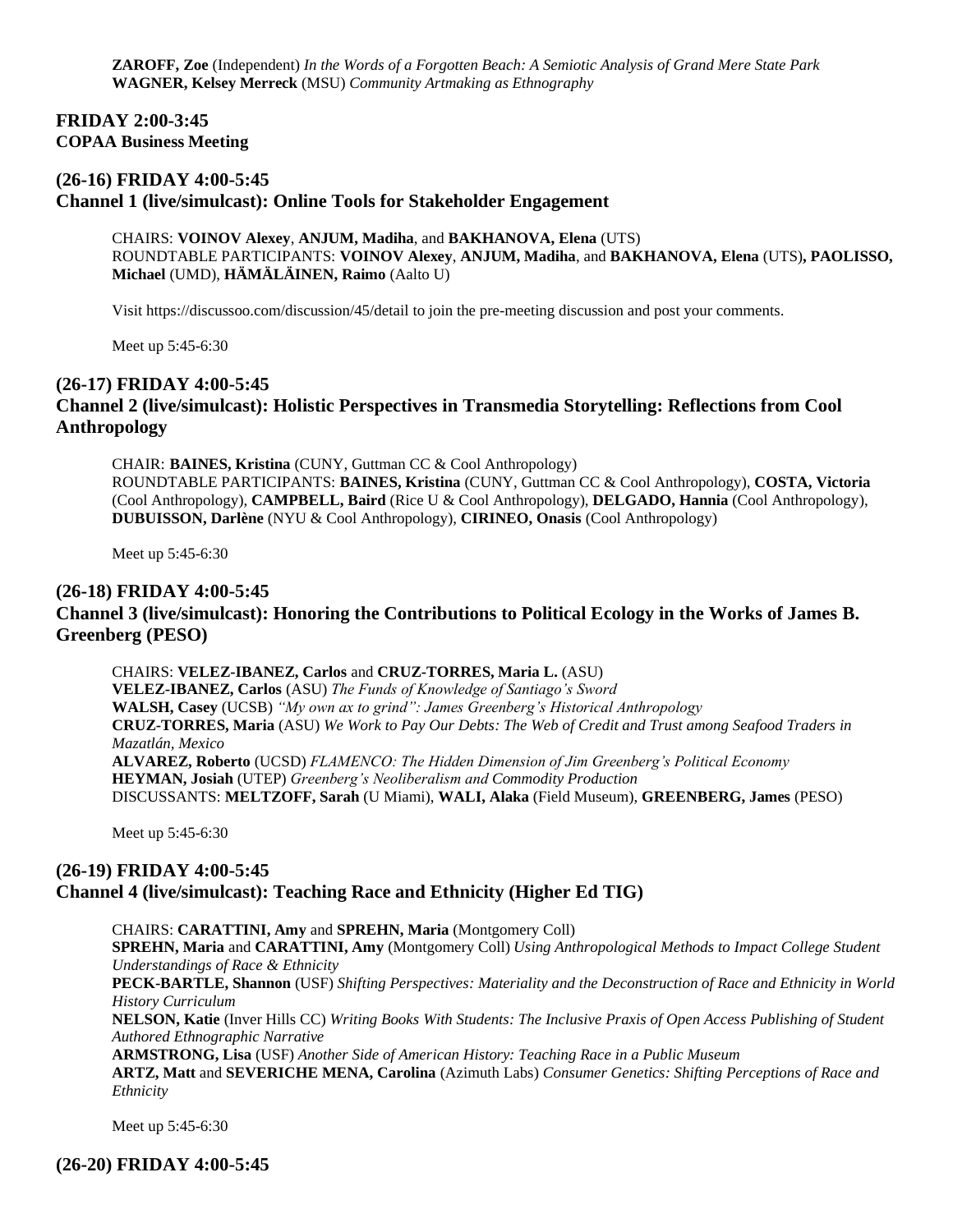# **Channel 5 (live/simulcast): Thinking With and From Nurses and Nursing: Issues for Applied Anthropologists and Health Professionals, Part I (CONAA)**

CHAIRS: **STRONG, Adrienne** and **COGBURN, Megan** (UFL) **STRONG, Adrienne** (UFL) *Ingenuity in the Face of Neglect: Nurses in Rural Tanzania* **COGBURN, Megan** (UFL) *In Search of Respectful Maternity Care: Thinking With and From Nurses in Rural Tanzania* **ZIPF, Amy** (UConn) *Using Meta-Synthesis to Explore the Experience of the Professional Nurse during the COVID-19 Pandemic* **SAN PEDRO, Michelle** (UConn) *One Rural Hospital's "Obstetrical Diversion": Nurses Reveal Impact of COVID-19 Policies on Vulnerable Latina Mothers*

**DELGADO-RIFFO, Claudia Andrea** (Guillermo G. Benavente Hosp) and **SANHUEZA-ALVARADO, Olivia** (U Concepción) *Experiences of Childhood Cancer among Pediatric Oncology Nurses: Discourse and Image*

# **(PR 26-10) FRIDAY 4:00-5:45 (Pre-recorded, on demand) Disasters and Climate Change (SAS)**

CHAIR: **SKOGGARD, Ian** (Human Relations Area Files) **SKOGGARD, Ian**, **PIERRO, Rachele**, and **EMBER, Carol R.** (Human Relations Area Files), **PITEK, Emily** (GWU) *Local Knowledge and Social Capital in Disaster Relief: A Cross-Cultural Perspective* **MATTHEWS, Luke** and **CLARK-GINSBERG, Aaron** (RAND Corp), **SCOBIE, Michelle** (U West Indies), **GOPINATHAN, Unni** (Norwegian Inst of Public Hlth), **SHANNON, Geordan** (U Coll-London), **MYHRE, Sonja** (Norwegian Inst of Public Hlth), **PETERS, Laura** and **MERILÄINEN, Eija** (U Coll-London), **IZENBERG, Max** (RAND Corp), **KELMAN, Ilan** (U Coll-London, U Agder) *Enhancing Community Collective Action to Address Climate Change's Impacts on Health*

# **(PR 26-11) FRIDAY 4:00-5:45 (Pre-recorded, on demand) Multiple Modes of Experiential Learning (Higher Ed TIG)**

CHAIR: **BENNETT, Elaine** (Saint Vincent Coll) **BENNETT, Elaine** (Saint Vincent Coll) *Teaching Applied Anthropology through On-Campus Experiential Learning: Strategies and Considerations* **CERON, Alejandro** (U Denver) *An Interdisciplinary Ethnography Lab as a Catalyst for Student, Faculty, and Community Collaborations* **BALLIN, Kira** (Purdue U) *Exploring a New Pedagogical Approach Using Early-Career Practitioner Input* **GILBERT, Kellen** (SELU) *Connecting to Nature: A Community Engagement Class Project*

# **(PR 26-12) FRIDAY 4:00-5:45**

**(Pre-recorded, on demand) Examining the Play of Identities in Context**

> CHAIR: **JESKE, Christine** (Wheaton Coll) **HARDRICK, Lawson** and **ABARBANELL, Linda** (SDSU) *Minority Accents and Speaker Credibility among Same-Group Listeners at the U.S.-Mexico Border* **PASHIGIAN, Melissa** (Bryn Mawr Coll) *Constructing National Ecologies through Traditional Medicine in Vietnam* **JESKE, Christine** (Wheaton Coll) *Ecologies of White Immigrants in Black Neighborhoods*

# **FRIDAY 4:00-5:45 ExtrAction & Environment TIG Business Meeting**

**FRIDAY 4:00-5:45 Fisheries & Coastal Communities TIG Business Meeting**

**FRIDAY 4:00-5:45 Alcohol, Drug, and Tobacco Study Group (ADTSG) Meeting**

> CONVENERS: **HARRIS, Shana** (UCF) and **MOORE, Roland** (PIRE) Open to all who are interested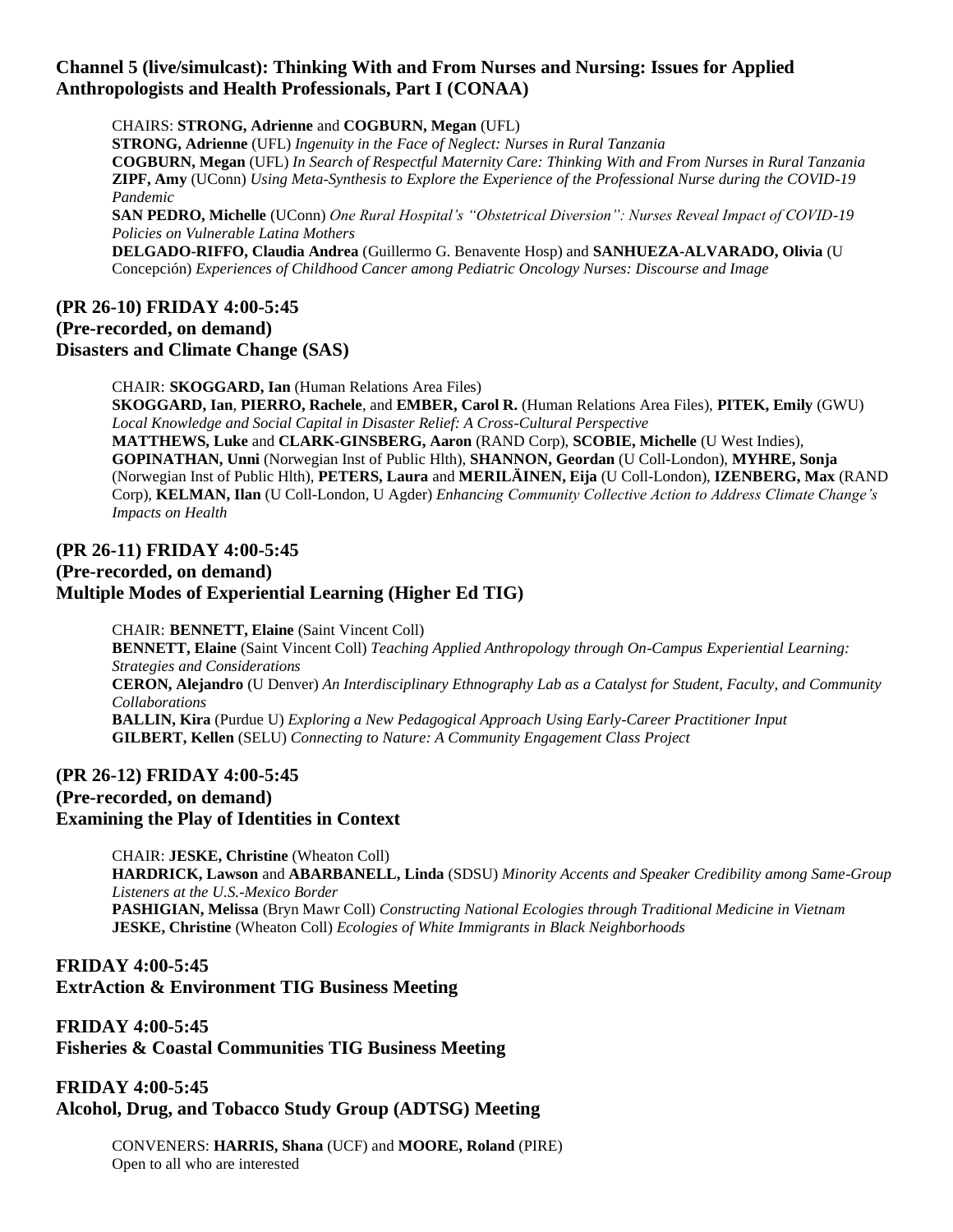## **(26-21) FRIDAY 6:00-7:45 Channel 1 (live/simulcast): Embracing Ambiguity and Building Organizational Agency through Alternative Futures (NAPA)**

CHAIRS: **RAMER, Angela** (HKS Architects) and **MARLEY, Andrew** (Independent) PANELISTS: **RAMER, Angela** (HKS Architects), **MARLEY, Andrew** (Independent), **GUSTETIC, Jennifer** (NASA), **FELIX, Elliot** (brightspot strategy)

Meet up 7:45-8:30

# **(26-22) FRIDAY 6:00-7:45 Channel 2 (live/simulcast): The Year That Never Should Have Been: Reflections on the Spread of the COVID-19 Pandemic (Tourism & Heritage TIG)**

CHAIR: **STUMPF-CAROME, Jeanne Marie** (Kent State U-Geauga) **HECK, Patricia** (U South/Sewanee) *Out-trumping Trump?: AfD Mask-wearing Protests in Germany* **DONAHUE, Katherine** (Plymouth State U) *Gilets Noirs/Black Vests: Protesting for Rights under France's COVID Emergency Measures* **STUMPF-CAROME, Jeanne Marie** (Kent State U-Geauga) and **CARDENAS CARRASCO, Juan** (Archaeology & Birding Cusco) *Peru Reinventando*

Meet up 7:45-8:30

#### **(26-23) FRIDAY 6:00-7:45**

# **Channel 3 (live/simulcast): Road to 100: SfAA's Strategic Planning Initiative Roundtable and Listening Session**

CHAIRS: **REISINGER, Heather Schacht** (Iowa City VA & U Iowa) and **KHANNA, Sunil K.** (OR State U) COMMITTEE MEMBERS: **REISINGER, Heather Schacht** (Iowa City VA & U Iowa), **KHANNA, Sunil K.** (OR State U), **BENDYCKI, Nadine** (Cleveland Clinic & University Hospitals of Cleveland), **COLOM, Alejandra** (Labetnografico), **GRAYSON, Nikia** (CHOICES Memphis Ctr for Reproductive Hlth), **HOUSE, Kendall** (Boise State U), **JOHNSON, Lauren** (UNG), **VILLANUEVA, A. Rey** (UTSA), **WIES, Jennifer** (EKU), **COPE, Melissa** (SfAA)

Meet up 7:45-8:30

## **(26-24) FRIDAY 6:00-7:45 Channel 4 (live/simulcast): Society for Disability Studies Open Business Meeting/Town Hall (SDS)**

CHAIR: **KASNITZ, Devva** (SDS) Open Discussion

*Southeastern USA through a Pandemic*

Meet up 7:45-8:30

#### **(26-25) FRIDAY 6:00-7:45**

## **Channel 5 (live/simulcast): Thinking With and From Nurses and Nursing: Issues for Applied Anthropologists and Health Professionals, Part II (CONAA)**

CHAIRS: **STRONG, Adrienne** and **COGBURN, Megan** (UFL) **BLUDAU. Heidi** (Monmouth U) *Nursing the Pandemic* **JALIL-GUTIERREZ, Sylvia** (CCSU) and **CANTY, Lucinda** (U Saint Joseph) *Nursing the Challenges of Racism: An Autoethnography* **BREDA, Karen Lucas** (U Hartford), **DAVID, Helena Maria Scherlowski Leal** and **FEIJÓ DA SILVA, Tarciso** (UERJ Rio de Janeiro), **FERREIRA DA SILVA, Maria Rocineide** (UECE Ceará) *How To Stay Safe: Informal Social Networks and Nursing Practice During COVID-19 in Brazil* **KENDRICK, Lorna** (Samuel Merritt U) *Re-Engineering Higher Education: Fostering a Healthy Work Environment for Nurses from Diverse Backgrounds* **BROWN, Brenda** (GA Dept of Public Hlth) *The Anthropology of Leadership: Guiding a Public Health District in the*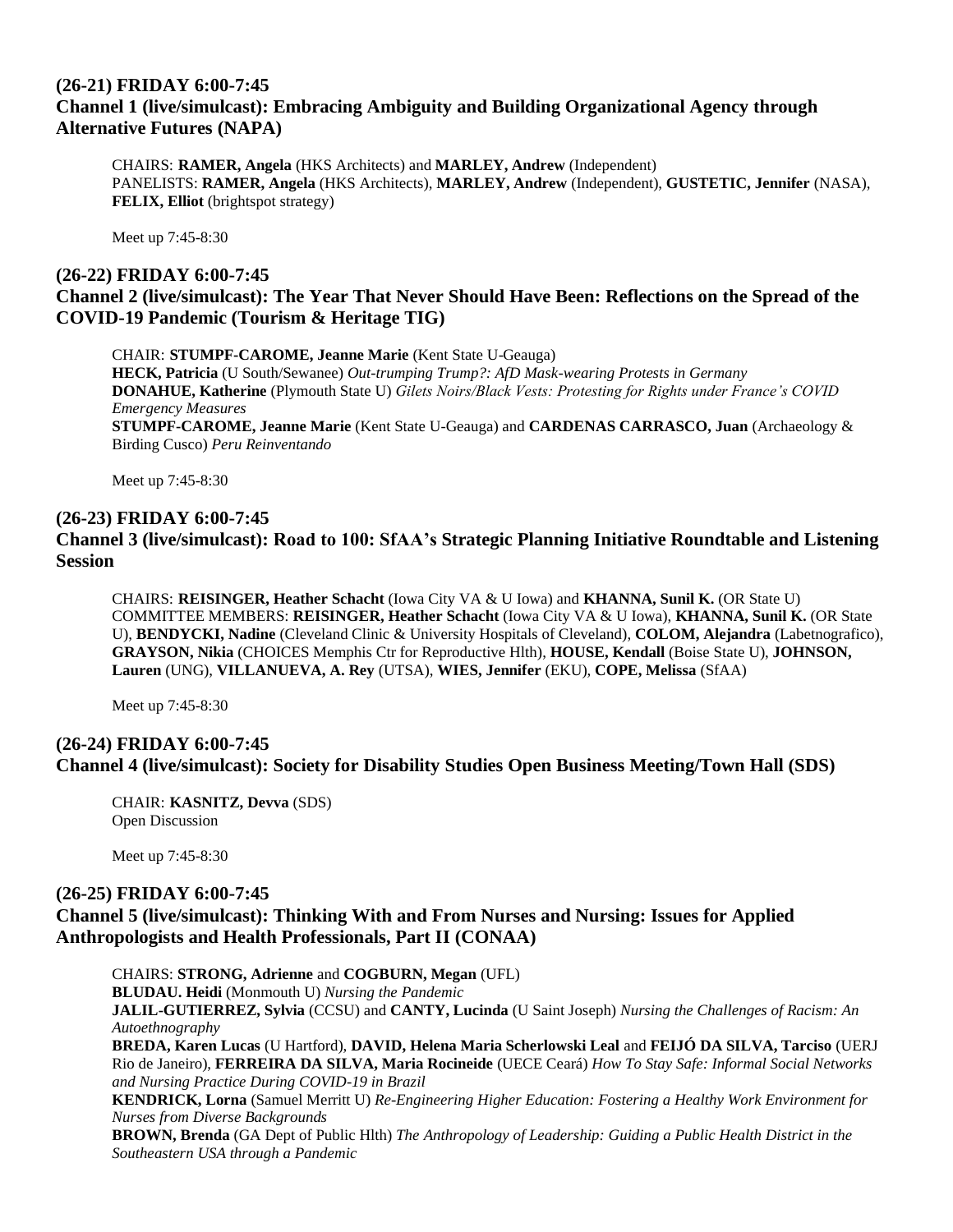Meet up 7:45-8:30

#### **(PR 26-13) FRIDAY 6:00-7:45**

#### **(Pre-recorded, on demand)**

# **Social Science in Environmental Management: New Perspectives on Natural Resources, Wildlife, and Fire (ExtrAction & Environment TIG)**

CHAIR: **ULMER, Gordon** (Humboldt State U) **PRIMO, John** and **BROOKS, Jeffrey** (BOEM) *Is That a Thing?: Applied Social Scientists in Natural Resources Management* **PALLAS-BRINK, Jaroslava** (Wayne State U) *Common Spaces: The Role of Community Engagement in Urban Park Management* **RAYCRAFT, Justin** (McGill U) *Community Perceptions of Human-Wildlife Conflict in the Tarangire-Manyara Ecosystem, Tanzania* **ULMER, Gordon** and **ADAMS, Dara** (Humboldt State U) *Socioecologies of Human-wildlife Conflicts in Northern California: An Applied Public Anthropology Project* **STRACCIA, Patricio** (U Buenos Aires) *Environmental and Subjugated Subjectivities in the Paraná River Delta, Buenos Aires, Argentina*

#### **(PR 26-14) FRIDAY 6:00-7:45**

#### **(Pre-recorded, on demand)**

## **The Ever-Changing Ways of Delivering Instruction (Higher Ed TIG)**

CHAIR: **OTIENO, Alex** (Arcadia U)

**GENZ, Joseph**, **IRISH, Tobias**, and **MYAZOE, Jerolynn** (UH-Hilo), **CHOI, Muturwan** (U Guam), **LOKEBOL, Evangeline** (UH-Hilo), **STORIE, Monique** (U Guam) *Pacific Islander Values and Experiences in Developing Culturally Resonant STEM Programs* **LOCKE, Emily** and **HORAN, Holly** (U Alabama) *Community Driven Collaboration Addressing Perinatal Health in Alabama* **OTIENO, Alex** (Arcadia U) *Antiracist Discursive Practices: A Phenomenological Approach to Encounters in a Discursive Space*

**SINGTO, Sayamon** (UGA) *Acculturation and Academic Success among First and Second Generation Immigrant Students in Higher Education*

# **(PR 26-15) FRIDAY 6:00-7:45 (Pre-recorded, on demand) The NERR Coastal Training Program: Driving Our Collective Coastal Future**

CHAIRS: **GONZALEZ, Cirse** (Chesapeake Bay Nat'l Estuarine Rsch Reserve) and **FEURT, Christine** (Wells Nat'l Estuarine Rsch Reserve) ROUNDTABLE PARTICIPANTS: **BRUMBAUGH, Dan** (Elkhorn Slough NERR), **HOLMES, Jennifer** (Delaware NERR), **JENKINS, Whitney** (NCDEQ)

#### **FRIDAY 6:00-7:45 SAS Business Meeting**

## **SATURDAY, MARCH 27**

# **(27-1) SATURDAY 10:00-11:45 Channel 1 (live/simulcast): Where/When Can We Breathe? (SDS)**

CHAIR: **CLARK, Heather** (U Washington) Open Discussion

Meet up 11:45-12:30

## **(27-2) SATURDAY 10:00-11:45**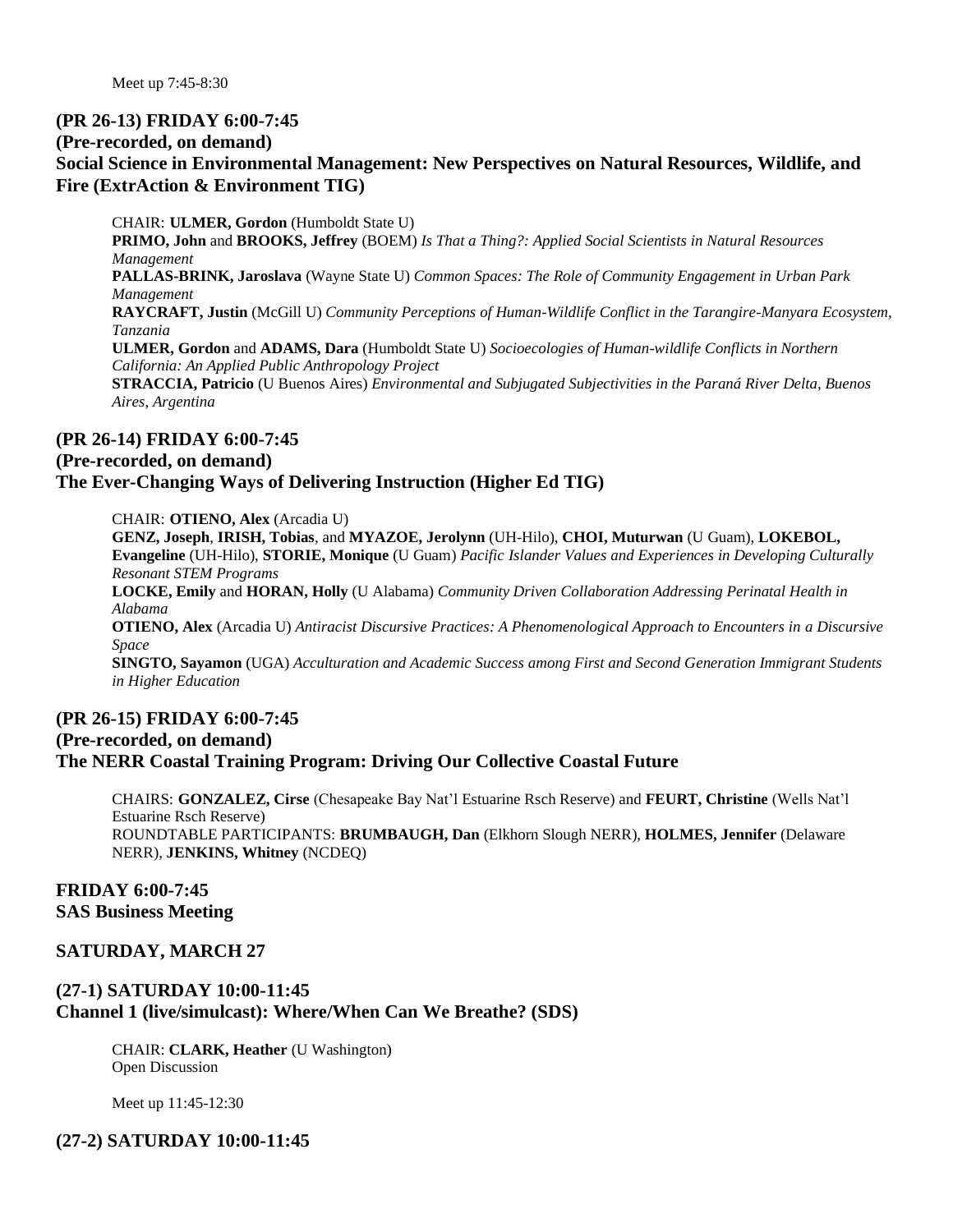# **Channel 2 (live/simulcast): Climate Change in the Coastal and Marine Environment: Impacts and Adaptations, Part I (Fisheries & Coastal Communities TIG)**

CHAIRS: **CLAY, Patricia M.** (NOAA Fisheries) and **FISKE, Shirley** (UMD) **FISKE, Shirley** (UMD) and **MARINO, Elizabeth** (OSU Cascades) *Slow-onset Disaster: Climate Change in Coastal Communities* **STOFFLE, Brent** (NOAA SEFSC) *In the Wake of Two Storms: An Impact Assessment of Hurricanes Irma and Maria on the St. Croix and St. Thomas Fisheries, USVI* **KOTOWICZ, Dawn M.** and **UCHIDA, Emi** (URI) *Climate Change Impacts to Fisheries in Narragansett Bay and Watershed Management Adaptations* **SWEENEY TOOKES, Jennifer** (GA Southern U) and **YANDLE, Tracy** (Emory U) *Perspectives on Climate Change in* 

*Georgia's Fishing Communities*

## **(27-3) SATURDAY 10:00-11:45**

**Channel 3 (live/simulcast): Towards an Ethnography-Anthropology of Blackness, Part I: The Evolution of the Cultural Systems Paradigm and Classical/Basic Ethnography: Codifying, Reading, and Writing Culture**

CHAIR: **WHITEHEAD, T.L.** (UMD)

ROUNDTABLE PARTICIPANTS: **WHITEHEAD, T.L.** (UMD), **WATKINS, Rachel** (American U), **MONDESTIN, Tanesha** (Johns Hopkins Bloomberg SPH), **DELISLE, Takami** (UKY), **TASHIMA, Niel** (LTG Assoc), **KEARNEY, Maya** (American U), **LIEBOW, Ed** and **GINSBERG, Daniel** (AAA), **ARONSON, Robert** (Independent)

# **(27-4) SATURDAY 10:00-11:45 Channel 4 (live/simulcast): Capstone Session on Anthropology of Higher Education (Higher Ed TIG)**

CHAIRS: **MCDONALD, James** (U of Montevallo), **HERCKIS, Lauren** (Carnegie Mellon U), and **FOSTER, Brian** (Emeritus, U Missouri) Open Discussion

Meet up 11:45-12:30

#### **(27-5) SATURDAY 10:00-11:45**

## **Channel 5 (live/simulcast): Adaptation, Agility, and Transferrable Skills: Creative Pivoting in Covidian Times, Part I (EPIC)**

CHAIRS: **PITCHON, Ana** and **SCULL, Charley** (Facebook) ROUNDTABLE PARTICIPANTS: **MAXWELL, Chad** (Kelly Scott Madison), **KINNEY, Meg** (Bad Babysitters), **USME MANRIQUE, Natalia** (Flipa Consultora), **PODJED, Dan** (Inst of Slovenian Ethnology), **ROMEO, Donna** (Romeo Anthropological Consulting), **PITCHON, Ana** (Facebook)

#### **(PR 27-1) SATURDAY 10:00-11:45 (Pre-recorded, on demand) Water Management and Fisheries (SAS)**

CHAIR: **LYON, Stephen** (AKU-ISMC) **LYON, Stephen**, **TAN, Jeff**, **BIRKINSHAW, Matt**, and **GRIESER, Anna** (AKU-ISMC) *Community Based Water Management Scalability: A Gilgit-Baltistan Case Study* **COHEN, Anna** and **CANNON, Molly** (USU) *Water Heritage in the U.S. Mountain West: Integrating Mixed Methods to Study the Evolution of Water Management* **FUKUSHIMA, Chisaki** (Newcastle U) *Social Network Analysis of Yago Household in Fishing Communities in Japan*

# **(27-6) SATURDAY 12:00-1:45 Channel 1 (live/simulcast): Public Policy and Disability in Brazil: Accessing Rights in a State of "Retrocessos," Part I (SDS)**

CHAIRS: **FIETZ, Helena** (UFRGS) and **WILLIAMSON, Eliza** (WUSTL) **SCHUCH, Patrice** (UFRGS) *Inclusion Policies for People with Disabilities in Brazil* **AYDOS, Valéria** (UFRGS) *Stimming Is Resisting: (Self)Diagnosis and the Search for Biolegitimacy of Autistic Women*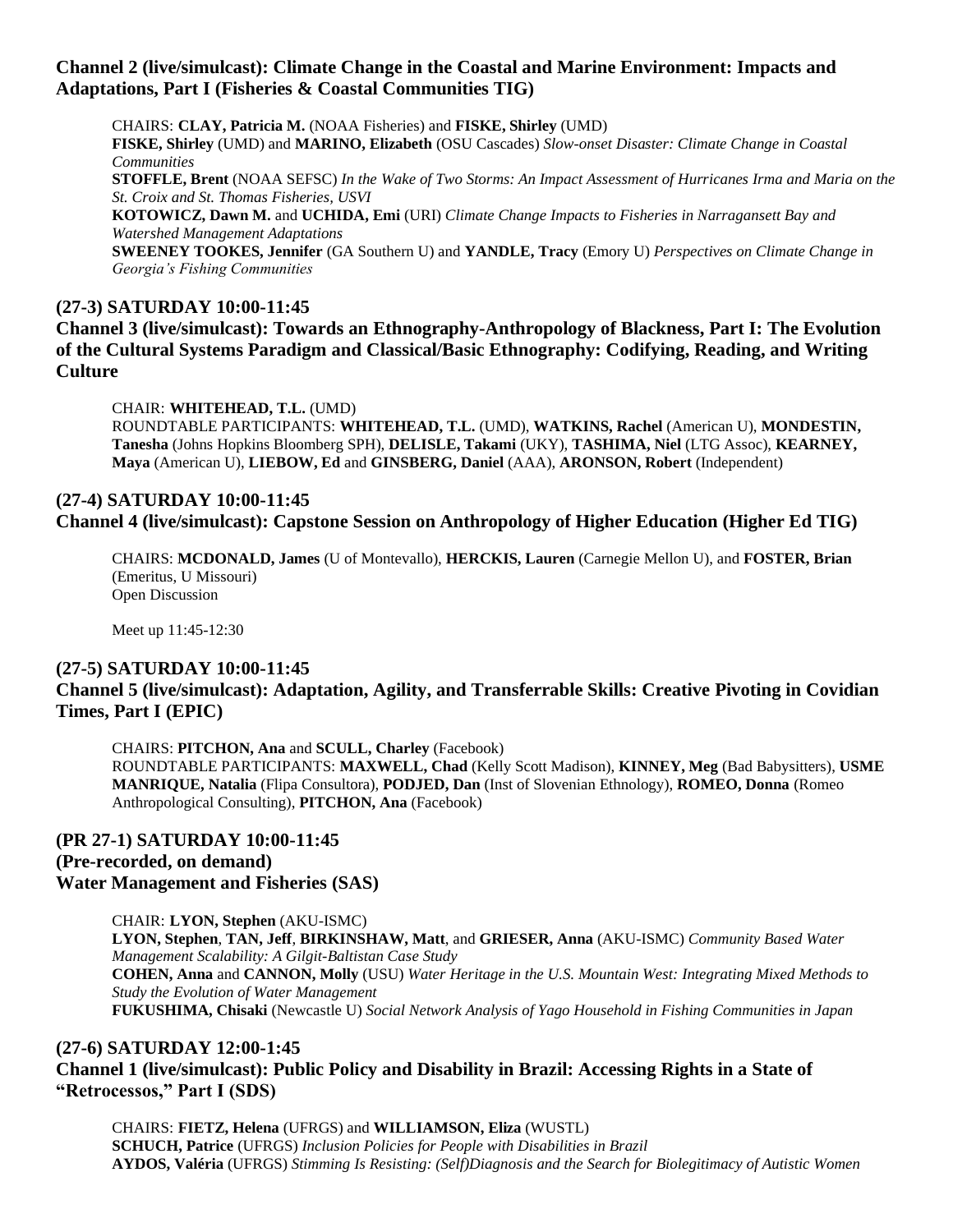#### **(27-7) SATURDAY 12:00-1:45**

# **Channel 2 (live/simulcast): Climate Change in the Coastal and Marine Environment: Impacts and Adaptations, Part II (Fisheries & Coastal Communities TIG)**

CHAIRS: **CLAY, Patricia M.** (NOAA Fisheries) and **FISKE, Shirley** (UMD) **FIGUS, Elizabeth** (AK Ctr for Climate Assessment & Policy, UAF), **Organized Village of Kake**, **Kake Tribal Corp**, and **City of Kake** (Kake, AK), **TRAINOR, Sarah** (AK Ctr for Climate Assessment & Policy, UAF) *Knowledge Co-Production and Climate in Southeast Alaska* **STOLTZ, Amanda** (UCSC), **MCPHERSON, Matthew**, **KARNAUSKAS, Mandy**, **BLAKE, Suzana**, **SAGARESE, Skyler**, **JEPSON, Michael**, and **RIOS, Adyan** (NOAA) *Resilience and Red Tide on the Florida Gulf Coast: Insights from Oral Histories* **CLAY, Patricia M.**, **COLBURN, Lisa L.**, and **LUCEY, Sean** (NOAA Fisheries), **ST. MARTIN, Kevin**, **PINSKY, Malin**, and **RADER, Alana** (Rutgers U), **SELDEN, Rebecca** (Wellesley Coll), **YOUNG, Talia** (Rutgers U) *Understanding Adaptation to Climate Change: Linking Communities on Land and at Sea* **ORTH-GORDINIER, Kristen** (Humboldt State U) *Social Science Research to Advance Regional Coordination and Collaboration of Sea Level Rise Planning and Adaptation on Humboldt Bay*

Meet up 1:45-2:30

#### **(27-8) SATURDAY 12:00-1:45**

**Channel 3 (live/simulcast): Towards an Ethnography-Anthropology of Blackness, Part II: Enhancing Black American Presence in Persistent Anthropological White Public Space: An Applied Ethnography Project**

#### CHAIR: **WHITEHEAD, T.L.** (UMD)

ROUNDTABLE PARTICIPANTS: **WHITEHEAD, T.L.** (UMD), **WATKINS, Rachel** (American U), **MONDESTIN, Tanesha** (Johns Hopkins Bloomberg SPH), **DELISLE, Takami** (UKY), **TASHIMA, Niel** (LTG Assoc), **KEARNEY, Maya** (American U), **LIEBOW, Ed** (AAA), **ARONSON, Robert** (Independent)

Meet up 1:45-2:30

#### **(27-9) SATURDAY 12:00-1:45 Channel 4 (live/simulcast): Ethnographic Field and Data Analysis Methods: One-on-one Mentoring (SAS)**

CHAIRS: **DENGAH, Francois** (USU) and **SAAD, Summar** (Wayne State U) ROUNDTABLE PARTICIPANTS: **DENGAH, Francois** (USU), **DRESSLER, William** (U Alabama), **WELLER, Susan** (UTMB), **LEAF, Murray** (UT Dallas), **CHRISOMALIS, Stephen** (Wayne State U), **LYON, Stephen** (AKU-ISMC), **OTHS, Kathryn** (U Alabama), **LOWE, John W.** (Cultural Analysis), **GATEWOOD, John B.** (Lehigh U), **HUME, Douglas** (NKU), **SKOGGARD, Ian** (Human Relations Area Files)

Meet up 1:45-2:30

#### **(27-10) SATURDAY 12:00-1:45**

## **Channel 5 (live/simulcast): Adaptation, Agility, and Transferrable Skills: Creative Pivoting in Covidian Times, Part II (EPIC)**

CHAIRS: **SCULL, Charley** and **PITCHON, Ana** (Facebook) ROUNDTABLE PARTICIPANTS: **OXBOROUGH, Allegra** (AERO Creative), **FRANKENSTEIN, Ellen** (Artchange Inc), **DESJEUX, Dominique** (Anthropik), **YUDONO, Indah** (Blue Ventures), **MOYNIÉ, Bruno** (Studio Bruno Moynié), **FAULKNER, Sue** (Intel)

Meet up 1:45-2:30

**(PR 27-4) SATURDAY 12:00-1:45 (Pre-recorded, on demand)**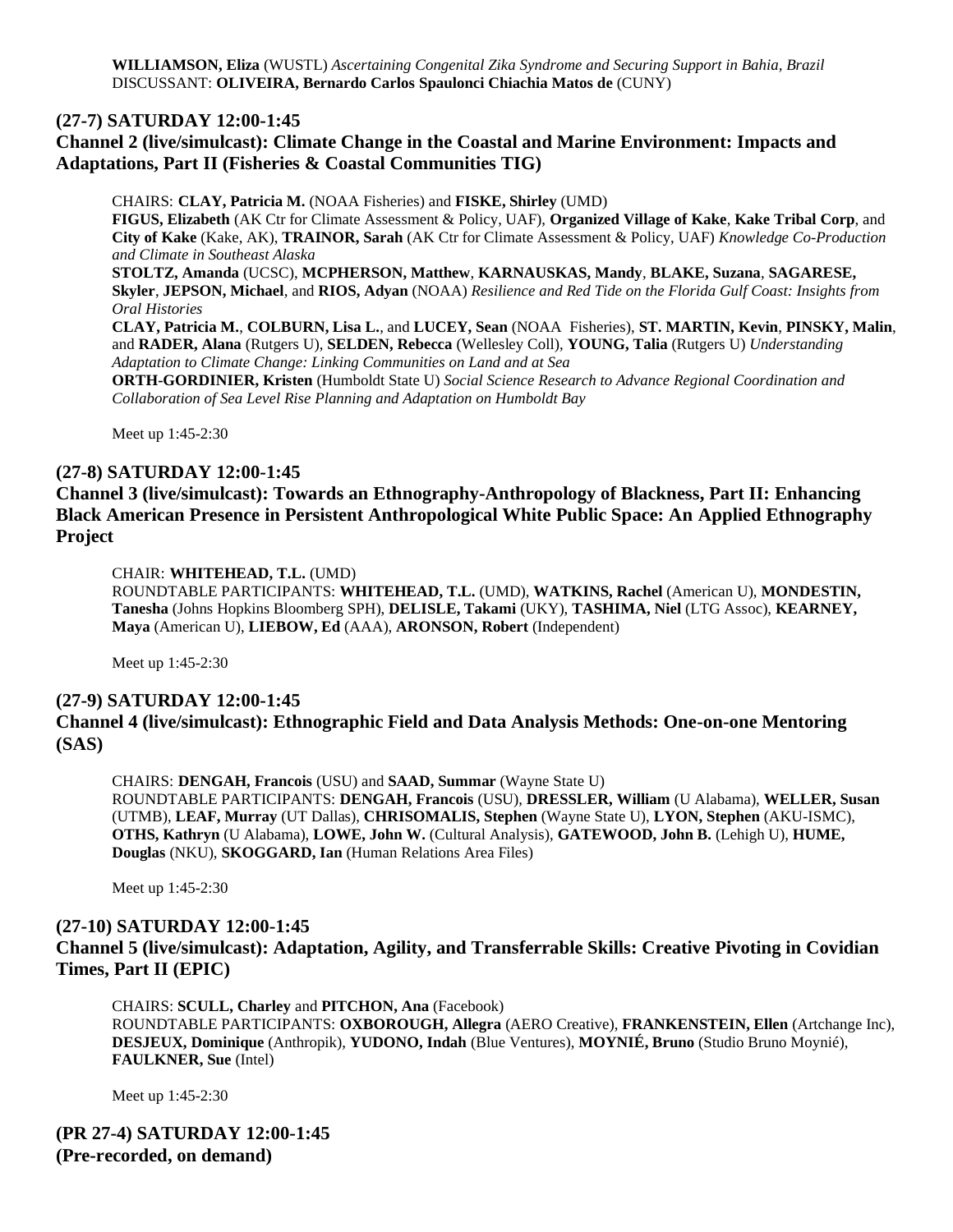# **The Professional Anthropologist: Navigating Times of Change (Business TIG)**

CHAIR: **RODWELL, Elizabeth** (U Houston)

**RODWELL, Elizabeth** (U Houston) *A Pedagogy of Its Own: Training UX Researchers in Academia* **BUTTS, Steve** (U Plymouth) *Transposing Resilience in Plymouth Business School* **OTO, Tomoko** and **ITO, Yasunobu** (JAIST) *What Does It Mean to Be an Anthropologist among the Engineer Circle: A Case Study of Corporate Ethnographers in Japan*

#### **SATURDAY 12:00-1:45 PESO Business Meeting**

## **(27-11) SATURDAY 2:00-3:45**

**Channel 1 (live/simulcast): Public Policy and Disability in Brazil: Accessing Rights in a State of "Retrocessos," Part II (SDS)**

CHAIRS: **FIETZ, Helena** (UFRGS) and **WILLIAMSON, Eliza** (WUSTL) **RESENDES MEDEIROS, Matthew** (UWO) *Pandemic, Austerity, Disability, and Inclusion: Emerging Biomedical Narratives in Brazil* **LOPES, Pedro** (USP) and **FERREIRA, Carolina** (UNICAMP) *Down Syndrome and Disability in Media Representations in Brazil: Between "Different" and "Normal"* **FIETZ, Helena** (UFRGS) *Care Policies and the Politics of Autonomy for Adults with Intellectual Disabilities in South Brazil* DISCUSSANT: **WILLIAMSON, Eliza** (WUSTL)

Meet up 3:45-4:30

## **(27-12) SATURDAY 2:00-3:45**

# **Channel 2 (Pre-recorded presentations, live meet up): Undergraduate Research in Times of the Pandemic: The Oregon State University Ethnographic Field School Summer 2020 (Higher Ed TIG)**

CHAIR: **CONTRERAS, Ricardo** (OR State U)

**WALL, Lauren** (OR State U) and **MEZA, Elizabeth** (Portland State U) *Why Has COVID-19 Disproportionately Impacted the Latinx Community in Sonoma County?* **WATSON, Taylor** (OR State U) *Lived Experience during the COVID-19 Pandemic in Washington State* **CUTCHIN, Derowen** (OR State U) *Coping and Mental Health: Healthcare and Wellness Professionals during COVID-19* DISCUSSANT: **CONTRERAS, Ricardo** (OR State U)

Meet up 3:45-4:30

# **(27-13) SATURDAY 2:00-3:45**

## **Channel 3 (live/simulcast): Theorizing the Complexities of Black Communities: Race, Culture, and Citizenship**

CHAIR: **RODRIGUEZ, Cheryl** (USF)

**PHILLIPS, Evelyn** (CCSU) *African Americans in St. Petersburg, Florida: Displaced in Plain Sight* **KLUGH, Elgin** (Coppin State U) *Public Anthropology and Laurel Cemetery* **WATKINS, Rachel** (American U) *Community Voice and Democratized Interpretations of Historic Sites* **WINN, Alisha** (Palm Beach Atlantic U & Consider the Culture) *Owning the Narrative, Owning the Neighborhood: Working in a Revitalized-Destined African American Community* **RODRIGUEZ, Cheryl** (USF) *Walking on Zion: The Silences and Erasures of African American Life in Florida*

Meet up 3:45-4:30

## **(27-14) SATURDAY 2:00-3:45**

## **Channel 4 (live/simulcast): Examining Resilience in Disasters: Resistance, Adaptation, Transformation (SAS)**

CHAIR: **JONES, Eric** (UTH TMC)

**OTHS, Kathryn** (U Alabama) *Health and Medical Resilience in the Face of Climate Change in the Northern Peruvian Andes*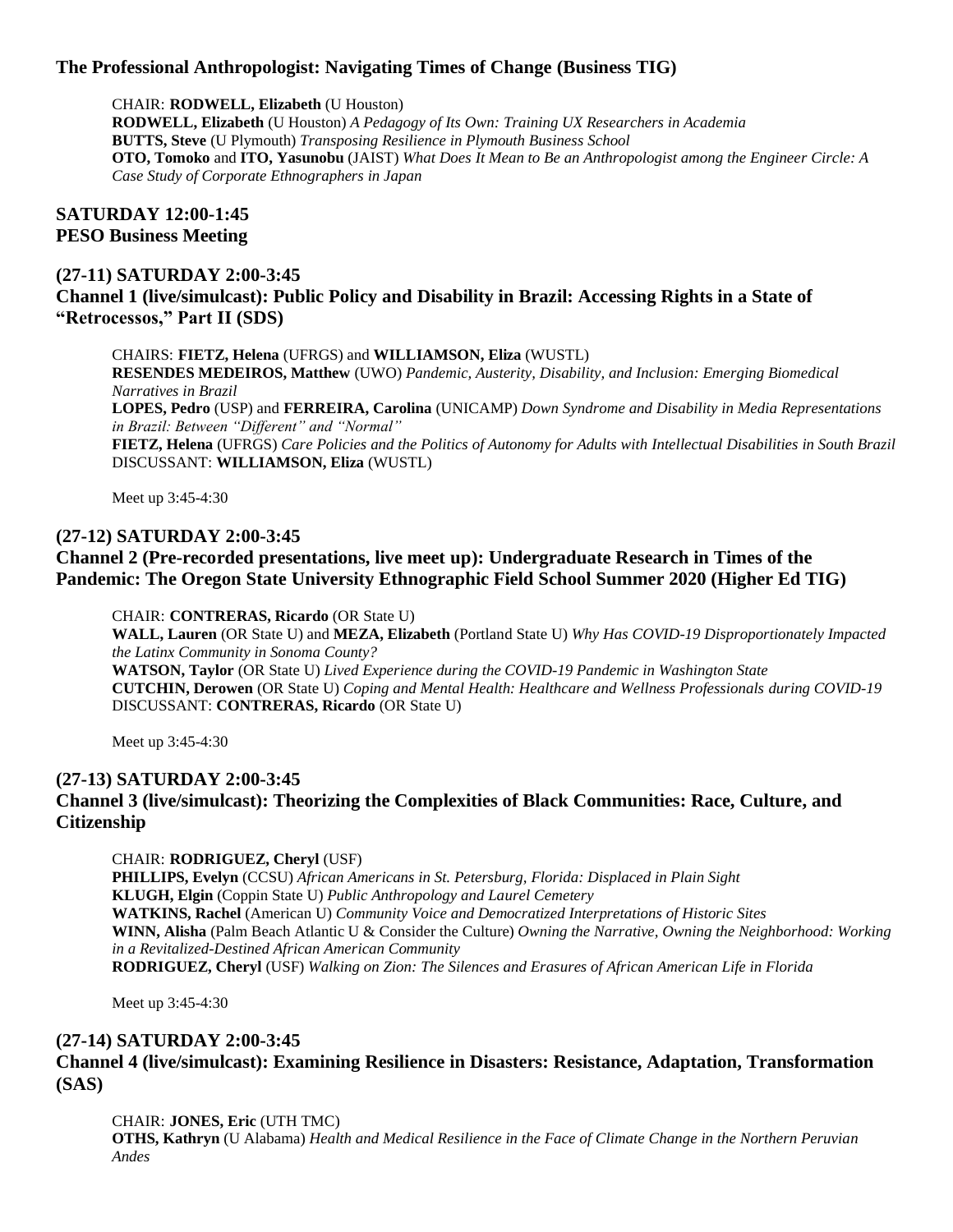**MCCABE, J. Terrence** (UC-Boulder) *Under What Conditions Do Extreme Events Become Transformative?: An Examination of Drought in Northern Tanzania* **MURPHY, Arthur** (UNCG), **LUQUE, Diana A.** (CIAD-Hermosillo), and **JONES, Eric C.** (SPH UTH) *Evolution of Trust, Exchange, and Support in Post-Disaster Information Networks*

Meet up 3:45-4:30

#### **(27-15) SATURDAY 2:00-3:45**

# **Channel 5 (live/simulcast): Pandemic Impacts: Society and Ecology in a New Era of Space, Place, Race, and Values, Part I**

CHAIRS: **WILLIS, David Blake**, **NAPIER, Gayla**, and **LONG, Tracy** (Fielding Grad U) **VON BAEYER, Eliza** and **PROMPONGSATORN, Usa Lee** (Fielding Grad U) *March 2020 and the Year That Followed: Understanding Resilience through the Lenses of Embodiment and Visual Ethnography* **WILLIS, David Blake** (Fielding Grad U), **RAJASEKARAN, J.** (CM Centre-India), and **HASSAN, Inamul** (Khudai Khidtmagar-India) *Pandemic Impacts and Reparative/Restorative Social Justice Activism in India: Radical Strategies of Dalit, Muslim, and Gandhian Leaders in Building Inclusion and Socio-Ecological Transformation* **ZAKS, Zosia** (Fielding U) *Weaving Disability into Social Justice in Human Societies* **RIVIERE, Leesa** and **MAHARDY, Heather** (Fielding Grad U) *Building Partnerships as Upstanders: Creating Collaborative Community Action Plans*

#### **(PR 27-7) SATURDAY 2:00-3:45**

# **(Pre-recorded, on demand)**

#### **Modern Place Making: Virtual and Physical (Business TIG)**

CHAIR: **LARKIN, Lance** (Construction Engineering Rsch Lab) **ALEKSEEVSKY, Mikhail** (Ctr for Urban Anth-Moscow) *Reinventing an Embassy: Applied Anthropology and Diplomatic Representation* **FRYMAN, Brandon** (Shoreline CC) *Creating a Business Improvement District: Capacity and Community Building in Cambodia Town* **LARKIN, Lance** (Construction Engineering Rsch Lab) *Linking Autonomous Vehicles with Sociality of Driving: Towards an Ethnography of AV and Humans on Military Bases*

**LEBARRON, Sarah** (Vrije U) *The Swarm*

# **(27-16) SATURDAY 4:00-5:45 Channel 1 (live/simulcast): Moving Aging Research Forward**

CHAIR: **SEAMAN, Aaron** (U Iowa) ROUNDTABLE PARTICIPANTS: **BRILLER, Sherylyn** (Purdue U)

Meet up 5:45-6:30

#### **(27-17) SATURDAY 4:00-5:45 Channel 2 (live/simulcast): At the Frayed Edges of Policy: Practices and Engagements as People and Policies Meet**

CHAIRS: **STOREY, Angela** (U Louisville) and **SHEEHAN, Megan** (CSBSJU) **MANDACHE, Luminita-Anda** (U Arizona) *Unforeseen Impacts of Local Development Policy: Measuring the "Good" Produced through Alternative Currencies in Urban Northeast Brazil* **HAYES, Lauren** (Wayne State U) *Local Encounters with Development Policy "Failure" in Appalachia* **SHEEHAN, Megan** (CSBSJU) *Migratory Push-Back: Debating Policy and Its Implications in Chile* **STOREY, Angela** (U Louisville) *Policy Aspirations: Public Participation and Resilience in Louisville, KY* **RADONIC, Lucero** (MSU) *Before and Beyond Environmental Policies for Urban Sustainability: Sense of Place in an Urban Oasis*

Meet up 5:45-6:30

## **(27-19) SATURDAY 4:00-5:45**